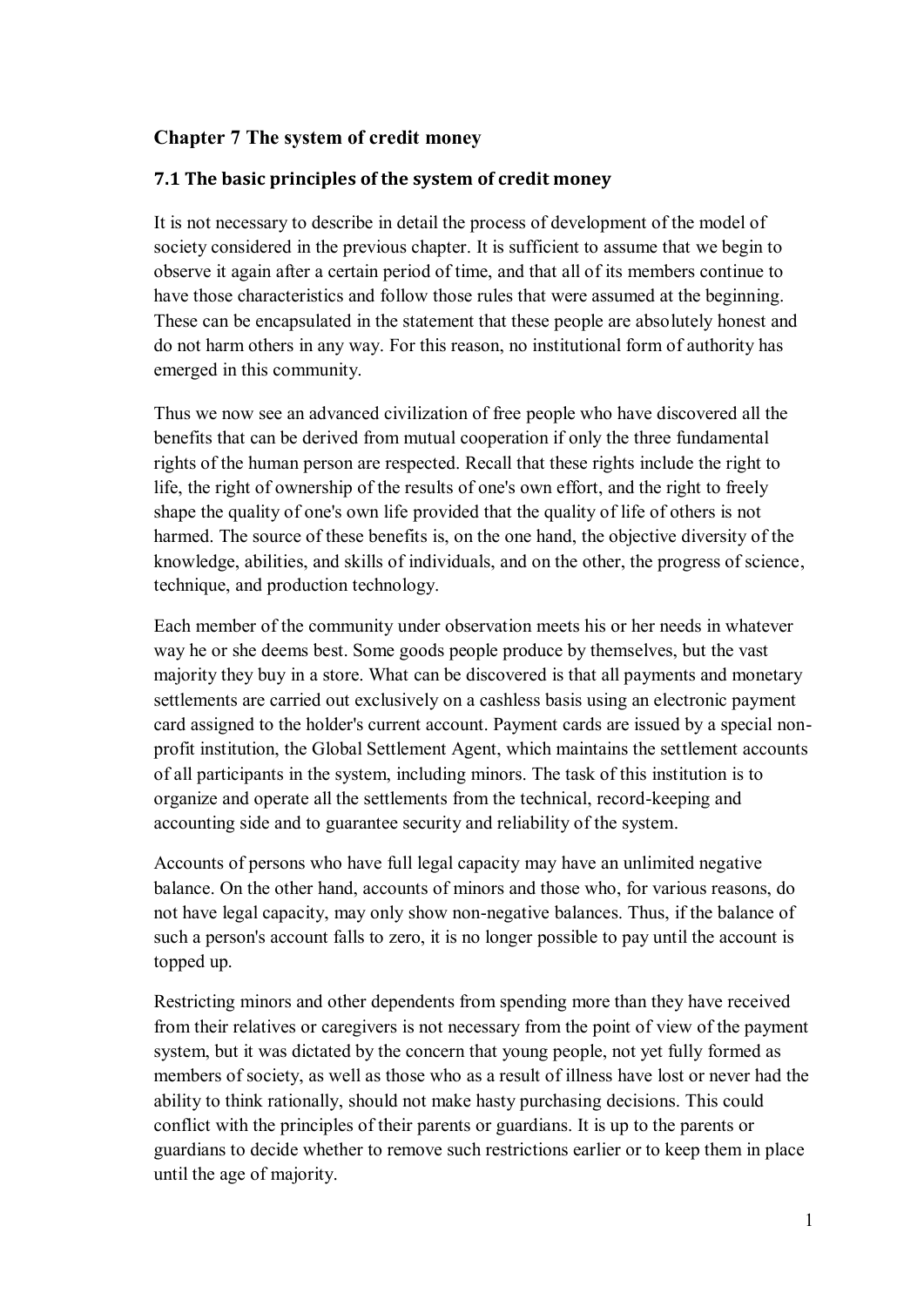A logical consequence of the rules of this model community is the right of inheritance of both property and liabilities of the testator, which is inscribed in the rules of the settlement system and does not provide for the possibility of rejection of the inheritance.

For purely organizational reasons, accounts and cards for company settlements were also introduced. Because some companies are group-owned, it was considered necessary to separate company payments from the personal payments of their coowners. However, a rule was introduced that company accounts, like those of dependents, could only show non-negative balances<sup>1</sup>.

On the technical side, all transactions and transfers are settled immediately in real time by simultaneously debiting the payer's account with the payment amount and crediting the payee's account with the same amount, regardless of whether the payment is made in person or remotely. The system is organized in such a way that there is no possibility for any payment to "go missing", whether due to technical problems or because the card is lost or misplaced due to fortuitous reasons.

Each member of the monetary system described here gets a card with a zero balance in his account and can immediately use it according to the rules given above. The basic unit of account of the monetary system described here is the aurus (AUR). This name comes from the time when a gold coin was the commonly used medium of market exchange in this community. This is the only association of this unit with gold. As a result of the described rules of the payment system in this model community, the sum of the balances of all accounts at any time is zero.

# **7.2 The "genesis" of the Credit Money System**

If one wanted to present the "historical" roots of the settlement system described above, one could use the following story:

"This system was introduced not long after gold became common as a universal equivalent, with which payments were made for purchased commodities<sup>2</sup>. The fact of using gold as a means of exchange, that is, as money, caused a breakthrough in exchange transactions. The act of direct exchange of a commodity for other commodity (C1 - C2) occurring at the same time and place between two market participants was broken and replaced by two acts of exchange occurring at different times and places, involving three participants. The first act of exchange is the sale of a commodity by person A to person B for money (C1 - M) at a given time and place. The second act of exchange is the purchase at another time and place by person A of the commodity he needs from person Z for the money obtained in the first transaction from person B (M - C2).

<sup>&</sup>lt;sup>1</sup> The reasons for such limitations are explained later in this work

<sup>&</sup>lt;sup>2</sup> The term "commodity" should be understood as any good and any service that is the subject of a sale and purchase transaction in the market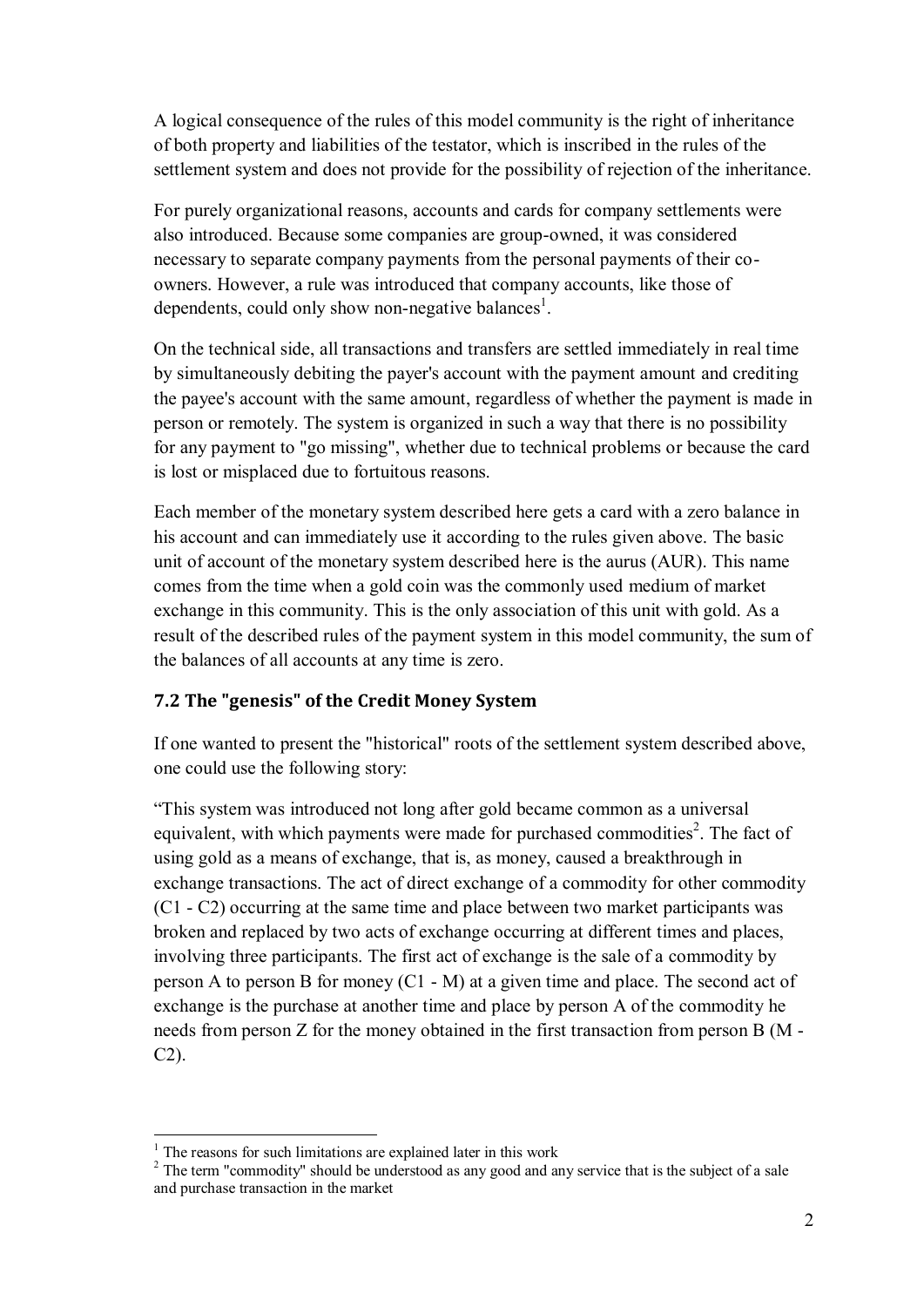In the period between the first and second transactions, person A has an income from the sale of her commodity, which is represented by the amount of money received from the buyer. This income gives her the right to receive the equivalent in other commodities at any time. If she exercises this right, she disposes of the money. Only under such circumstances does it make sense to accept payment in money. For exchange serves only to satisfy one's need with less effort by the effects of someone else's labor.

Here we can clearly see the role of money as a guarantor of reciprocity<sup>3</sup>. Such a guarantor proved necessary in our community, because even the most honest person (and such are, by definition, the people in our model) cannot be sure that the actual state of his or her settlements with other members of this community is consistent with what memory tells. Especially since everyone is constantly buying and selling something, causing the balance of accounts to constantly change. If not for that deficiency, money would not have been necessary for anything<sup>4</sup>. A statement that a person is acting in accordance with the principles of reciprocity and equivalence of exchange would suffice to conclude the transaction. For the same reason, it was necessary for a time to have bankers who lent gold to those who wanted to buy something but did not have sufficient income. Such loans were repaid with interest when the borrower earned an income by selling something to others.

Having perceived and understood that money only confirms the right to an equivalent, which results from the principle of reciprocity of exchange, the use of gold coins as a medium of exchange was quickly abandoned. Instead of paying and receiving money in settlement of a transaction with goods and services, people simply began to record their buying and selling transactions in their transaction books, using a gold unit as the unit of account. Everyone set up such a book and every time he bought something, he immediately recorded the amount he spent on it. The seller recorded the same amount in his ledger as his income. The balance, i. e. the difference between the amount of income and expenditure, was also calculated on an ongoing basis.

In this way, the problem of imperfect human memory as a factor threatening the principle of reciprocity of exchange ceased to exist, because the current balance in the ledger unambiguously informed about the state of a person's settlements with all other members of the community. A positive balance meant that the owner of the ledger delivered more of his own commodities to others than he received from them. A negative balance proved the opposite. The former testified to a creditor's position, that is, the possession of an unused right to an equivalent in goods; the latter to a debtor's position, that is, an obligation to provide one's own goods or services to others.

Such a system of settlements has been in operation up to the present time. Only the information carrier has changed; the transaction book and manual records have been

<sup>&</sup>lt;sup>3</sup> For an elaboration on this issue, see Chapter 13.

<sup>&</sup>lt;sup>4</sup> Let us remind that members of this community are (by assumption) absolutely honest, therefore always for goods or services received on the market with a certain monetary value (price) they return the equivalent in the form of their own goods or services, giving them to those who want them.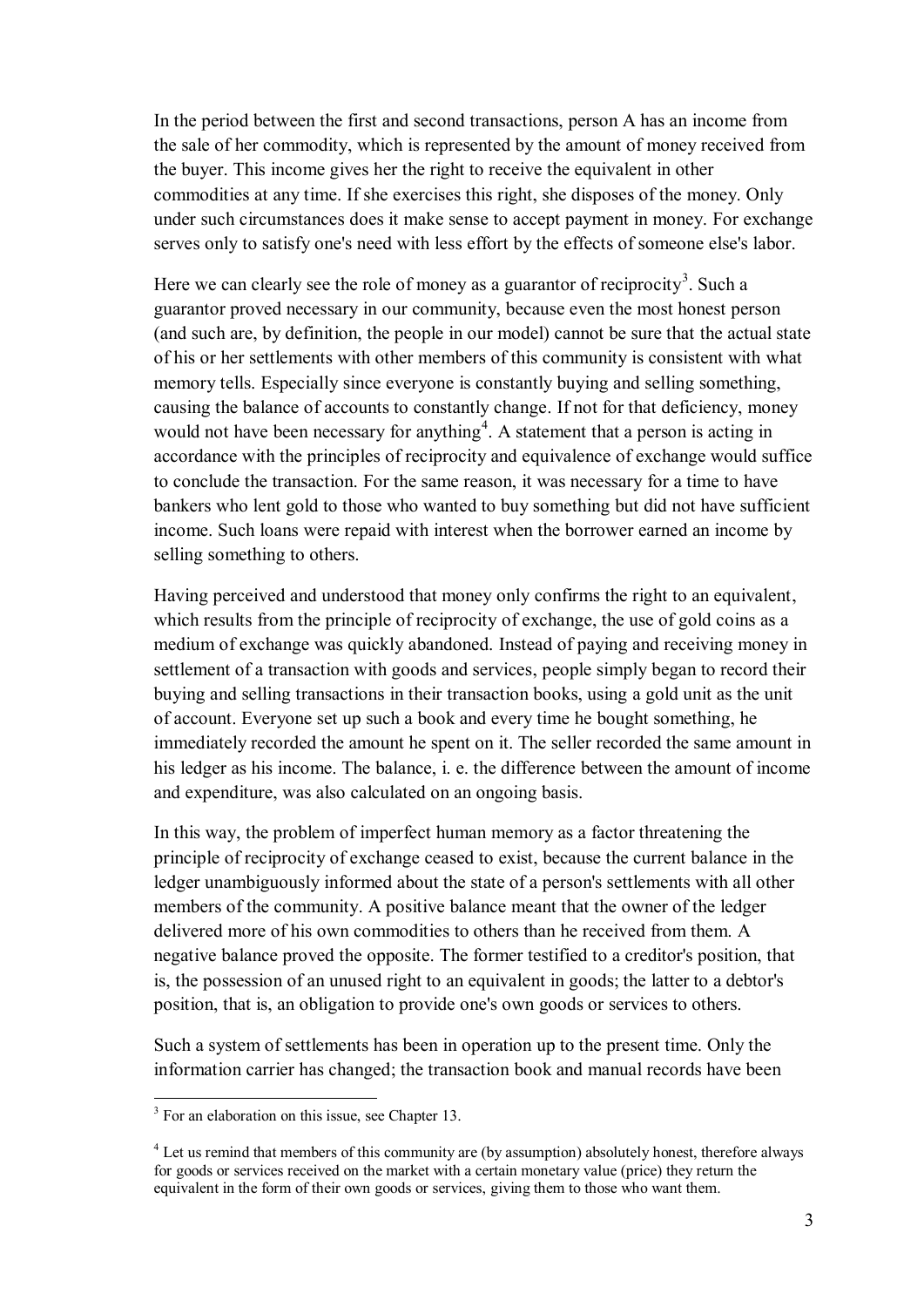replaced by a payment card and an electronic record on its holder's account, but the principle of the system has remained the same."

#### **7.3 The essence, features and mechanism of the credit money system**

As can be seen from the above "historical outline", the discovery of the three principles of market exchange, i.e. the principle of voluntariness, the principle of reciprocity and the principle of equivalence, and later the recognition of the fundamental role that money plays in market exchange, which is the role of a guarantor of reciprocity, allowed for its definite elimination from the economic system. Along with money, loans have disappeared as a way to finance a purchase when someone has not yet earned an income. And as a consequence, bankers also became redundant, since the observance of the principle of reciprocity is guaranteed by the settlement system described above. Of all the functions that money has hitherto performed, in the new system adopted in this model community only the function of a unit of account remained; the unit of money serves only to express commodity prices and the balance of people's receivables and payables arising from transactions. As mentioned above, the fact of having a positive balance in a clearing account means that up to that point the owner of the account has delivered goods of greater value to others than he has received from them, and so has an unexercised right to receive an equivalent. A negative balance indicates the opposite.

It is worth emphasizing again that the only object of these receivables and payables are commodities, i.e., goods and services. There is no other way to settle the balance. This is also true in the case of giving or receiving a financial donation. In such a case, the balance changes not as a result of a reciprocal transaction, but as a result of a unilateral transfer from the donor's account to the recipient's account. This is the only pure financial flow possible in this system, but it only replaces the in-kind donation. In this system, there are no other titles of payment.

The settlement system described above is in fact a moneyless system, because it has neither a means of exchange, nor a means of payment, nor money-as-a-store of value. It is worth noting that the essence of each of these three functions of all forms of traditional money is the possession and transfer of ownership of what fulfills those functions, that is, what is the actual money. For that to be possible, someone has to create such money, that is, to call it into existence either in physical form (coins, banknotes) or in symbolic form (bank money). What is needed, then, is either a mint, in which metal money is minted, or a bank, in which symbolic money is created. Only when such money is created can it become an object of ownership, serving as a store of value, and when ownership is transferred - as a means of exchange or means of payment.

In contrast, in the credit money system analyzed here, which is essentially an improved real-time multilateral commodity clearing system, only a unit of account is needed in which prices of commodities exchanged and the value of receivables and payables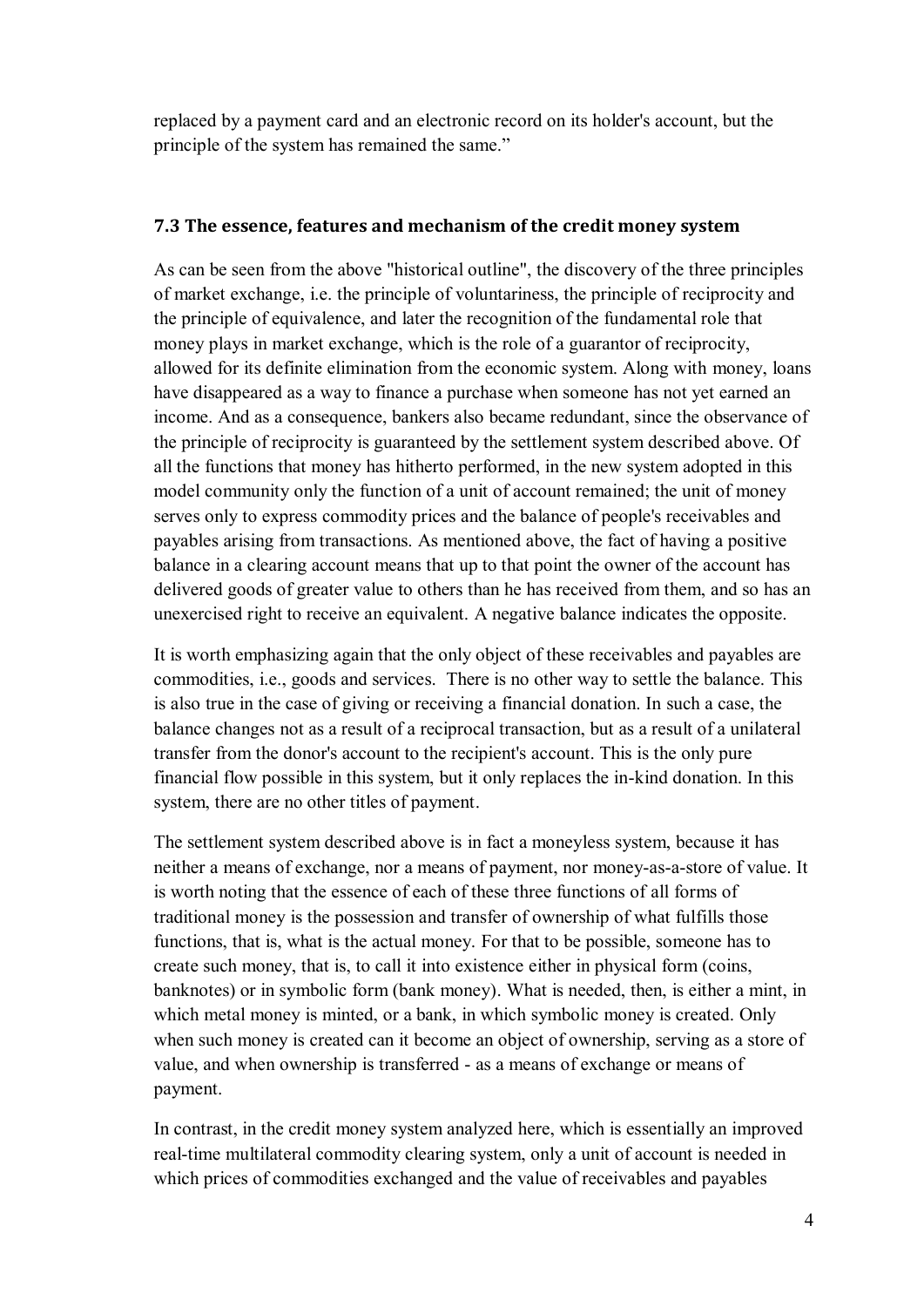arising from those transactions are determined. The only reason for such receivables and payables is the time difference between the purchase and sale transactions of goods and services by each participant in the system. The objects of these receivables and payables are, as mentioned above, only goods and services. Each purchase and sale transaction changes the previous balance of both counterparties by the same amount, so the sum of these changes is always zero. This is a logical consequence of the principle of reciprocity; if any participant in the system is entitled to receive goods of a certain monetary value, then there must be at least one person who has an obligation of the same value. Balances are thus merely a confirmation of the existing creditor-debtor relationships between participants in the system, the object of which is goods and services. Only a common measure is needed to record the size of these balances, which for obvious reasons is not the subject of any operations.

Liabilities decrease whenever the account owner sells something, because then his account is credited with the amount of the transaction (and the account of the counterparty is debited with the same amount). Conversely, the receivable balance decreases whenever the account owner buys something, because then his account is debited with the corresponding amount (and the seller's account is credited). Analogically, it works the other way round. Thus, looking from the point of view of settlement technology, we are dealing here with a certain analogy to the effects of transactions in the classical monetary system.

But the analogy is only apparent, because the credit money system described here differs from the classical one in at least two aspects. First, in the classical money system, debt can arise both from buying commodities on merchant credit and from borrowing money. In the credit money system, money lending does not occur because it is not needed for anything, and debt is only created through the purchase of commodities when there are not enough funds in the buyer's account. Secondly, in the classical money system, every debtor always owes a debt to a specific creditor and pays this debt by paying the creditor a certain amount of money. In the credit money system, on the other hand, a person with a negative balance on the account owes a debt to all those anonymous members of the system who have positive balances, and the debt can be only paid off by selling own commodities to any member of the system.

Despite all these differences, and despite the fact that in the model of economy considered here no money as such exists, but only a monetary unit of account, we will hereafter refer to this model as the credit money system, and the unit used in it as credit money.

The above discussion leads to the following conclusions about the functioning of the economic system under the assumptions made.

First, it is always man who decides when and what he needs and what he does not need; need is therefore always the result of conscious choice.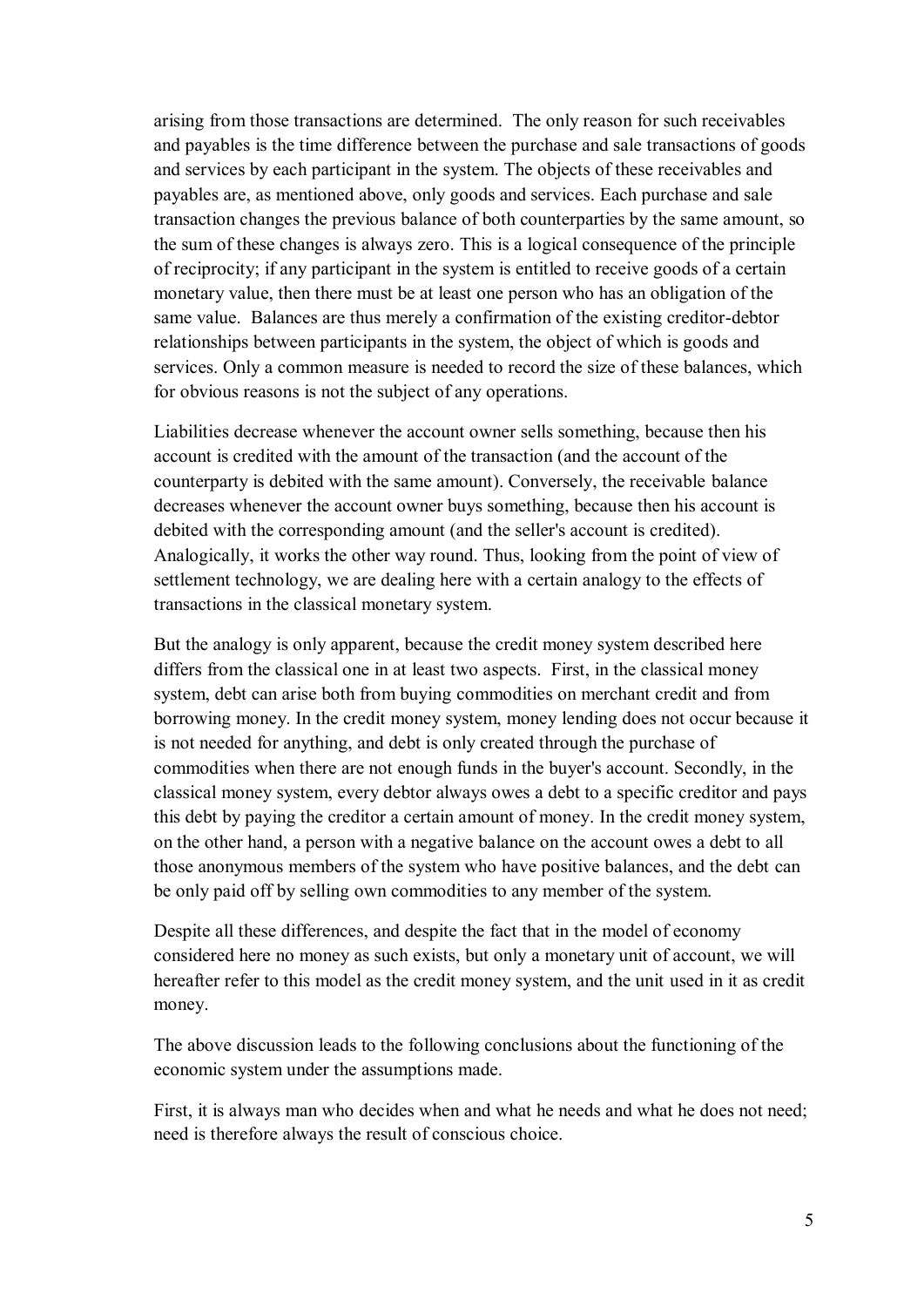Second, under all circumstances, a person can satisfy his needs on his own by doing whatever is necessary to do so. If, however, there is a possibility of market exchange and a person wishes to take advantage of it, then he can acquire the goods he needs with less effort. A prerequisite for such exchange is the reciprocity of services.

Third, an act of market exchange does not increase the wealth of any market participant, but only changes its structure.

Fourth, if the reciprocity of market exchange is ensured by other means, money is not needed for this. Only a unit of account is then needed for exchange settlements.

Fifth, one of the material effects of human activity may be an increase in the amount of goods at his disposal, i.e., an increase in his wealth. However, the amount of goods owned does not provide any basis for assessing the quality of life of their owners, but only shows the role they play in the structure of needs of their owners.

Thus, if one wanted to capture the relationship between market exchange and people's quality of life, one would have to conclude that each person's quality of life depends not on whether and to what extent he or she uses market exchange, but primarily on what that person does to achieve the desired quality of his or her life. Material goods may or may not play a large role here. If they matter to someone, he acquires them in one way or another. If not, he focuses on aspects of his life that he considers more important. But in any case, donations aside, a person meets his needs through his own efforts.

Market exchange becomes important for people's quality of life only when they have the opportunity to use it and when they choose this way of acquiring tangible and intangible goods and services. Then they can achieve their desired quality of life with less effort. It is to this extent alone that market exchange is relevant for the quality of life.

# **7.4 Market roles of people**

At birth, every human being finds the world in some objective state, regardless of where and when this happens, and in this objective state he must arrange himself somehow. In the model community considered here, the most important objective element in the world for every human being is other people who, according to the assumptions made, exercise their freedom in a way that does not violate the freedom of others or harm their lives and property. The second objective element of the world is all goods, both tangible and intangible. Each of these goods has some owner, who became that owner either as a result of his own actions or as a result of the actions of his ancestors. The third objective element of the world is material things that do not belong to anyone, i.e. all material elements of the environment. In the model, they are available to everyone and everyone can make any use of them, under the obvious condition of not violating other people's right to life and property rights. The last objective element of the world surrounding every human being is natural conditions and the laws of nature.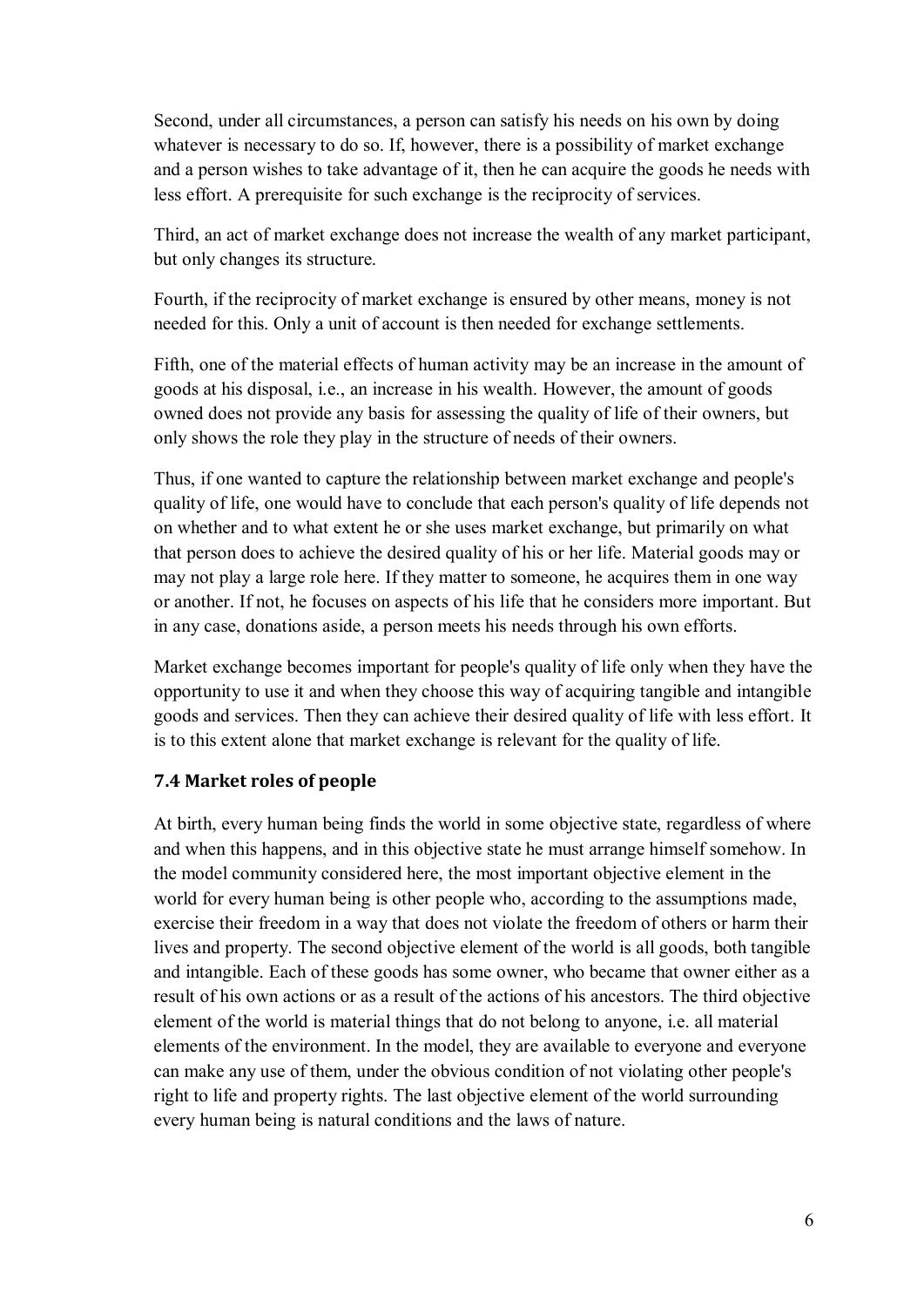After the period of childhood, in which everyone undergoes the process of upbringing and preparation for life<sup>5</sup>, a person reaches maturity and becomes a full member of the community, who - according to the assumptions - obeys all the rules of coexistence. Then the person takes full responsibility for the quality of his or her life. The assumptions made with regard to the members of this community impose on everyone, among other things, the obligation to respect the property of others, but they do not exclude or limit any form of charity. Therefore, the quality of life of each person depends primarily on what he or she is willing to do for that quality, but others can also contribute to improving the quality of life of each member of the community.

The development of civilization does not change the principle that every person, with the exception of children and others who are unable to do so for various reasons, satisfies his or her needs by his or her own efforts. However, as civilization develops, the proportion of needs satisfied by oneself decreases and increases the share of those in which one's own needs are satisfied by the effects of the work of others acquired through voluntary and mutual exchange. This process is a feedback loop. On the one hand, it requires progressive specialization that results in the creation of new goods offered to others, thus increasing the product offer. On the other hand, specialization entails the increasing dependence of people on market exchange. This does not mean, of course, that everyone must use the market when in need of a good or service, because in any case the alternative to the market is self-sufficiency. However, as mentioned earlier, market exchange allows people to satisfy their needs with less effort and is therefore usually the first choice where this possibility exists.

For the essence of what happens in the sphere of market exchange in a developed economy, it does not matter at whose initiative the transaction takes place or what is the object of it. For in every case we are dealing with a transaction in which each party receives what it needs and gives in return what the other party needs. The only difference is that in direct exchange, as was said earlier, the market participants achieve their purpose in a single act of exchange between two people at the same time and in the same place, while in a system of monetary exchange it is always done in at least two acts of exchange taking place at different times and in different places, involving at least three people. One of these acts is the sale of some own good or service and the other is the purchase of some other good. The order of these acts is irrelevant in the model under consideration, since market participants observe the principle of reciprocity.

From the principles of the market described above, then, it is clear that every market participant must act in two roles in the market: supplier and receiver. In direct exchange this is obvious; one cannot receive anything without immediately giving something back. But it is also obvious in indirect monetary exchange, as well as in the credit

<sup>&</sup>lt;sup>5</sup> It is a process of socialization that essentially boils down to the human individual learning to exercise his or her unlimited freedom in a way that does not harm the freedom of other members of the community. The greatest part of this process is played by the parents and close relatives of the individual, who directly transmit a system of moral norms and rules of social coexistence. Observance of these norms and rules promotes the process of integration and development of such a community.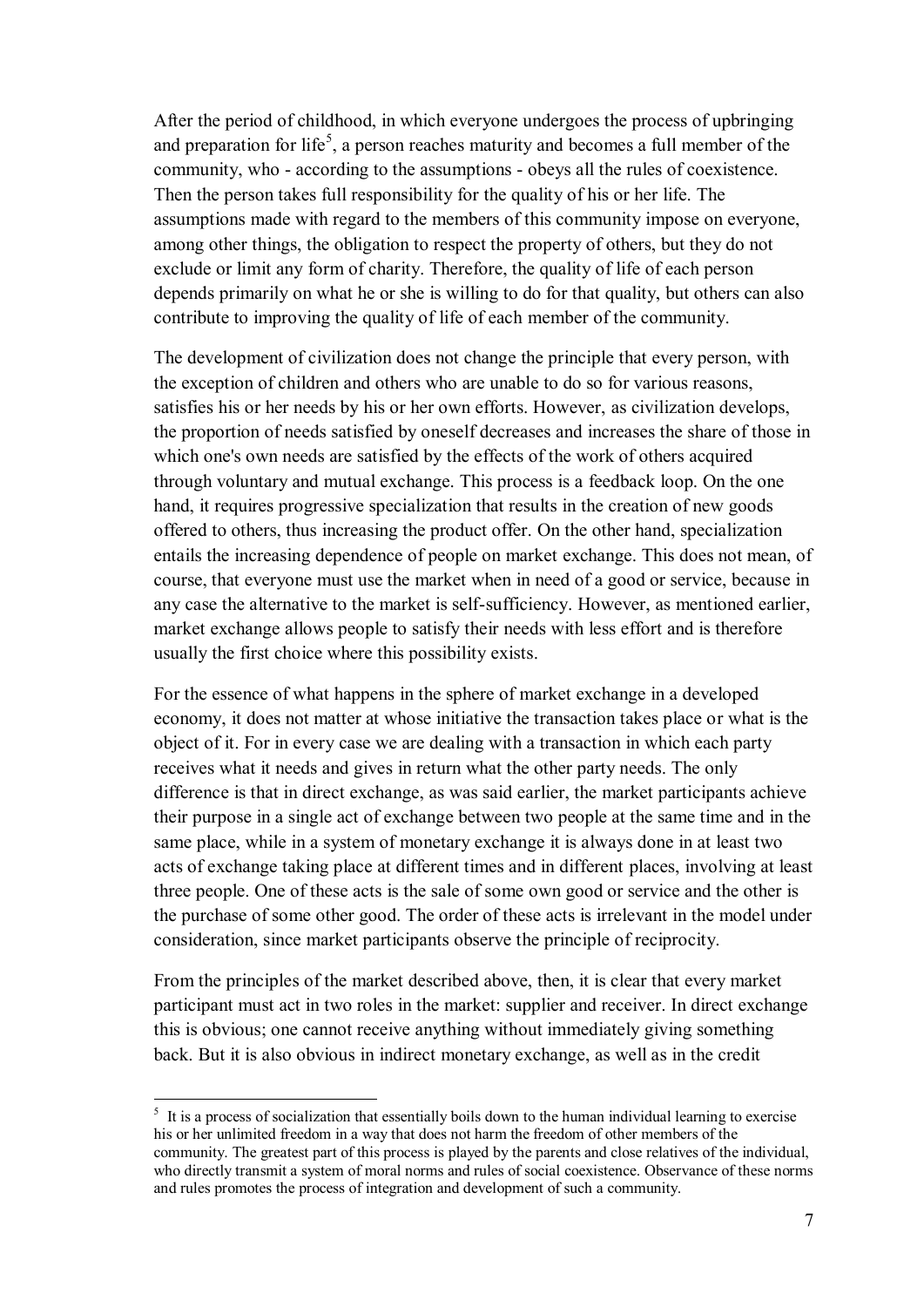money system described here. In each of these systems, the market participant must be both a buyer and a seller. It is impossible to act only as a buyer there at all, because the right to buy belongs only to those who have already earned income from the sale, or who undertake to do so. And acting only as a seller, however formally possible, makes no sense; what is the use of sales revenue if one does not intend to buy anything. So long as the market is one's principal source of goods and services, he must perform each of these roles in any order, taking care only that the discrepancy between his expenditures and income remains within a reasonable range.

The second issue related to the roles of people in the market concerns the object of purchase-sale transactions. For obvious reasons, such an object can be either goods, tangible and intangible, or services. There is no other possibility. Therefore, taking the source of income as a criterion, i.e. looking at the market from the supply side, market participants can be divided into two groups. One includes those who supply the market with various goods, and the other - those who provide services. The fact of appearing in some transaction as a seller of goods does not exclude the possibility of appearing in another transaction as a provider of services, and vice versa.

#### **7.5 Conditions of establishment and mechanism of operation of an enterprise**

Similarly as in the real economy, also in our model, production of the majority of goods and rendering of many services takes place in enterprises, i.e. in appropriately organized groups of assets intended for conducting business activity, separated from the owner's property and existing under its firm. Thanks to such separation, the matter of satisfying the life needs of business owners is separated from their needs connected with running the business, i.e. from the needs of the company. It is then also possible to calculate the economic profitability of business activity. Only the so-called independent professions (freelancing) and trade and service activities conducted personally and on a small scale do not require such a form of separation.

Whether an enterprise has one or many owners, and whether it is a manufacturing, trading, or service enterprise, it is always just a tool for its owner. A company differs from a spade or an excavator only in the number of its components and in the degree of its complexity. In all other respects - toutes proportions gardées - these tools are similar. In each case, creating a tool requires a certain amount of effort and resources from a person or a group of people. In each case certain expenditures are also necessary for maintaining these tools in a proper condition, as well as for their operation, which must be borne by the owner of a given tool. All these expenditures are incurred not so that the owner has the tool, but so that he can use it to more easily satisfy his needs. This is the primary function of any tool.

In order to present as precisely as possible the essence of the processes occurring in an enterprise understood as a special form of organization, and also - the essence of relations between people involved in these processes in different roles, we will use the example of a man from our model, who decided to earn a living as an entrepreneur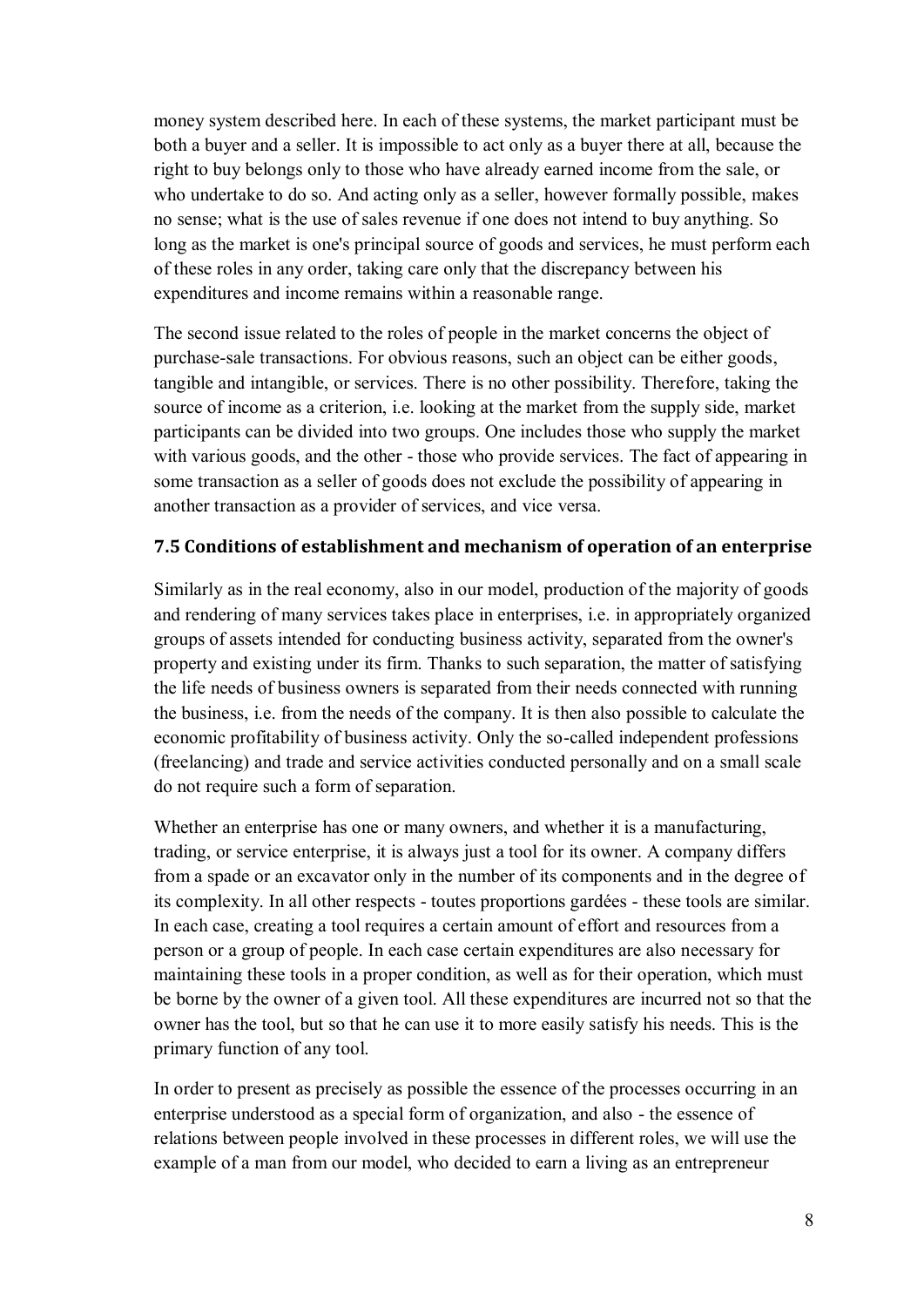producing parts for machines. For this purpose, he creates a production enterprise, which he must equip with appropriate assets.

Let us assume that the business plan developed earlier shows that the entrepreneur has to allocate AUR 1 million<sup>6</sup> for the purchase of fixed assets and AUR 30 thousand every month for the purchase of materials, energy, etc. He must also cover personnel costs, for which he needs a further AUR 20 thousand every month. According to the business plan, the first sales revenue is expected to come in the month following the completion of the first production cycle. The calculation made in this plan at the assumed prices shows that the sale of 80% of the products from each batch will cover all the costs of a given cycle. The rest will constitute his profit. Believing in the success of his plan, the entrepreneur sets to work.

In order to start implementing this plan, the entrepreneur must transfer AUR 1,050 thousand to the company account, as this is the necessary amount of capital to finance all planned expenses. Assuming that our entrepreneur does not have any funds in his account (the balance of his personal account is zero), the transfer of funds to the company account will create a debit (negative balance) on his personal account in the amount of AUR 1,050 thousand. This is a personal obligation of the owner, which he will have to fulfill according to the rules of the credit money system described above, which is valid in this model.

The situation of the enterprise on the date of its creation is shown in the following balance sheet No. 1 (in thousands of AUR), in which there are only two items; in assets the funds in the enterprise's account, and in liabilities the source of these funds, i.e. its equity.

Balance Sheet No. 1: Status at the time of incorporation

| Assets               |         | Liabilities |         |
|----------------------|---------|-------------|---------|
| Funds on the account | 1 0 5 0 | Equity      | 1 0 5 0 |

In the next step, the entrepreneur purchases the necessary fixed and current assets, paying for them immediately - in accordance with the rules - from the company account AUR 1,030 thousand. And when everything is ready, he starts to produce the first batch of goods. At the beginning of this cycle, the situation of the enterprise is as in balance sheet No. 2:

 $\overline{a}$  $6$  AUR is a fictional monetary unit appearing in the "history" of the monetary system from the previous chapter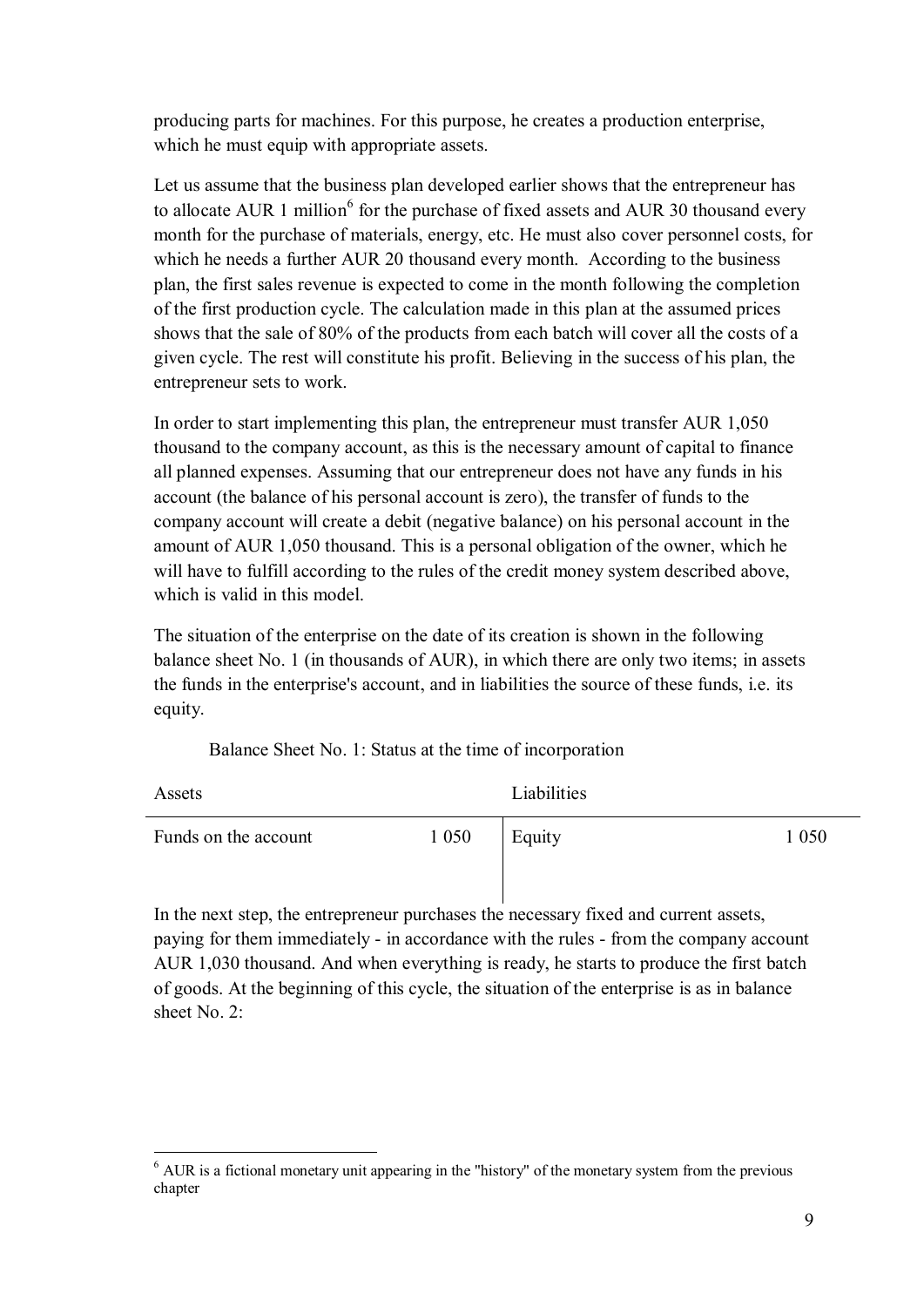Balance sheet No. 2. State at the beginning of the first production cycle

| Assets                              |         | Liabilities       |         |
|-------------------------------------|---------|-------------------|---------|
| Fixed assets                        | 1 0 0 0 | Equity            | 1 0 5 0 |
| Raw materials, supplies, fuel, etc. | 30      |                   |         |
| Funds for salaries and wages        | 20      |                   |         |
| Total assets                        | 1 0 5 0 | Total liabilities | 1 0 5 0 |

Immediately after the completion of the first production cycle, i.e. one month after the start of production, the company's balance sheet is as follows (balance sheet No. 3):

Balance Sheet No. 3. State at the end of the first production cycle

| Assets                    |         | Liabilities       |         |
|---------------------------|---------|-------------------|---------|
| Fixed assets <sup>7</sup> | 1 0 0 0 | Equity            | 1 0 5 0 |
| Finished products         | 50      |                   |         |
| Total assets              | 1 0 5 0 | Total liabilities | 1 0 5 0 |

If it is assumed that the whole batch of finished goods will be sold successively and proportionally to the passing of time until the end of the next cycle at assumed prices, the enterprise will achieve income from sales in the amount of AUR 62.5 thousand in that month (50/0.8=62.5), 12.5 thousand of which constitutes its profit. At the same time, however, the company must spend another AUR 50 thousand (AUR 30 thousand for raw materials and AUR 20 thousand for wages) to start the next cycle, so that at the end of the second month its balance sheet will show the following (balance sheet No. 4):

Balance Sheet No. 4. State after the end of the second production cycle

| Assets                                     |         | Liabilities                |         |
|--------------------------------------------|---------|----------------------------|---------|
| Fixed assets                               | 1 0 0 0 | Equity                     | 1 0 5 0 |
| Finished products from the second cycle 50 |         | Profit for the first batch | 12,5    |
| Funds on account $(62,5-50)$               | 12,5    |                            |         |

 $<sup>7</sup>$  For simplicity, depreciation of fixed assets is not figured in the calculation.</sup>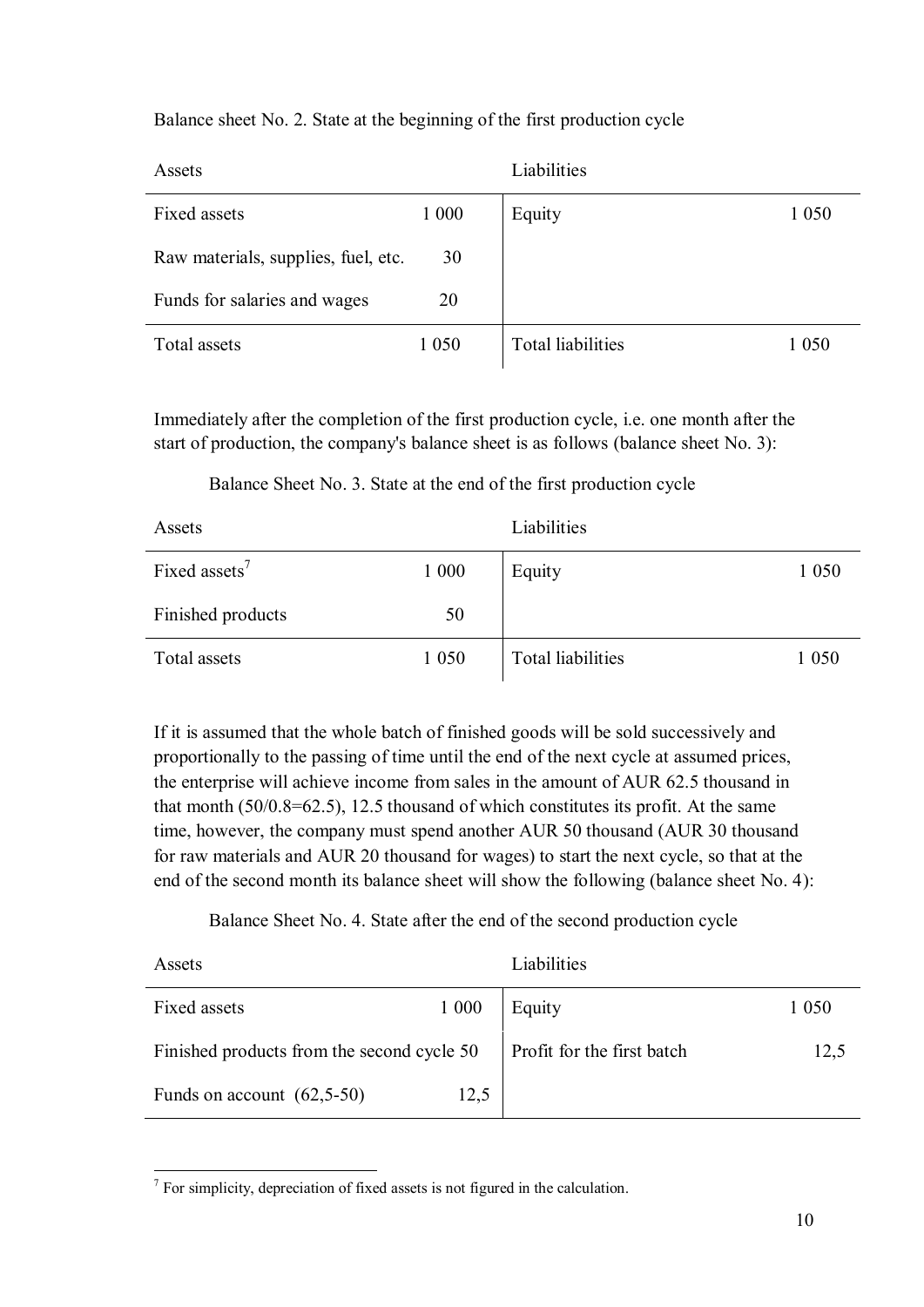| Total assets | $1\,062,5$ Total liabilities | 1 0 6 2 , 5 |
|--------------|------------------------------|-------------|
|              |                              |             |

Assuming that such an optimistic scenario will be realized constantly, after one year from the beginning of production the balance sheet of the company would look as below, with the additional assumption that the achieved profits were not used for investments enlarging the production potential of the company, nor paid to the owner.

Balance Sheet No. 5. State after 12 months

| Assets                                   |         | Liabilities            |             |
|------------------------------------------|---------|------------------------|-------------|
| Fixed assets                             | 1 000   | Equity                 | 1 0 5 0     |
| Finished products from the 12th cycle 50 |         | Profits for 11 batches | 137,5       |
| Funds on account                         | 137,5   |                        |             |
| Total assets                             | 1 187,5 | Total liabilities      | 1 1 8 7 , 5 |

There is no need to continue this example, because under the assumptions made, the balance sheet of this company at the end of each month would differ from the previous one only by the amount of AUR 12.5 thousand and by this amount - ceteris paribus - the balance of the company's account would increase every month. This AUR 12,5 thousand is the profit from each batch of goods sold in full.

Based on this example, interesting findings can be drawn. Firstly, at the moment of starting production the entrepreneur has a tool ready to use for this purpose. This tool is a company equipped with fixed and current assets, including funds necessary for wages (balance sheet no. 2). The goal of the entrepreneur's efforts to date has therefore been achieved at this point.

However, the point is that the entrepreneur bought everything necessary for the establishment of the company without having any funds in his personal account. The evidence is the negative balance of his personal account, from which he transferred the amount of AUR 1,050 thousand to the company account as initial capital. This amount therefore determines the value of the equivalent that the business owner must provide in the future to the members of this community in the goods they need in order to comply with the principle of reciprocity of market exchange. Until he does so, he will be a debtor.

Second, nothing has increased in the company after the completion of the first production cycle. Only the structure of the company's assets has changed; before it was fixed assets, materials, and cash on the account, but now it is fixed assets and finished products (see balance sheets 2 and 3). This is evidence that there are qualitative rather than quantitative changes in the production process. The finished goods created in the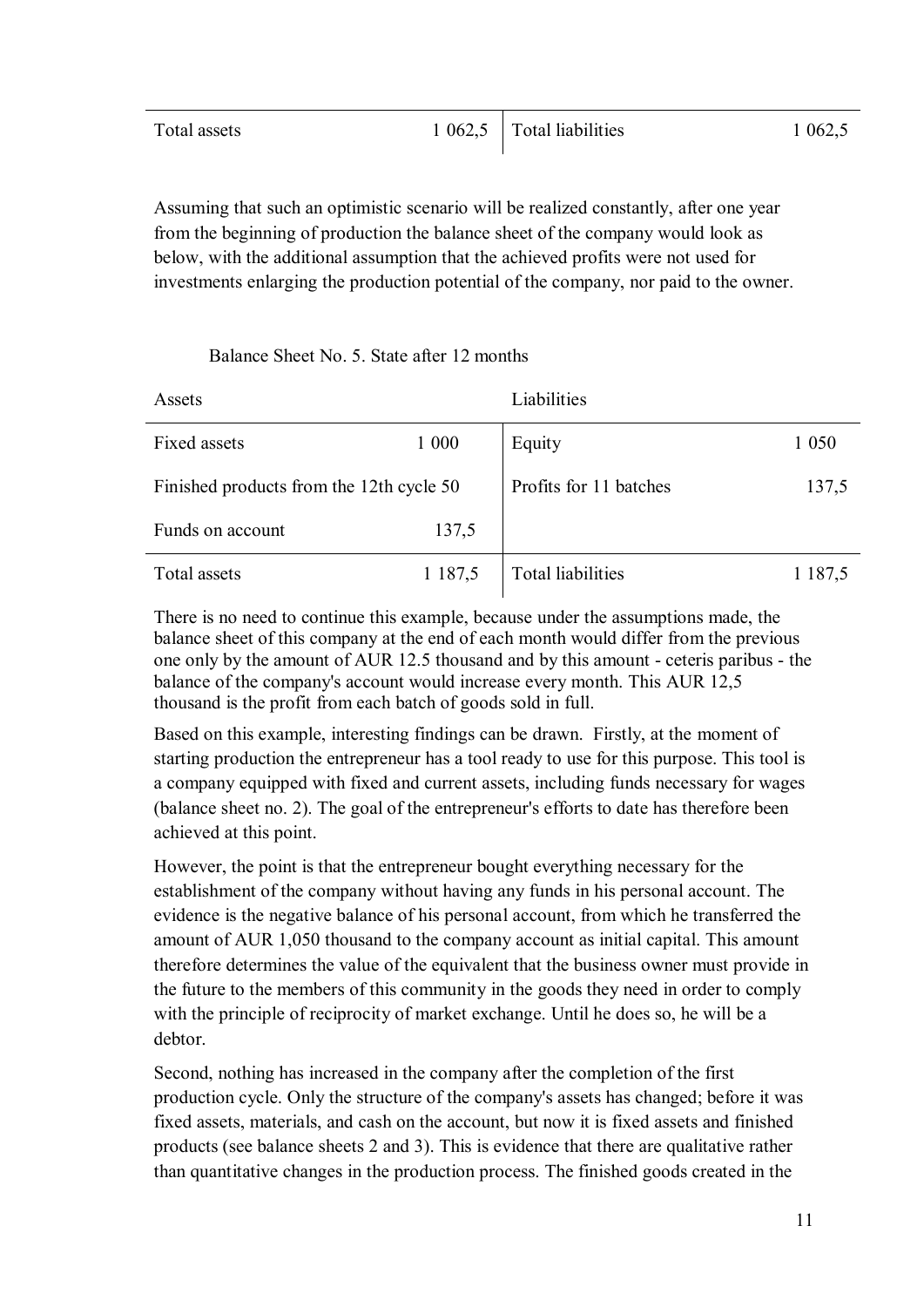production process are not a mere "compilation" of the goods and services that went into their production, but are quite different goods, they are new qualities. Nevertheless, their value is determined by what the owner has sacrificed to produce them. In our example, he sacrificed working capital purchased for AUR 30 thousand and the services of his employees purchased for AUR 20 thousand<sup>8</sup>. For the entrepreneur, therefore, the value of the goods produced in his company at the end of the production cycle, i.e. here and now, is equal to AUR 50 thousand, because this is what he paid his suppliers and employees to have these products.

Third, finished goods were manufactured solely so that the income from their sale would enable the entrepreneur to purchase goods and services necessary to satisfy his needs, both his life needs and his needs as an entrepreneur. Applying K. Menger's hierarchy of goods (Menger 1871, chapters I and II), all the fixed assets of an enterprise should be classified as intermediate goods of the second order, i.e. tools used to produce other tools, while finished goods should be classified as intermediate goods of the first order, i.e. tools used by people to obtain goods directly serving their needs, which is why they are called direct goods<sup>9</sup>.

By completing the first production cycle, the business owner completes the stage of capital creation. This capital is a complete enterprise ready to be used as a tool. The condition of its creation is the founder's resignation from allocating a part of the effects of his activities to current needs in favor of future ones. It is not, however, about "eating tomorrow what can be eaten today", but about allocating these effects to satisfy future needs more easily and effectively. This is the purpose of creating any tool, including the tool that is the enterprise. This is how the first farmer must have acted in the past, when he gave up eating the harvested grain in order to use it for sowing, or the first hunter who devoted his time and effort to making a bow and arrows and learning how to use this tool, and this is how entrepreneurs who invest in their own companies still act today. Capital always becomes those results of work that have been allocated to satisfying future needs.

At this point, it could be argued that the entrepreneur in the example does not meet the condition of capital formation given above, because he has not yet saved anything, and still has capital in the form of a complete company, that is, everything that makes up the assets of his company (fixed and current assets, including finished goods). It is of course true that our entrepreneur hasn't saved anything yet. However, it is worth noting

<sup>&</sup>lt;sup>8</sup> As mentioned in the previous footnote, for simplicity we omit here the partial consumption in each production cycle of fixed assets, which is reflected in the depreciation expense appearing in the normal income statement.

<sup>&</sup>lt;sup>9</sup> The place in the hierarchy of goods is not determined by any characteristic of the good, but solely by the function for which it will be used. To illustrate, three examples: a potato bought by a housewife for dinner is a direct good and a potato bought by a merchant for resale is a first-order intermediate good; a shotgun for a sportsman is a first-order intermediate good because it makes it possible to win a championship in a competition, which is a direct good that satisfies the sportsman's need for success. For a hunter who delivers his game to a dealer, on the other hand, a shotgun is a second-order intermediate good (the firstorder intermediate good is the hunted game, and the direct good is what he buys with the payment). However, if the hunter buys another game for his own table, the shotgun becomes a first-order intermediate good and the boar is a direct good.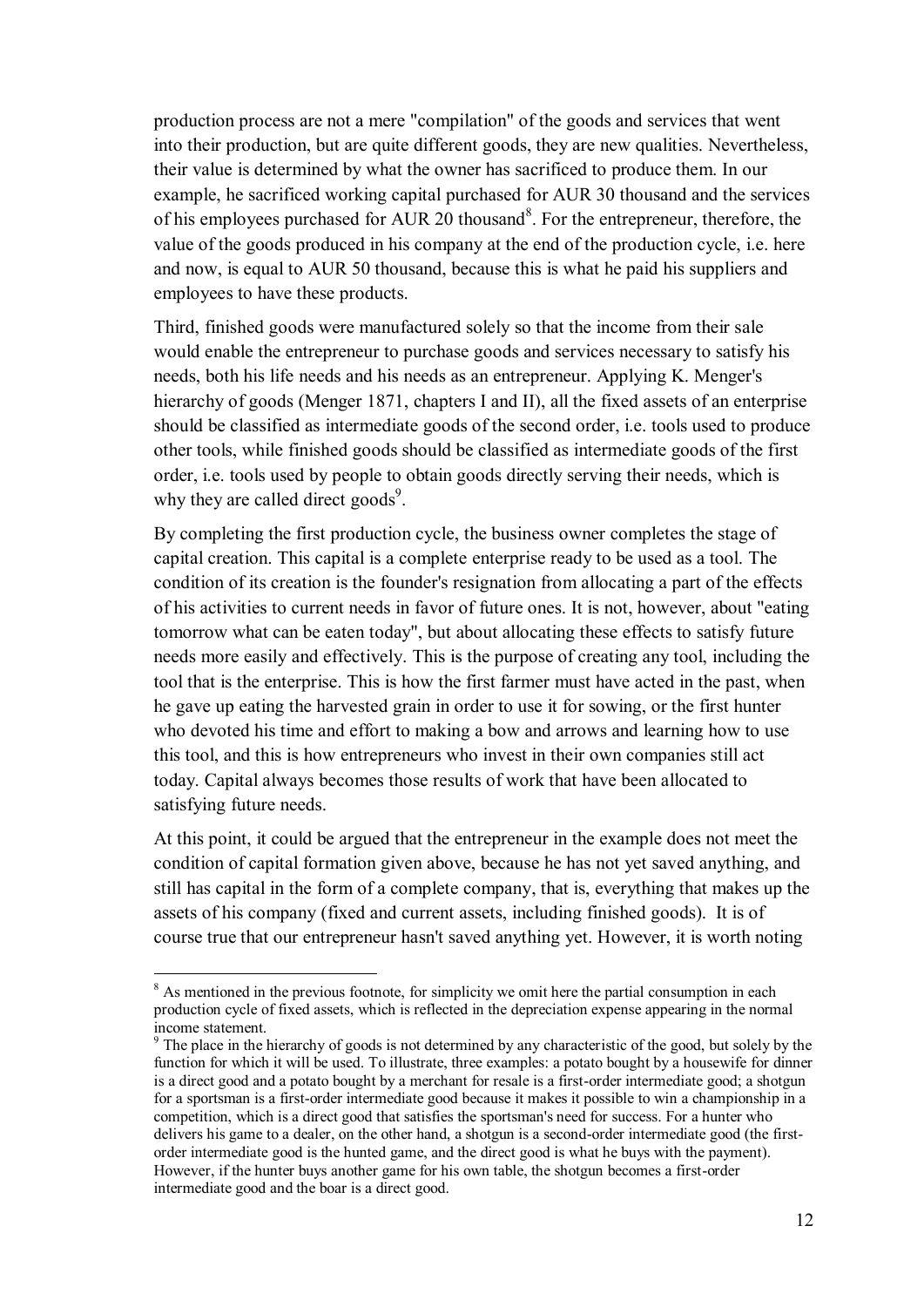that although this entrepreneur has an enterprise, he also has personal obligations which he has incurred for this purpose so far (AUR 1,050 thousand after the transfer of funds to the enterprise account as initial capital). These liabilities the entrepreneur will have to pay off personally in the future by supplying the market with what others want to buy from him, and he will have to do so until his liabilities in the form of a negative balance in his personal account disappear.

It is true, of course, that the source of these repayments will be profits from his activity as an entrepreneur, and that these profits are to come from the sale of his enterprise's products. This is what our entrepreneur is counting on when he decides to take on this debt. If these products were sold as envisaged in the business plan, then at the time of achieving sales income equal to the costs incurred in a given cycle, i.e. AUR 50,000, the entrepreneur would still have a stock of finished goods representing 20% of the volume of production in that cycle. Only the sale of this remainder would ensure a profit which, if transferred to a personal account, would allow the entrepreneur to reduce his personal account liabilities by this amount. If, therefore, everything went steadily as in the adopted optimistic assumptions of the business plan, our entrepreneur would be able to pay off his entire liability from these profits after 84 months, i.e. after 7 years (1 050/12.5=84), under the additional assumption that all of these profits will be saved, i.e. that during this time he would incur absolutely no personal expenses nor expenses for repair and maintenance of machines and equipment, and other capital expenses. Such an assumption is, of course, untenable in the real world, so that the period of "getting out of debt" must be the longer, the more of that profit will be used to cover the entrepreneur's living needs<sup>10</sup>. Thus, despite the fact that in the example under consideration the capital was transferred to the enterprise before its owner earned his income, the sole source of this capital is the personal savings of the entrepreneur.

It does not require sophisticated economic knowledge to conclude that every case of incurring obligations is connected with the risk of inability to meet them. This risk is the greater the longer the term, and the factors of this risk lie both on the side of the entrepreneur and the environment in which he operates. Without entering into detailed considerations on this subject, it will suffice to point out that any deviation downwards from the scale of sales assumed in the business plan and from the planned prices, as well as any deviation upwards from the assumed production costs, threatens with failure to achieve the planned profit. In each of these cases, our entrepreneur would have to remain in debt longer than planned, and in extreme cases, his debt might become unpayable. If we also take into account the obvious necessity of paying for the current needs of the entrepreneur and his family, the scale of the risk that the entrepreneur described in the example would take on becomes fully apparent.

Considering all these conditions and circumstances, no member of our model community could create enterprises on credit, although the settlement system formally allows for such a possibility. This would create the risk that the obligations taken on for

 $10$  This "paying off", of course, only means automatically reducing the negative balance of the personal account as funds are received. If he were to allocate, say, AUR 2,000 per month, the period would extend - caeteris paribus - to 100 months.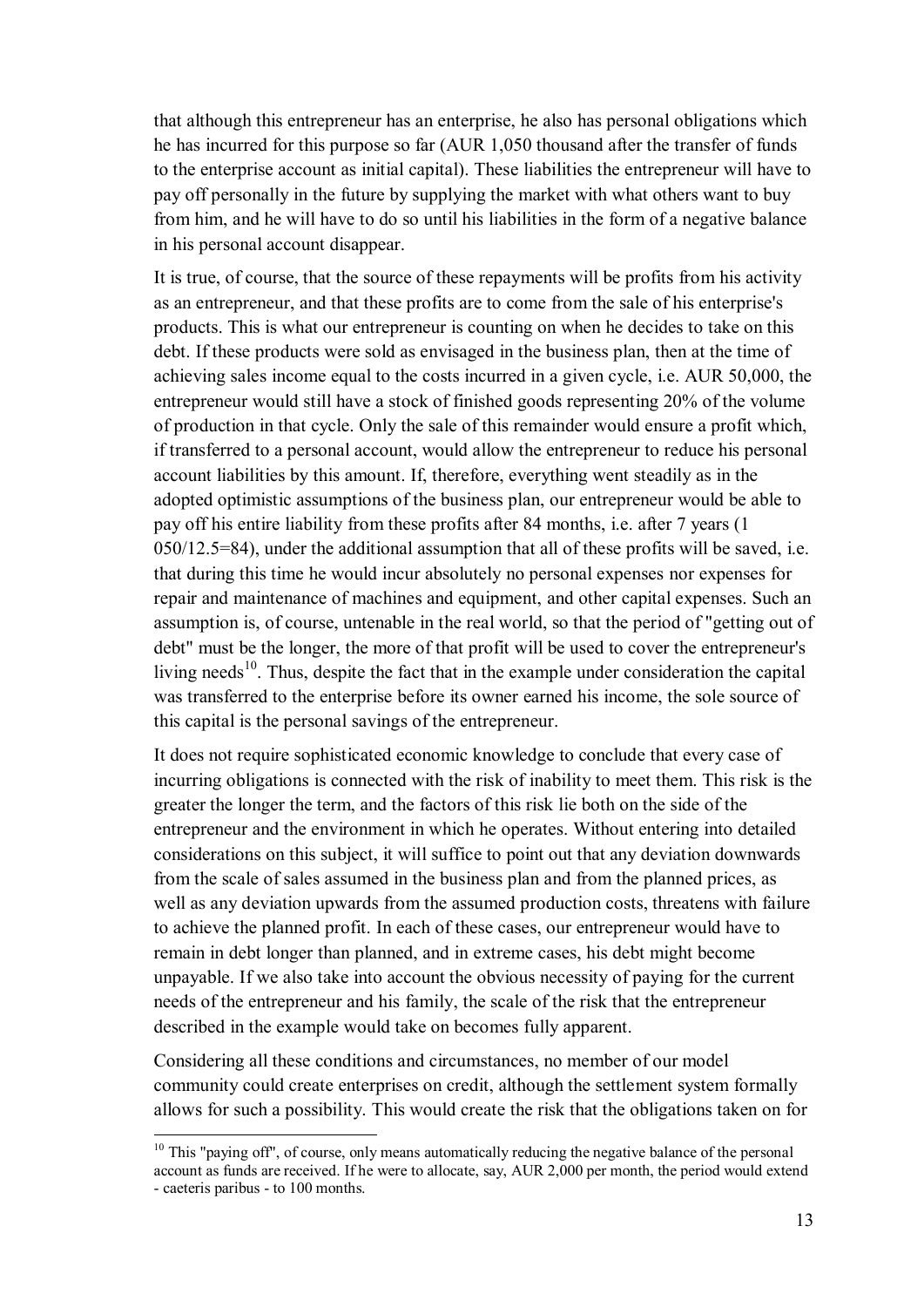this purpose would have to be "worked off" by the entrepreneur's heirs, should he not be able to fulfill them during his lifetime. Absolute honesty, which - according to the assumption - is characteristic of all members of our model community, does not allow for such conduct. Capital formation from future savings, as placing the risk on third parties, must therefore be considered incompatible with the principles of our model. This, however, in no way violates the validity of the conclusions regarding the essence of the enterprise as a tool and the economic processes taking place within it, including those that will appear below.

There are no such problems when an enterprise is created from the capital accumulated previously from the savings of a person who has decided to become an entrepreneur. This is because in such a case, in the event of a possible failure, no one else suffers any negative consequences. The only victim is the entrepreneur himself, who "sunk" his savings in the assets of the company. Even for the entrepreneur himself, such a situation in the worst case scenario means that he is left with assets that do not bring the expected results, but do not limit his ability to satisfy his needs in other ways, in particular, to use these assets for other purposes.<sup>11</sup>. Nor does it limit the possibility of satisfying one's current needs in accordance with the principles of the credit money system.

A person who wants to become an entrepreneur in such a classical way must earn an income over a period of time by selling some goods or services and save part of this income as an investment for the future. This means that during the whole period of capital accumulation, such a person provides more goods or services to other market participants than he receives from them, thus becoming a net creditor. The evidence of the creditor position in the credit money system under consideration here is the growing positive balance on the personal account of the future entrepreneur. This balance grows, of course, at a pace proportional to the amount of income and to the rate of saving. In turn, the amount of income depends on the quantity, type, and quality of what the person sells; more "sophisticated" goods and services tend to bring in more income, and simple goods and services tend to bring in less income. Regardless of what is sold, however, the income that can be earned at any given time is always limited. This is because it is limited, on the one hand, by the demand for goods and services offered by a given person, and on the other, by his physical capacity and the length of a day. For these reasons the capital accumulated from savings grows slowly and this process cannot be accelerated. It is also worth mentioning that in this process only the savings of those people who accumulate them in order to transform them into the capital of enterprises count. Savings accumulated for another purpose and savings accumulated by third parties have no relevance to the process of capital formation.

The problem of insufficient own savings for the establishment of an enterprise can be overcome by forming a partnership of persons who want to unite their forces and resources for this purpose. In such a case, the role of the owner of the enterprise is played by a fictitious collective entity, which is a company operating under a certain

 $11$  A good example of such alternative use of property in real life are the so-called lofts, i.e. apartments arranged in adapted halls of closed factories or storehouses.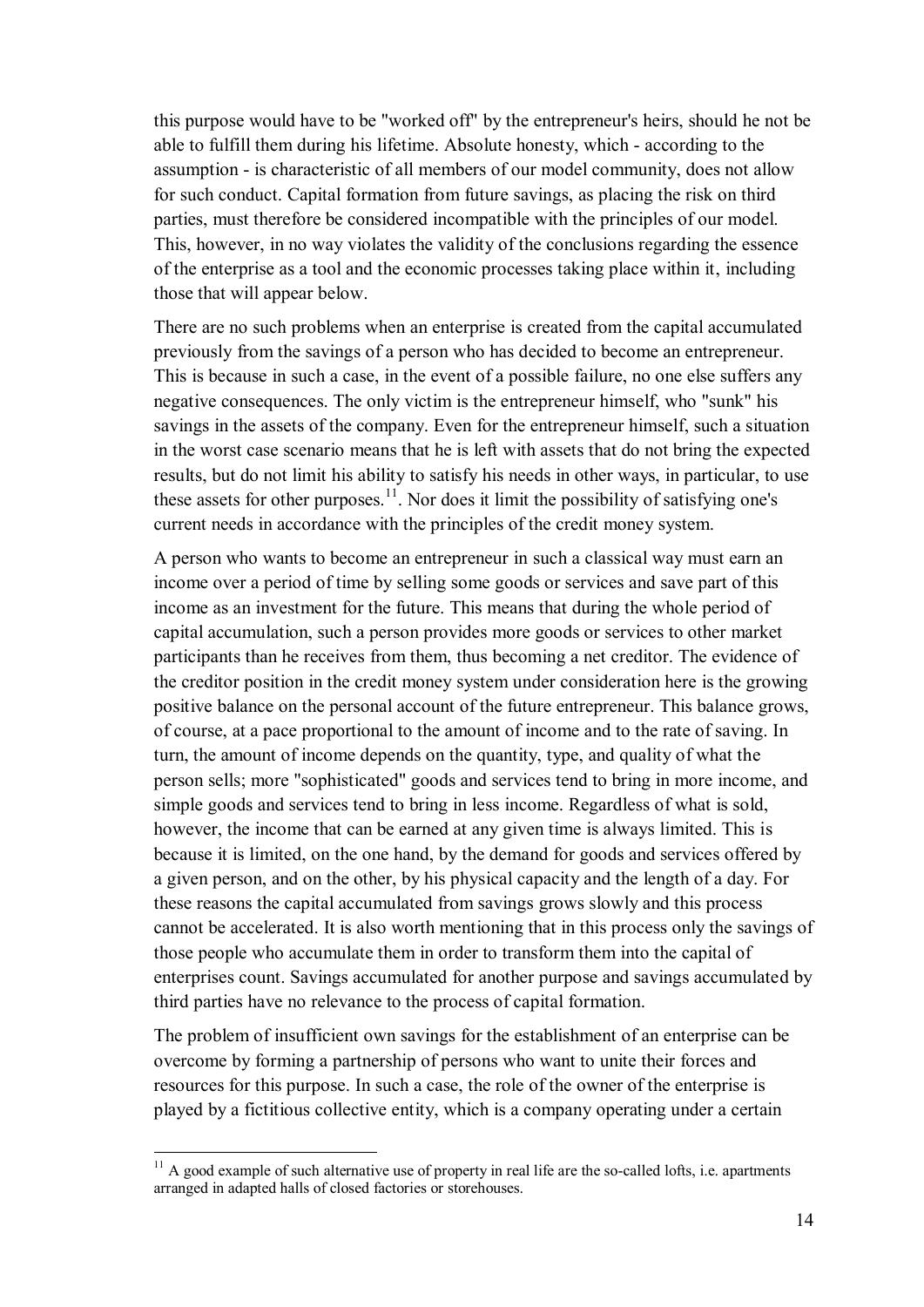business name. It is of little importance whether and how the partners participate in the everyday management of the enterprise; this is determined by the articles of association. The only important thing is that each shareholder transfers to the company's account a certain amount of money as a share in the capital and participates in the company's results in proportion to the share. This means that it both profits when the company makes a profit and participates in its losses, if any. This is an obvious consequence of both principles in our model, i.e. the principle of voluntariness and the principle of reciprocity.

The mere fact of formation of an enterprise by a company does not change the source of financing of its activities. The only source is its capital coming from the payments of the shareholders. It is worth recalling that - according to the terms of the model considered here - the expenses of any collective entity cannot exceed the amount it has in its account. This is a consequence of the recognition that man is the only real person, and therefore the only autonomous and responsible subject of the material animated world. All so-called collective social entities are merely abstract creations of the human mind which do not exist outside it<sup>12</sup>. The effects of such collective entities occur only when the people who make up such a collective act; they are therefore the effect of the action of people, not of the collective. Consequently, only humans can have the right to make commitments, because only humans have the real ability to fulfill their commitments.

If the income from the sale of the company's products does not cover all the costs of its operation and the company's account runs out of funds, only the shareholders can decide whether they want to continue to finance a venture that produces results less than the outlays. A negative decision does not have to mean the liquidation of the enterprise immediately, but only the suspension of further production for the time necessary to sell the inventory of what has already been produced. If this is successful, funds will appear in the account and production can continue. If not, the partners may decide to liquidate their business and dissolve the partnership. In that case, the partners can sell the tangible assets of the business and divide the proceeds among themselves in proportion to their shares. In the worst case scenario, should this not work out, the assets of the liquidated business can somehow be physically divided among the shareholders and each shareholder can do what they want with their portion.

As can be seen from the above, the worst possible outcome of the existence and operation of a business is, in our model, that it will become a useless asset to its owner. The most important thing, however, is that no outsider will feel the negative consequences of either its existence or its liquidation. It cannot be otherwise, because an enterprise is only a special kind of good, and every good is created in order to serve its owner to satisfy his needs. Under the accepted assumptions of the model, the creation and existence of such an asset does not in any way infringe upon the interests of outsiders, regardless of whether it brings the owner any benefits or not. In the latter

<sup>&</sup>lt;sup>12</sup> Such collective entities, on the other hand, are an excellent way to shift the responsibility for the consequences of their own actions onto such a collective entity.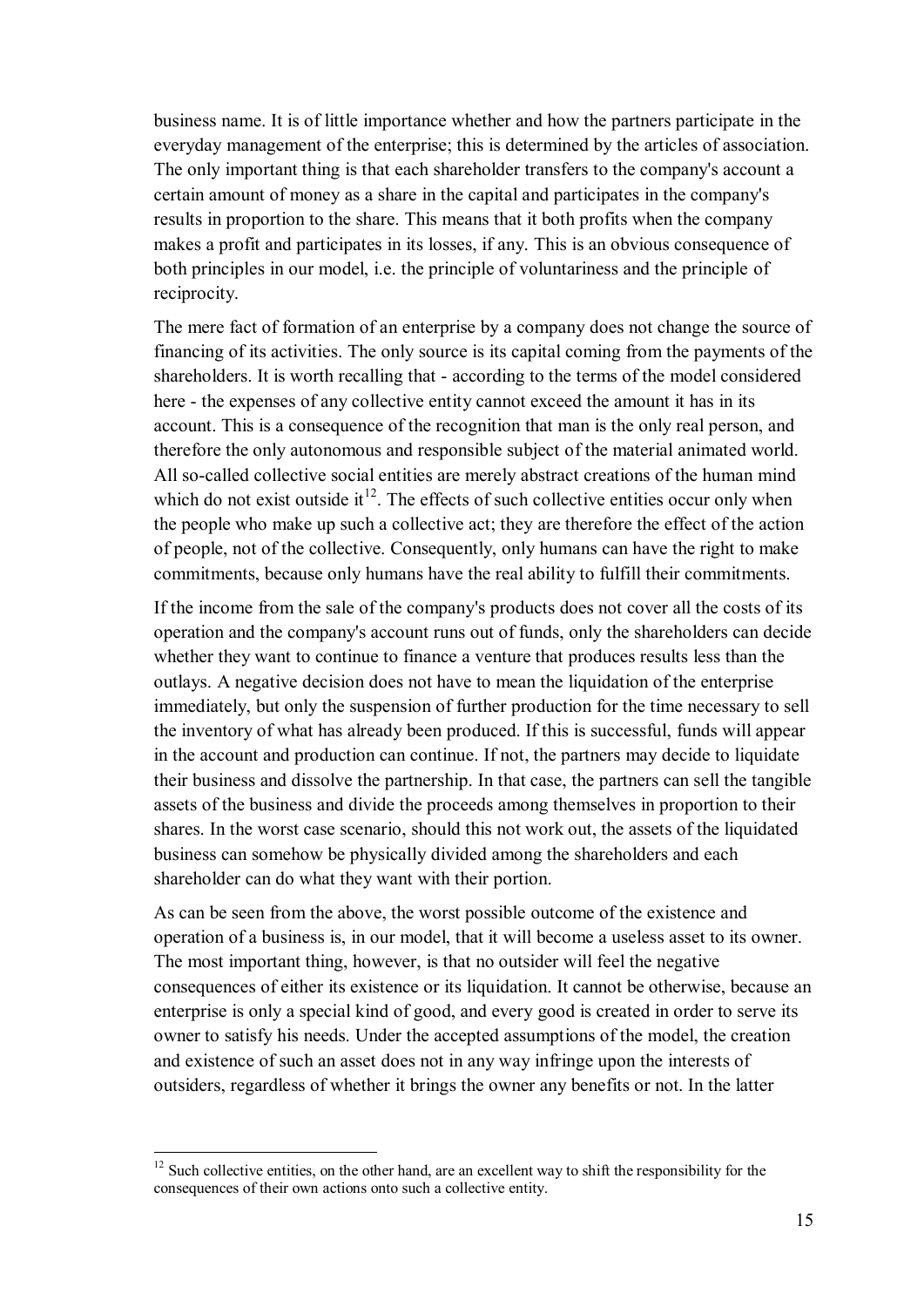case, although it ceases to be used, it remains the property of the owner until he disposes of it. Of course, the possibility of using this property for other purposes is not excluded.

### **7.6 Capital of an enterprise and its profit**

In describing above the establishment and functioning of an enterprise, the term capital has been used in several places to denote the amount of funds formally separated from the owner's assets and transferred to his company's account in order to finance the purchases of fixed and current assets necessary for the enterprise to function normally. In this approach, the term capital is synonymous with the tangible and financial assets of the company<sup>13</sup>. The structure of this part of the assets, which are fixed assets, is relatively stable. However, the structure of working capital - as shown in the previous subsection - is subject to cyclical changes. The monetary value of capital so understood is determined by the amount of funds transferred to the enterprise by its owner. When the funds run out, in our model the possibility of incurring further expenses from the enterprise's account ends.

A source of capital in the above sense is that part of the business owner's income which he allocates to an investment intended to facilitate satisfaction of his future needs and which he does not want to spend on satisfying current needs. It is irrelevant whether the capital is derived from income already earned and saved for that purpose or whether it is derived from future income. If the capital comes from accumulated savings, which in our model represents a positive balance of the owner's personal account, then transferring them to the business account and using them to purchase fixed and current assets means that the owner of these savings realizes in this way his rights to equivalence resulting from the principle of reciprocity of market exchange. After such an operation, the business owner obviously does not owe anything to anyone. If, on the other hand, the capital of the enterprise has been created by the owner's incurring private obligations, this man will have to save his income in the future and to do so until the sum of these savings reaches the value of the enterprise now acquired. Either way, the only source of capital is the savings of the business owner.

Taking into account the fact that the funds transferred to the enterprise as its capital are used to finance purchases of both fixed assets and any current assets necessary for proper operation of the enterprise, capital means the amount the owner of the enterprise paid for a complete and ready-to-operate tool with certain technical parameters. It is worth remembering, however, that the mere fact of incurring capital expenditures and establishing an enterprise does not determine whether the tool will become a capital good for the owner, and the expenditures made for its purchase - a successful investment in tangible capital. For a business to become a capital good for the owner, it

 $13$  The term capital also has a second meaning, related to the system of recording economic events called accounting. In this view - as shown in the balance sheet accounts in the previous subsection - capital appears in the company's balance sheet in liabilities, indicating the sources of asset financing. In the model of economy considered here - according to the assumptions of the system - the source of financing assets can be only the company's own capital. In a real economy, it is also possible and commonly used to finance assets with foreign funds (capital from various types of loans).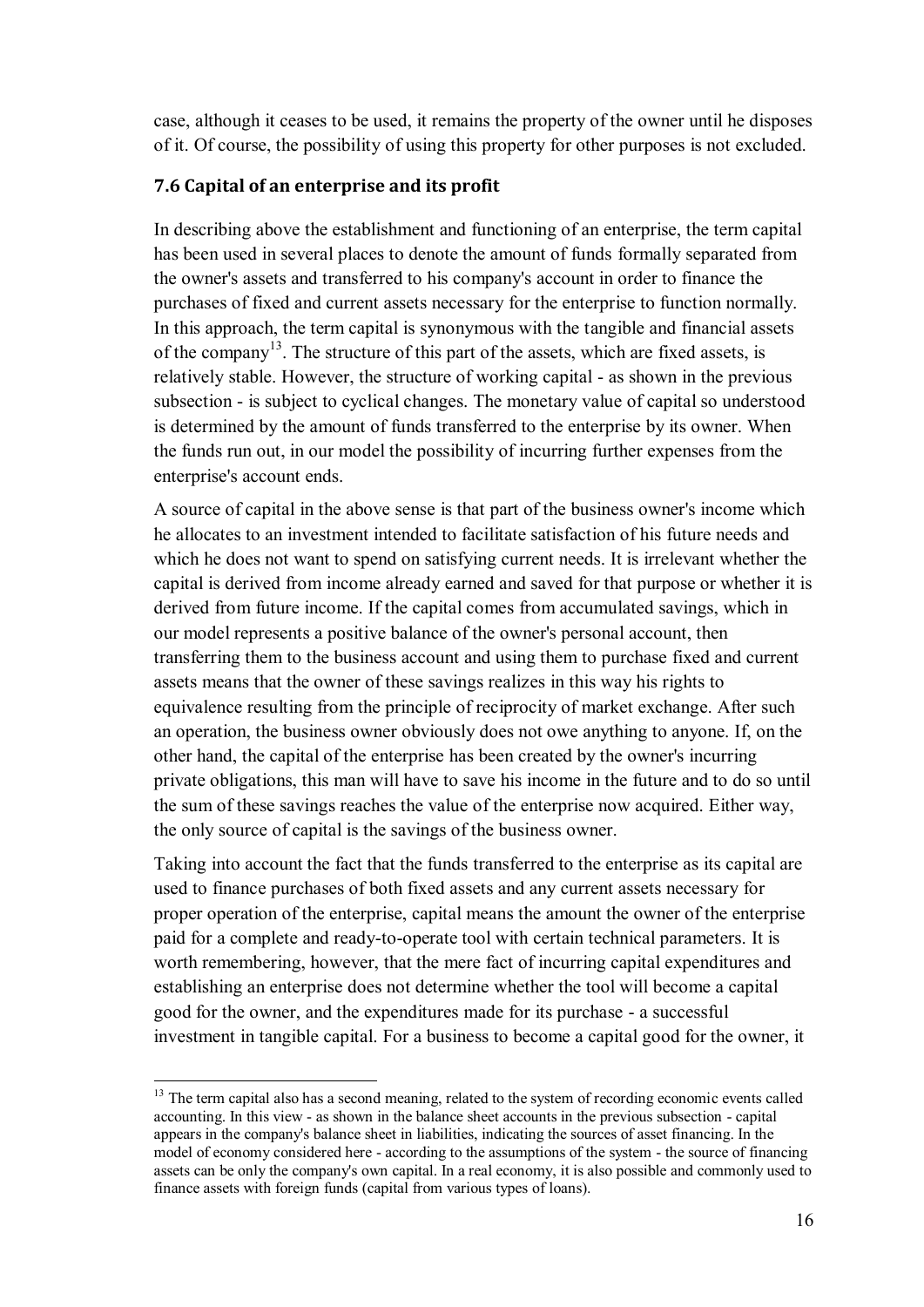must provide him with the expected benefits. Clearly, these benefits can only accrue if the entrepreneur begins to use the tool and if his actions prove successful. It is worth noting that this tool is only ready for use at the end of the first (and each subsequent) production cycle, i.e. when a given batch of products is ready for sale.

In order to better explain what this effectiveness of the business owner is, let us use an example from another field, namely a hunter who is at the same stage as our entrepreneur now, i.e. when the production cycle has been completed. He owns a previously purchased rifle and ammunition, and has learned how to use them. For the possession of these tools to benefit him, the hunter must meet three conditions:

- go hunting with the shotgun,
- track down some game, and
- shoot accurately.

 $\overline{a}$ 

If, despite his best efforts, the hunter fails to track due to the lack of game or bad weather, or if he does track but his gun fails him, or if he shoots inaccurately, the hunting effort and expense is in vain. Therefore, the benefit of the hunted game will only appear if the hunter is not hindered by objective factors, such as lack of game, gun failure, weather breakdown, etc., and if he can shoot accurately.

It must be emphasized, however, that the success of a hunting trip does not mean that all the game hunted is a net benefit to the hunter. Even if we disregard the transportation costs to and from the hunting location as insignificant, it is impossible to ignore the fact that the hunter must rebuild his ammunition stock and preserve his rifle after returning from the hunt, otherwise his rifle would become useless, thus losing the characteristics of a capital good. The net benefit will therefore be, in the case of the hunter, what is left over from the game's harvest after the expenses of bringing the rifle to a state of readiness for reuse have been covered. However, what remains, i.e. the net benefit, is indisputably the effect of the hunter's effective use of the weapon, and not the effect of owning it.

Similarly, the benefit of using an enterprise as a tool can only be the profit from the sale of its products<sup>14</sup>. It is that part of the revenue from the sale of a given batch of commodities that remains after the total cost of producing those commodities has been covered. This is because covering costs is a condition for restoring the enterprise to a state that allows it to start the next production cycle on the same scale. Thus, it is a condition for maintaining its status as a capital good. Otherwise, the enterprise loses some or all of its ability to function normally, i.e. it is de-capitalized.

However, merely restoring the enterprise to a state of readiness to produce again is not sufficient for its owner to start the next production cycle. The goal of the entrepreneur is not to own an efficient enterprise, but to use this tool so that the resulting benefits provide him with the desired quality of life. And this is only ensured by the profit

<sup>&</sup>lt;sup>14</sup> Note that we are considering here for the moment a model of the economy in which there is no state or any public institutions, so there are also no public tributes. Under such conditions, all profit belongs to the business owner.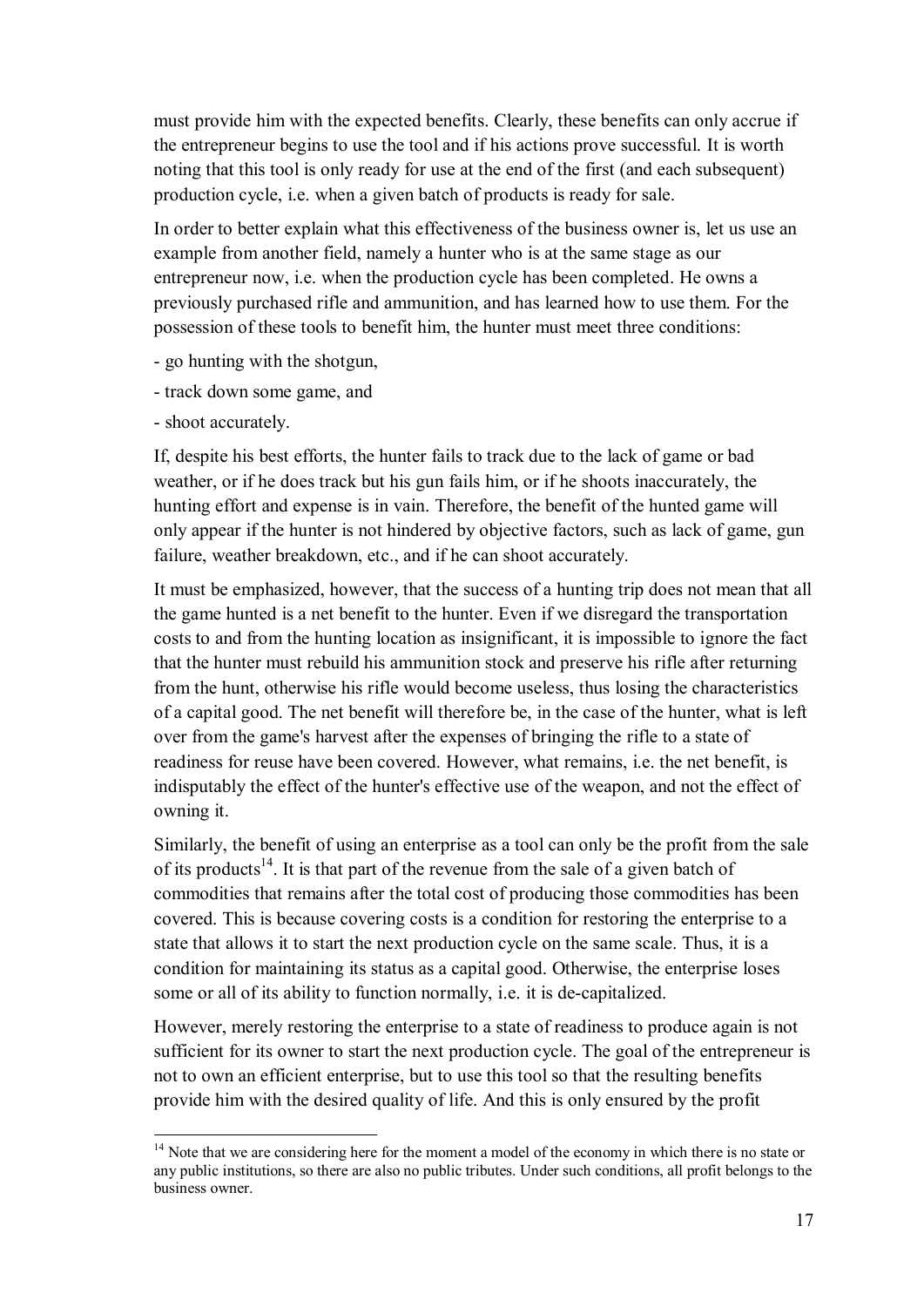defined above on the level expected by the business owner. And only on this condition the enterprise is a capital good for the owner.

# **7.7 The role of finished products in the enterprise**

Before we move on to further issues related to the functioning of the enterprise and the role of the owner, it is necessary to dispel possible doubts concerning the validity of comparing the whole complete enterprise to a tool. The essence of a tool, which belongs to the category of intermediate goods, is that it can usually be used repeatedly. The fixed assets of an enterprise undoubtedly meet this condition. However, a problem arises with finished products, which are also part of the company's assets, because after selling them, they change owners and the previous owner cannot use them again. Finished products are therefore "used up" in this sense on a one-off basis, so that they seem to have the same character as consumer goods.

The matter takes on a different dimension, however, if we move away from the physical form of finished products and the fact that they "disappear" after sale, and focus instead on the function they play in the assets of the enterprise. This can be seen clearly in balance sheets 2 and 3 in subsection 7.5. There, at the beginning of the cycle, the current assets include raw materials, supplies, other work items, and cash on the account. At the end of the cycle, on the other hand, only finished products remain in current assets. Later, with each sale of finished products, their share in the value of current assets decreases, while the share of cash increases. In turn, with each purchase of raw materials, supplies, etc., and services (payment of wages and salaries), the share of cash decreases and the share of work in progress and finished products increases, and so on and so forth. Thus, looking from this perspective, we must recognize that an indispensable and integral component of the enterprise is its current assets as a whole. What's more, the physical structure of these assets must be subject to constant and harmonious changes in accordance with the phases of each cycle. Any "jamming" of these transformations in any of these phases causes at least a difficulty of passing to the next phase, and in extreme cases makes it impossible.

In order for a company to perform its function as a tool, at each phase of the production cycle, that structure of its current assets has to be reconstituted which makes that phase possible. Finished products, as one form of current assets, must therefore be quickly transformed into another form, that of the cash from their sale, otherwise the company cannot continue to operate. In such a case it becomes for the entrepreneur the same as for the hunter his riffle, for which there is no more ammunition. Therefore, looking from this point of view, a *condition sine qua non* of starting the next cycle of production is obtaining at least such income from sales of products from the previous cycle, which covers the costs of their production. However, if it ended only on this, it would be tantamount for the entrepreneur to a situation in which the only result of his efforts so far is the possession of a tool, the use of which does not bring any benefit. Therefore, an obvious condition for a business to make sense is for the entrepreneur to make the expected profit.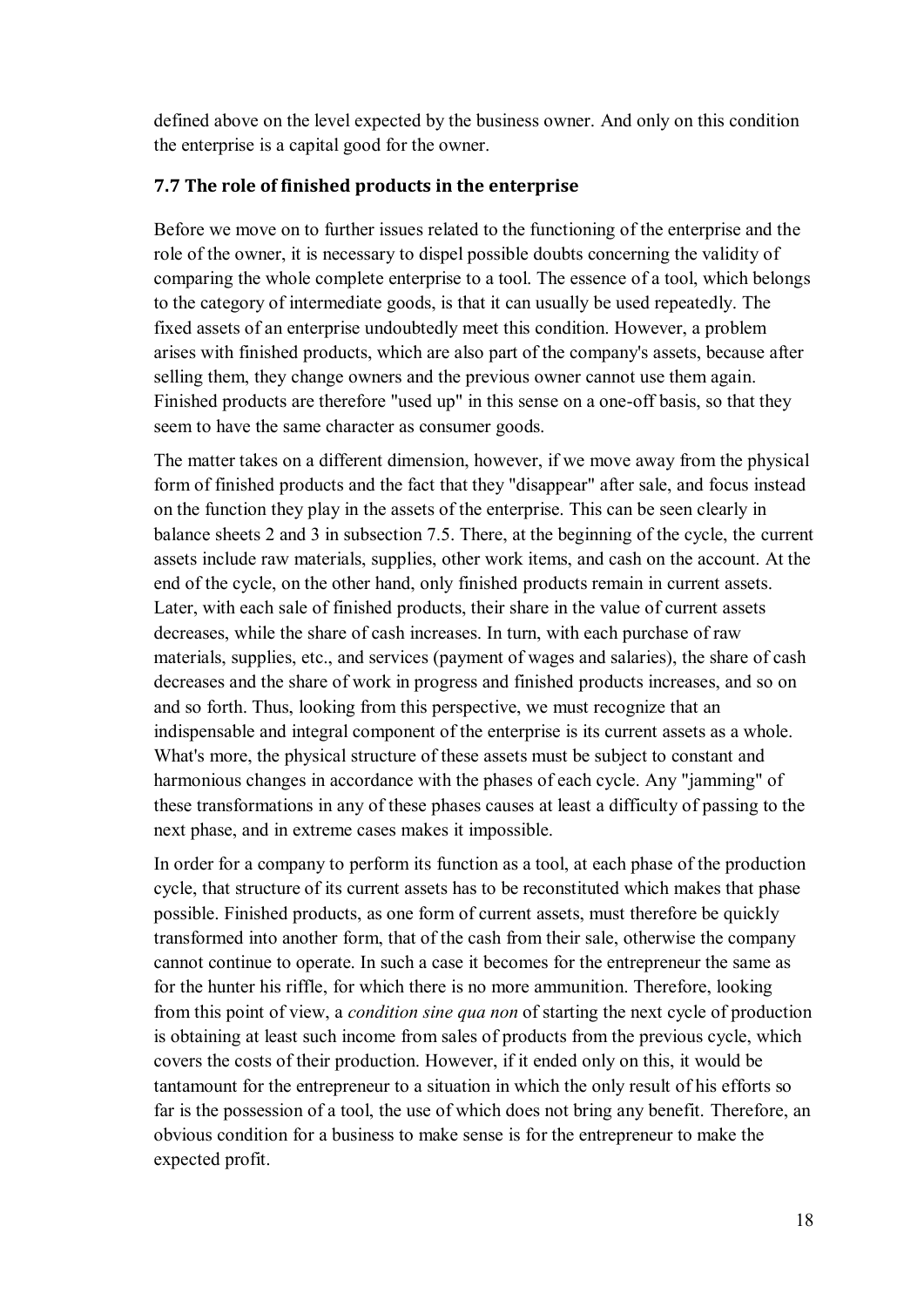It must be clearly emphasized that all sales revenue is the result of the successful use of the entrepreneur's tool, i.e. his enterprise, in the same way as all hunted game is the result of the successful actions of the hunter. Profit, on the other hand, which in the accounting sense is the surplus of the proceeds from the sale of commodities of a given cycle over the costs incurred in obtaining them, is in the economic sense the remuneration of the entrepreneur for his successful actions as a salesman. We will return to this issue below, after explaining the role of employees on the market.

#### **7.8 Employees as market participants**

There are terms used in some languages to describe the employees of a company or institution that indicate their dependence on whoever employs them. The Polish equivalent of the English word "employee" ("pracobiorca") means directly "the one who takes a job" and the English term "employer" means in Polish "the one who gives a job" ("pracodawca"). The situation is similar in German. "Employee" in German is "Arbeitnehmer", "the one who takes a job," and employer is "Arbeitgeber", "the one who gives a job." The terms "Selbsstandige" (independent) and "Unselbsstandige" (dependent) used in German in official statistics also leave no doubt about the nature of the relationship between employers and employees. Of course, employers are independent and employees are dependent. The English language is no different. Here, too, one can see who is who when someone, when asked what he does for a living, answers "I've been working for...". It just means that he works for someone else and not for himself.

Thus, each of these terms is a typical expressivism, which in advance imposes on the recipient of the message a certain emotional relation to the subject it concerns. The term employee in Polish and in German suggests that on one side there is the one who takes something from the one who gives it. It is, of course, about taking and giving work opportunities. Thus we have here an implicit suggestion that the opportunity to work exists only when the employer provides it. Moreover, the term suggests that the employer is not only the one who is better off than the taker because he has something to give, but also that he is a kind of benefactor, thanks to whom the latter receives something that he would not have received otherwise. In such a way, the semantic layer of these terms reflects the ethical evaluation and emotional attitude of most people to the mutual relations between employers and employees. The ethical evaluation is suggested by the belief that employees work *for* employers, and the emotional attitude is suggested by the belief that employees are dependent on employers and therefore are the weaker party in the market.

The purpose of this subsection is to show that such a view is fundamentally wrong. Nevertheless, throughout the rest of this paper, the terms employer and employee will be used in their traditional sense.

Let's start with the fact that if someone acts in the market as an employee, it means that at some point in his life he has made two important choices. First, he has chosen market exchange as the primary means of acquiring the goods and services he needs, thereby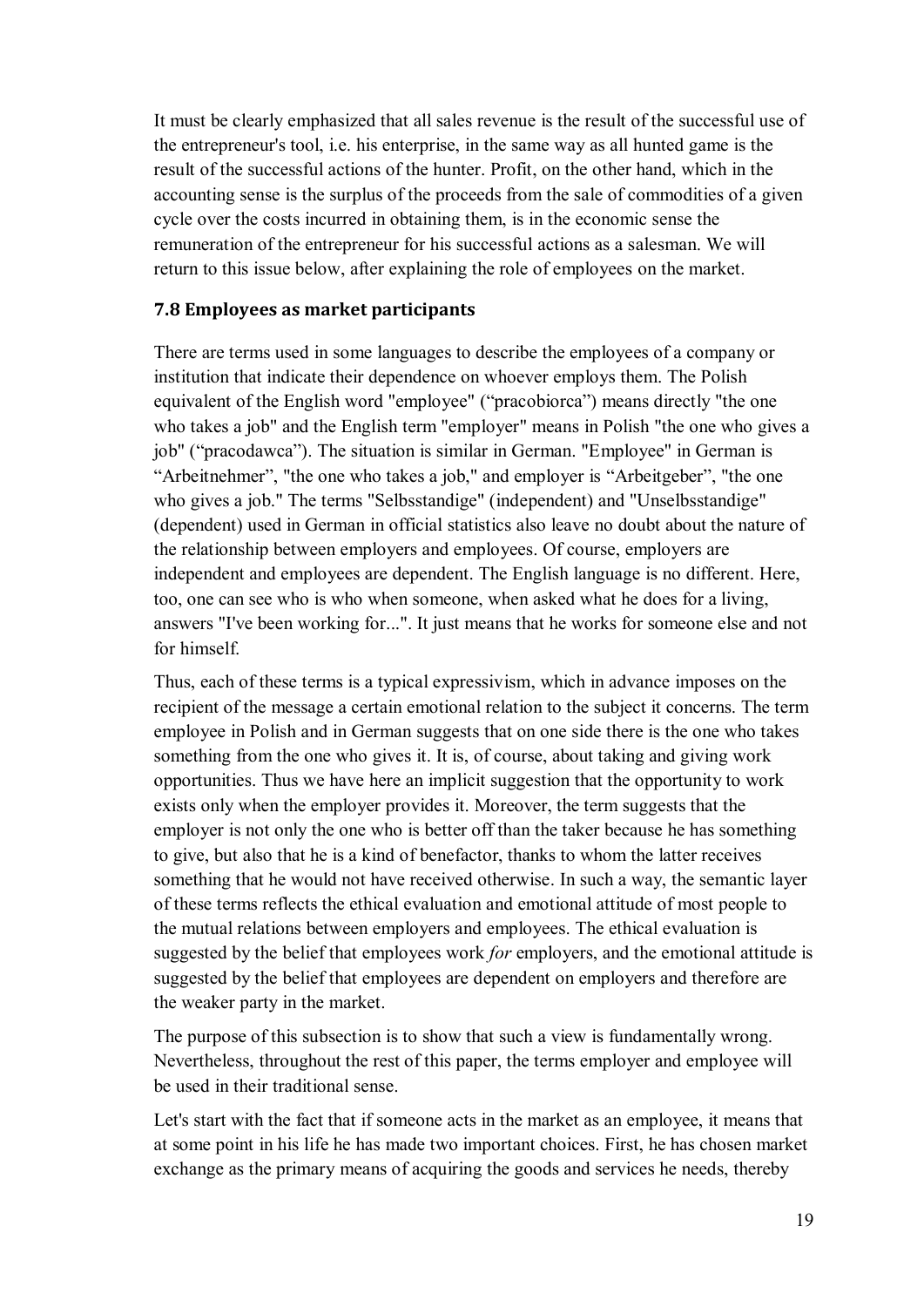rejecting self-sufficiency in that regard. And second, at some other point, he chose wage labor as the means of earning income, thereby rejecting the activity colloquially referred to as own-account work. What happened between those two moments in his life is of little relevance to the substance of what is happening now. However, there can be no doubt that the option of "becoming an employee" was considered by him, at least for the time being, preferable to those he rejected $15$ .

There are many reasons why most people are not inclined to undertake so-called business activity, but prefer to earn for their own needs in the role of an employee. First, there is no need for capital, as is the case with entrepreneurs. Second, there is no need to take the risk that the business idea will be wrong. There is also no need to compete with existing entrepreneurs. Finally, one does not have to fulfill many other obligations usually imposed on entrepreneurs. The only problem, which does not mean a trivial one, is in such a case finding such a job which meets the expectations of a given person with respect to the nature of his/her duties and to the level of remuneration.

Considering the essence of the role of an employee in a market mechanism, one must first of all state that since the subject of a market offer may be either goods or services, and an employed person clearly does not sell goods, he may only act in the market as a supplier of services. It is irrelevant whether the employer hires such a person as an entrepreneur or as someone who is not an entrepreneur. Nor does it matter what the employer needs the services for. In any case, these are personal services of the employee, which differ from other services in place, time, type of activities, their frequency, etc., while the only common feature of these personal services is that they are "consumed" by the purchaser in the course of their performance. Thus, it does not matter whether the employee works on a lathe or as an accountant in a company, whether he rakes leaves in a neighbor's garden for money or whether he cares for the sick in a hospital as a nurse. In each case the person renders services against payment, just as a self-employed hairdresser, bricklayer, solicitor or musician giving a paid concert commissioned by an event organizer does.

As can be seen from the above, each employee is in this role a market participant in the same way as a trader selling his goods or a cab driver offering transport services; namely, he is a seller of a service performed in accordance with a contract. The nature of that service derives from the nature of the job served. The sole purpose of each employee as a market participant in this role is to earn an income from the sale of his service. That income then allows him to act in the marketplace as a purchaser of the goods and services he needs. The remuneration he receives is thus a means to an end, which is the satisfaction of his needs. What then, if not own-account work, is what every employee does?

Every potential employee comes to the marketplace with an offer of his services at a particular time and place, with no control over the circumstances under which this happens. There is nothing unusual about this, however, as it applies to the providers of

<sup>&</sup>lt;sup>15</sup> Just in case, let us add that such a choice in no way precludes the possibility of changing this decision at any time and starting the so-called business activity in any form.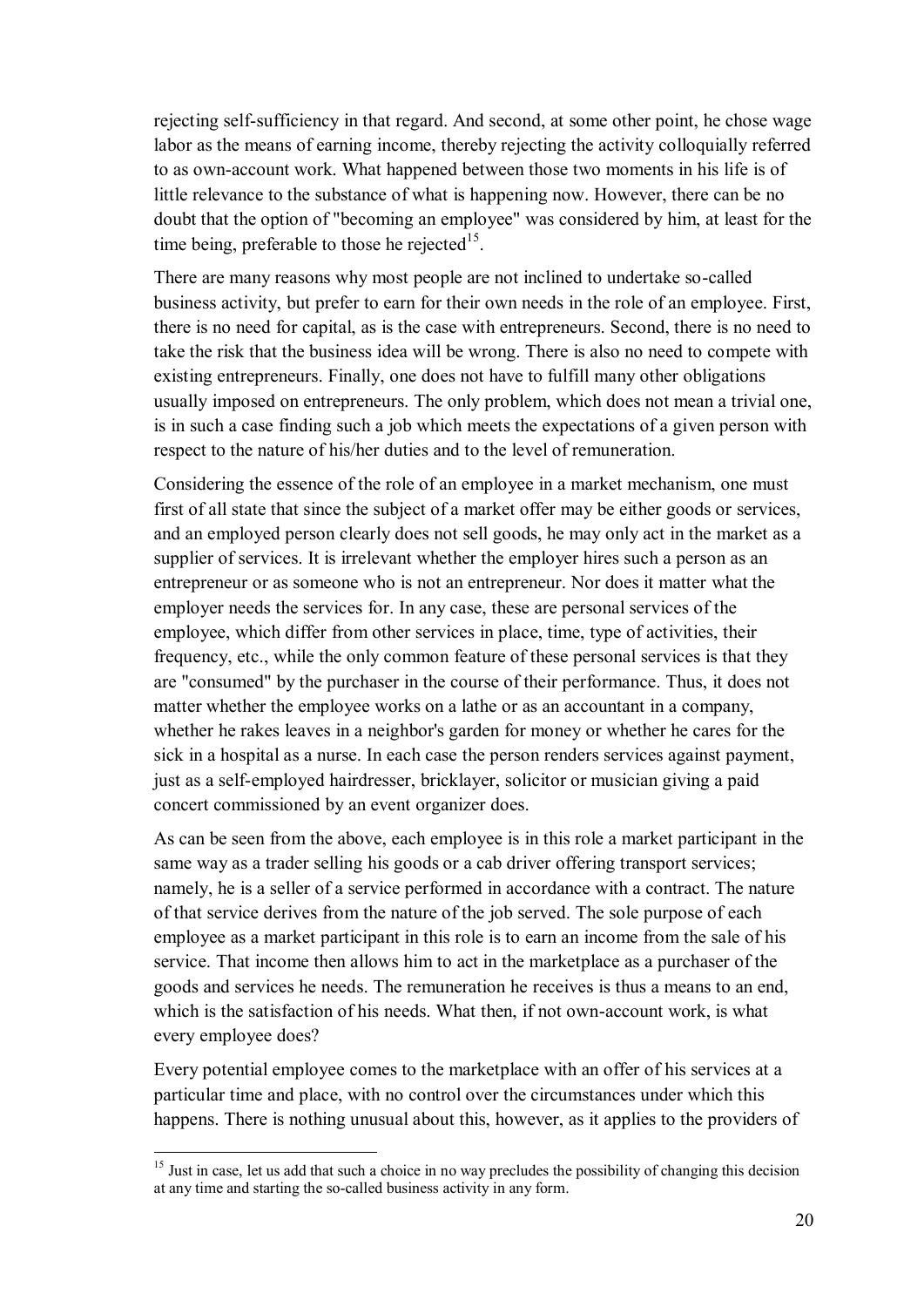any commodities offered on the market. Consequently, it may turn out that the kind of service that a person wants to sell is not needed by anyone at that place, or that the price that potential buyers are willing to pay for this service, i.e., the wage or salary, is not satisfactory to the offeror. In the first case, the transaction will not take place because there is no counterparty. In the second case, it is because a buyer's proposal to buy the service at a lower price was rejected by the supplier himself, and the would-be employer(s) did not accept the offer of work at a higher price. Each of the would-be counterparties then decided that what the other was offering was not worth what they had to give in return, i.e., that the condition of equivalence of exchange was not met. It is for this reason that they both made use of the condition of voluntariness, from which arises the obvious and natural right not to enter into an exchange on terms that do not suit them. As a result, each of them will either have to use some other means of satisfying their needs or to forego the satisfaction of their needs.

It is worth noting that in a formal sense, both the employee and the employer have exactly the same three possibilities of behavior in relation to each other in the process of negotiating the terms of possible cooperation. Each of them can accept the offer of the other party, or reject it, or negotiate more favorable conditions for himself, agreeing to certain concessions in favor of the contractor. These possibilities are completely independent of any objective features of the counterparties, which means that neither of them can impose anything on the other In fact, the greater willingness to make concessions is always shown by the party who cares more about getting the deal done. In the "labor market<sup>16</sup>" most employees accept jobs on the wage conditions set by their employers. They do so, however, not because they are the weaker party in the market, but solely because they know that since others accept these conditions, it means that these conditions correspond to current market realities and that attempts to negotiate will fail. Nobody is willing to achieve any goal with more effort than is necessary under the circumstances. This is an elementary principle of human rationality. Thus it would be irrational to expect an employer to agree to pay more for services that he can buy cheaper from others. Most job seekers know this and therefore agree to such conditions, considering them better than the alternative. And the alternative is either to continue seeking a job, or to give up this way of earning a living and meet their needs on their own.

From the moment of commencing employment, an employee becomes a provider of a certain stream of services of a more or less recurrent nature for his employer. For these services he receives a contractually agreed upon remuneration. It is irrelevant to the substance of the resulting relationship between the employee and the employer whether the remuneration is specified as piecework, or time-based, or as payment for work performed. Each of these cases may be treated as a single act of exchange, in which each of the contracting parties gives to the other, in accordance with the contract, some

<sup>&</sup>lt;sup>16</sup> Quotation marks are used here because in fact the object of transactions concluded on this market is not work but a type of service specified in each contract. It is therefore a market for services operating in the same way as the market for hairdressing or consulting services. The fact that agreements under which these services are provided are called employment contracts only proves a misunderstanding of what is going on in this market.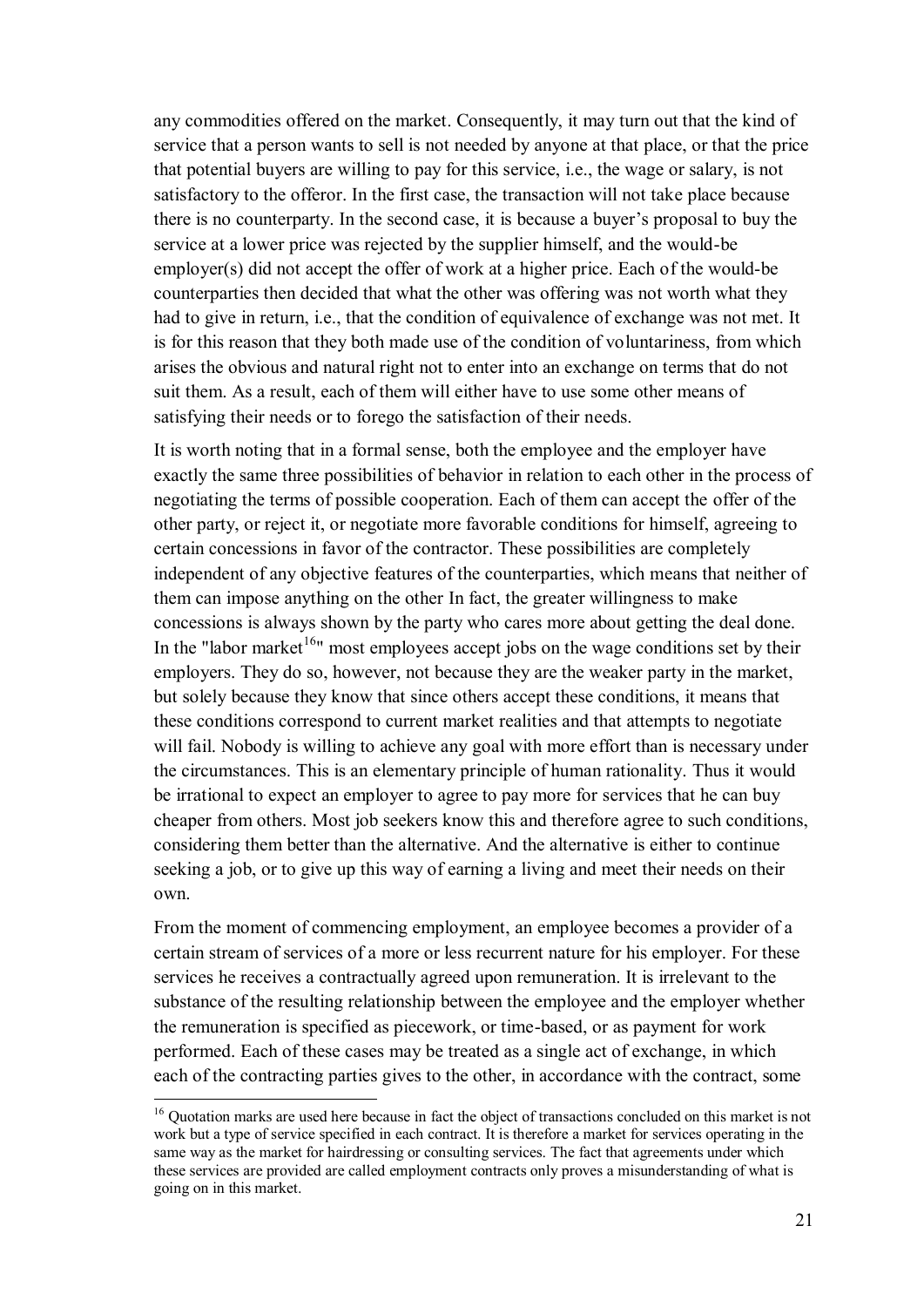service and receives its equivalent in return. If this happens, this act of exchange ends and its participants do not have any obligations towards each other. What is more, none of them as a result of this act of exchange increases his possession.

This can be seen clearly in the example of the entrepreneur described in subsection 7.5. In this example, in each monthly production cycle the entrepreneur purchases, among other things, the services of his employees and pays AUR 20,000 for them. Looking at the balance sheet No. 2, we see, among other things, that at the beginning of the cycle, the account of the enterprise shows an amount of AUR 20 thousand allocated for wages of his employees. However, at the end of the cycle these funds disappear, because they become the property of the workers as the equivalent of their services. Thanks to these services the means and objects of production have changed into finished products (worth together AUR 50 thousand - see the balance sheet No. 3). Comparing the data in balance sheets No. 2 and No. 3, we can rightly claim that the transaction of purchase and use of services of the employees did not change the entrepreneur's wealth, but only changed its structure.

This conclusion seems to be contradicted by the situation of the employees. For they undoubtedly increased their wealth by the AUR 20,000 earned in the company, i.e. they enriched themselves by such an amount. However, it is worth noting that this enrichment is not the result of a transaction between the employer and his employees, but the result of the effort that these employees put into providing services to the employer. Thus, they have become rich through their own labor, the results of which, in the form of specific services, they have sold to the employer. With the money thus earned, they can now buy what they need, but this is entirely of their own making and not that of the employer. By hiring them, the employer has merely enabled them to obtain the goods and services they need with less effort than if they had to do it themselves. He himself, of course, also benefited from it, because every act of exchange brings benefits to both parties, as was mentioned earlier. Thus, in any case, it is true to say that the transaction of buying/selling anything does not change the value of the property of either the buyer or the seller. It is only the structure of the two counterparties' wealth that changes; for the buyer, the monetary component of his wealth decreases and the tangible component of his wealth increases, and for the seller, vice versa.

In conclusion, if we look at people employed by anyone for any purpose and in any form as market participants from the point of view of the subject matter of the exchange transactions taking place there, they certainly play the role of suppliers of various services. These services differ from those which are included in this category by custom or by law only in the fact that they are provided on the basis of so-called employment contracts. And the remuneration received for them has the same character as payment for any other commodity, i.e. it is its equivalent.

In this market role, they are neither weaker nor stronger than their potential counterparties. Indeed, the bargaining position so understood has nothing to do with either the subject matter of the contract or the economic potential of either party. As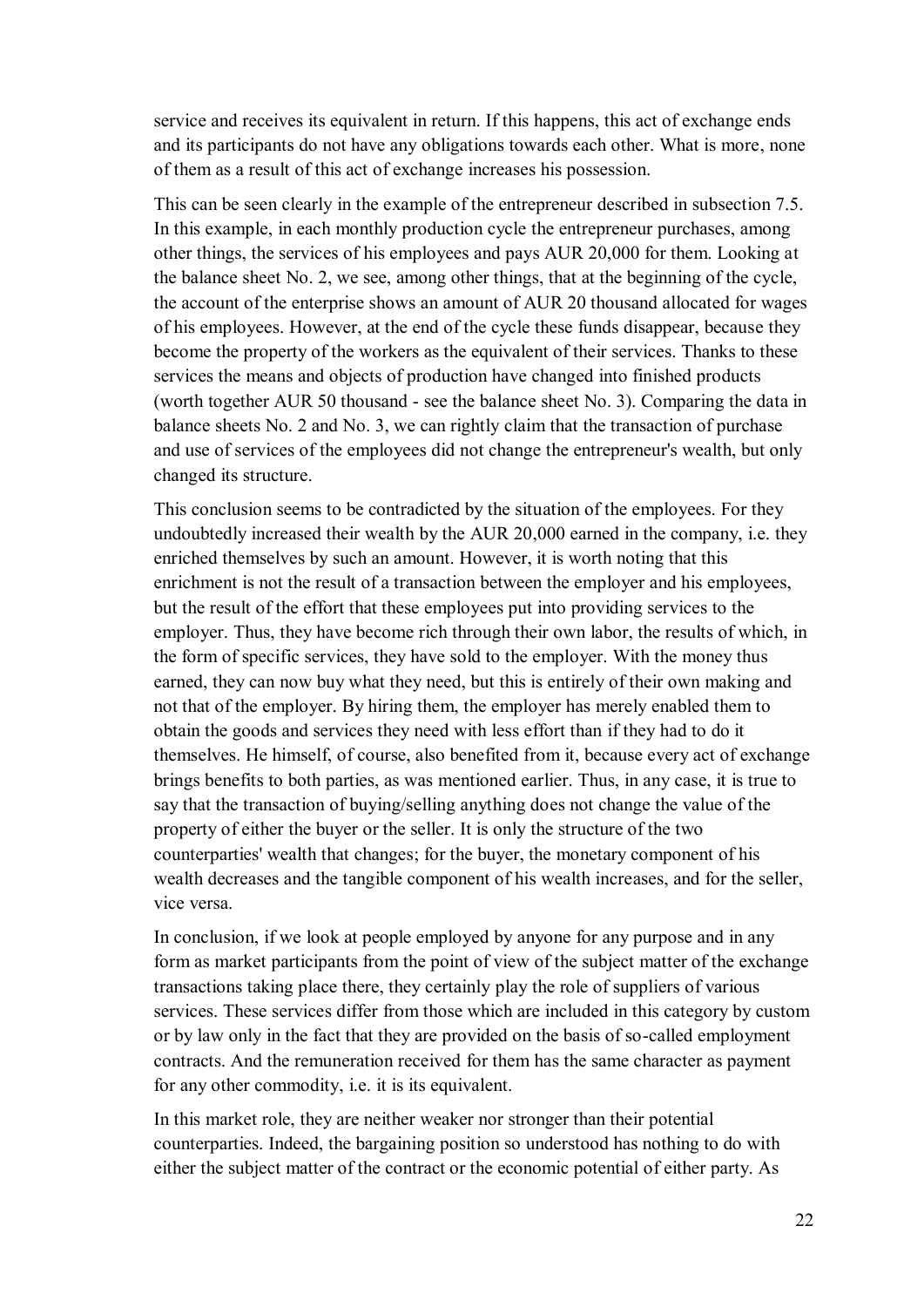already mentioned, the weaker party on the market is always the one who cares more about the transaction. When the transaction does not take place, the alternative is either to continue the search for a counterparty by both parties, or to abandon the exchange and possibly switch to satisfying one's own needs without using the market.

# **7.9 The role of employees in the enterprise and their relationship with the owner**

It has been stated above that an employee sells to his employer the result of his own work in the form of a stream of services of a certain nature stretching over time, while the remuneration for these services is usually paid on certain fixed dates. The provision of employee services is therefore, from this point of view, analogous to the supply of energy, water, telecommunications services, etc. However, the similarities do not end there. Analogous to relations with suppliers of all other goods and services are in fact all aspects of relations between an entrepreneur and his employees.

It has also been mentioned that there is no objective criterion to distinguish the services provided to entrepreneurs by their employees from those provided by external service providers or from those provided to non-business persons. It should be added, however, that all services, including those provided by employees, regardless of their positions, have the same function in the processes occurring in the enterprise as materials, energy and other means of production used, as well as all intangible goods, such as patents or licenses. The services rendered by all employees are the intangible elements of the mechanism (system), which is the enterprise, thanks to which this mechanism may operate and serve the owner in the function for which it was created. These services are simply an essential component of the production factors. For the efficiency of this mechanism it does not matter which of its elements is driven by the "human factor" and which by inanimate matter. It is always just a question of the current state of technology.

A typical construction company is a good example to prove this point. Before the excavator was invented and manufactured, the business owner employed a number of laborers who performed excavation and other earthmoving tasks with shovels and pickaxes. Today, however, the same thing is done more quickly and accurately by one man - the excavator operator. The only change that has occurred in this enterprise is the replacement of the services of laborers, which were previously an essential element in the functioning of the construction enterprise, with the operation of another element the excavator performing the same tasks. However, the product of a construction company is the same as before, i.e. excavation and other earthworks, for which its owner receives remuneration from the investor.

Following this path, it is not difficult to imagine, for example, a car factory or a steel mill, where people do not work at all, because after pressing one "button" by the owner, everything is done by appropriately programmed automatons. This is clear evidence that the products produced in the enterprise are the result of the actions of the owner of this enterprise, and not of its employees or other suppliers. It is the entrepreneur who from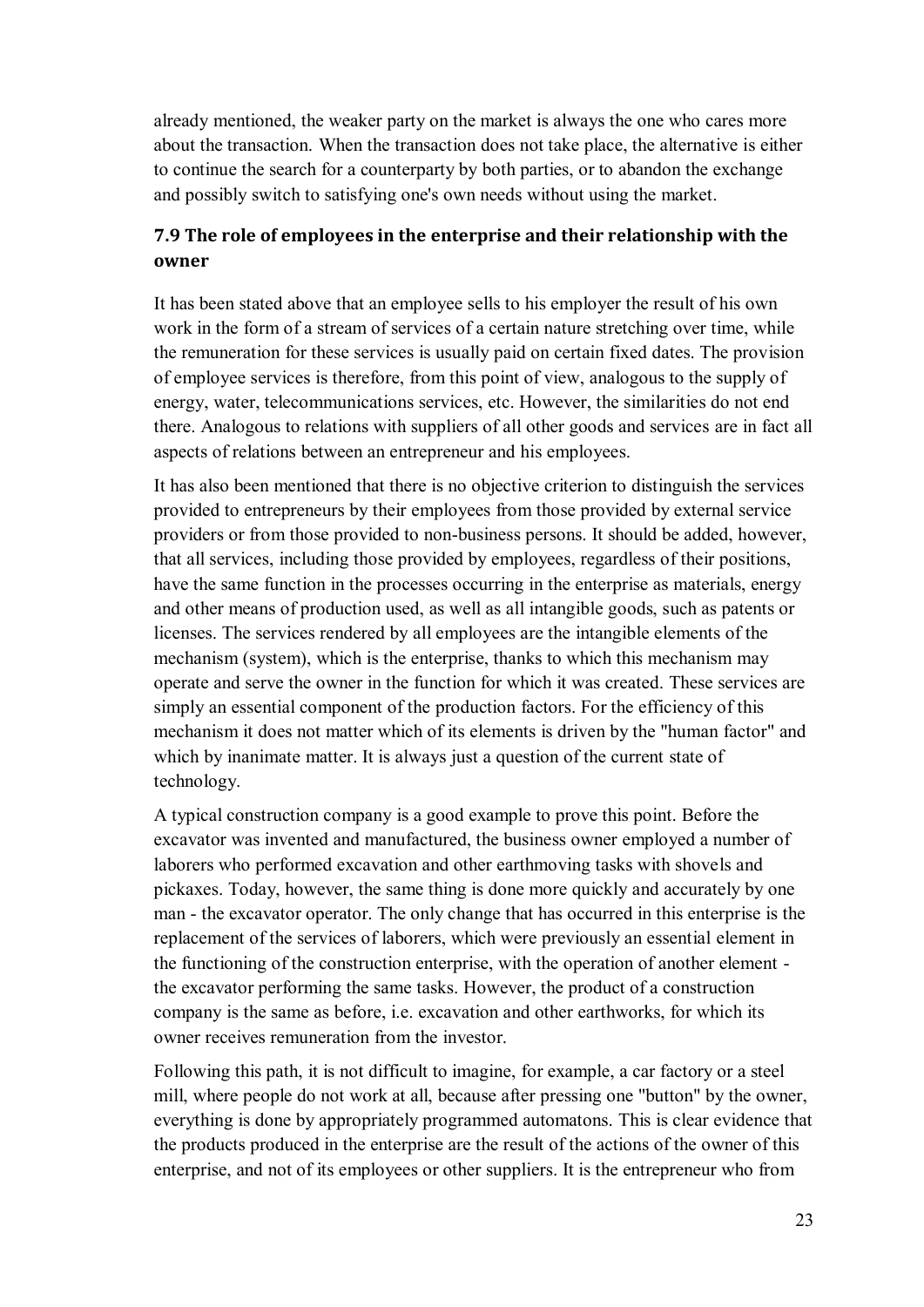beginning to end buys all that is necessary for the creation of the enterprise and for its normal functioning. If the services of workers are necessary in this combination of factors of production, he hires the appropriate number of professionals. If these services can be replaced by machines, he buys machines instead of hiring people. In any case, however, at the production stage, the entrepreneur acts on the market as a buyer of those factors of production that make possible the creation of products for sale. Their creation is the sine qua non condition for the readiness of his tool to be used for the purpose for which it was created.

As the foregoing discussion shows, the relations between the owner of a business and his employees are of the same nature as those between him and the suppliers of all other tangible and intangible goods and services necessary for its proper functioning. They are the ordinary relations between the buyer and seller of any commodity. Delivery of the commodity and payment for it releases the parties to the transaction from any claim against each other, regardless of how and for what each party uses what it has received from the transaction partner.

If, therefore, the employer were to discontinue the use of his employees' services after payment of the wages due them, neither their wealth would be altered nor would it in any way change the fact that these people must continue to satisfy their needs through their own efforts. The only inconvenience to the laid-off workers is that they will have to change the way they acquire further goods. Previously they were buying them with the income from wages received from their employer, but now they must either look for another employer, or change the way they earn their income. While this necessitates adjusting the nature of their activities to satisfy their own needs to the new circumstances, such an inconvenience is faced by sellers of all goods and services to whom, after the first or subsequent transaction, customers for some reason stop coming. They, too, must in such a case look for other buyers of their products or change the way they "earn their living". There is no objective reason why an employee's discharge should be judged differently from a loss of customers by a barber or milk salesman.

In the system of credit money considered here, the loss of the previous source of income does not have to influence the standard of living of a given person, regardless of whether this person is a salaried employee, or an entrepreneur whose business "didn't work out", or someone practicing the so-called freelance profession. The condition of maintaining the current standard of living is, after all, an active search for another source of income. Until such a source is found, everyone can satisfy his needs at the current level, since the system ensures the possibility of buying the necessary goods, regardless of the balance of the account. If a person has no savings, buying more goods and services will result in an increasing debit balance in his account. This means that a person can "live on credit" for a period of time and will be able to offset the resulting debt when he or she begins to earn an income from another source.

As can be seen, the essence of the credit money system in the form considered here is that it is completely neutral for processes taking place in the real sphere. It does not restrict anyone from taking such actions as they deem expedient in order to benefit from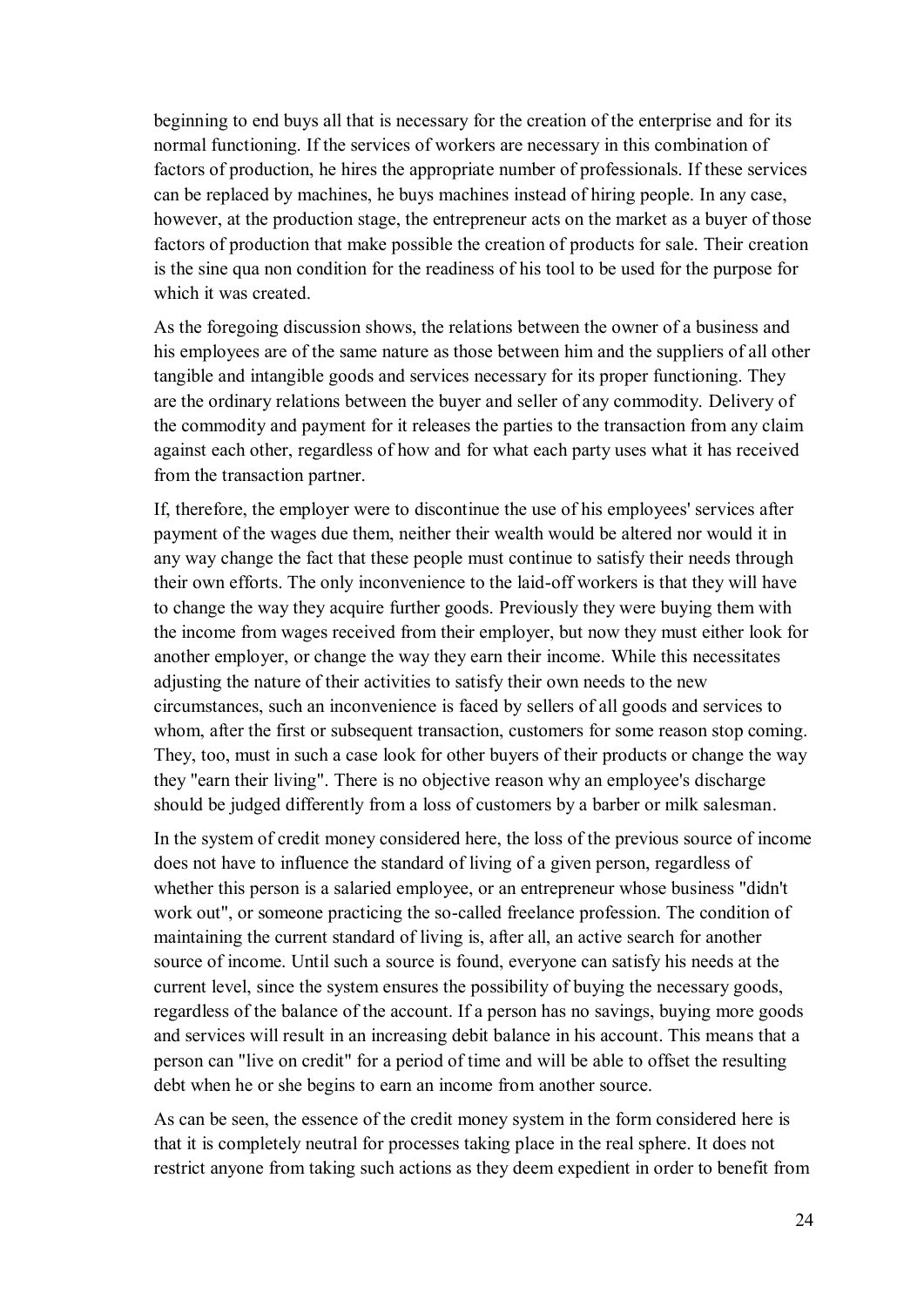the advantages of the market. It does not matter whether a person chooses the role of an entrepreneur, an employee or a freelancer as a way of earning income. It also does not limit in any way the possibility of helping others unselfishly, if only someone wants to do it for whatever reason. But at the same time - and this is extremely important - the system makes it impossible to burden others with the negative consequences of one's own decisions in the sphere of production and exchange of goods and services. In short, the system allows everyone to live on his own responsibility without violating anyone's freedom.

#### **7.10 The essence and source of profit**

Several conclusions emerge from the model considerations so far about the essence of the enterprise and the function it serves for the entrepreneur. First, a person becomes an entrepreneur as a result of consciously choosing such a role in order to acquire resources to meet his or her needs. Second, in order to achieve this goal, such a person must acquire certain skills and knowledge about the chosen industry in which she intends to operate or is already operating, that is, she must build her intellectual capital. Third, he or she must accumulate sufficient financial capital to finance the purchase of needed fixed and working assets. At the establishment stage, it is not important whether and to what extent these two forms of capital fit together and are sufficient to ensure the success of the enterprise. If either of these factors is found to be insufficient or inadequate, the intention will at most fail.

The same conditions must be met in the case of inheriting an existing business or cash sufficient for starting up such a business. The mere fact that a business exists proves beyond any doubt that the current owner or group of owners wishes to act as an entrepreneur, has the necessary intellectual capital for this role and has allocated a sufficient amount of their own capital for this purpose. It is obvious that the decision itself is a one-off act, but the fulfillment of the latter two conditions always requires consistent long-term action, as neither knowledge and experience, i.e. intellectual capital, nor monetary capital can be acquired in a short time.

It is worth remembering, however, that the very establishment of an enterprise is always the culmination of only the first stage of the owner's preparation for the role of an entrepreneur, that is the stage of creating this tool for himself. Whether this enterprise will work and bring the expected results will be shown only in the future. However, regardless of how long this first stage lasted and what its course was, there can be no doubt that this specific tool, which an enterprise is, is created with the effort and resources of its owner solely in order to make it easier for him to satisfy his needs as a human being.

The suppliers of the necessary tangible and intangible goods and the providers of the services necessary for its operation are, of course, involved in the process of creating this tool. The latter group includes all salaried employees. Their role in the enterprise as shown in the example presented in Section 7.5 - is to participate in the process of cyclical transformation of various current assets into finished products, in accordance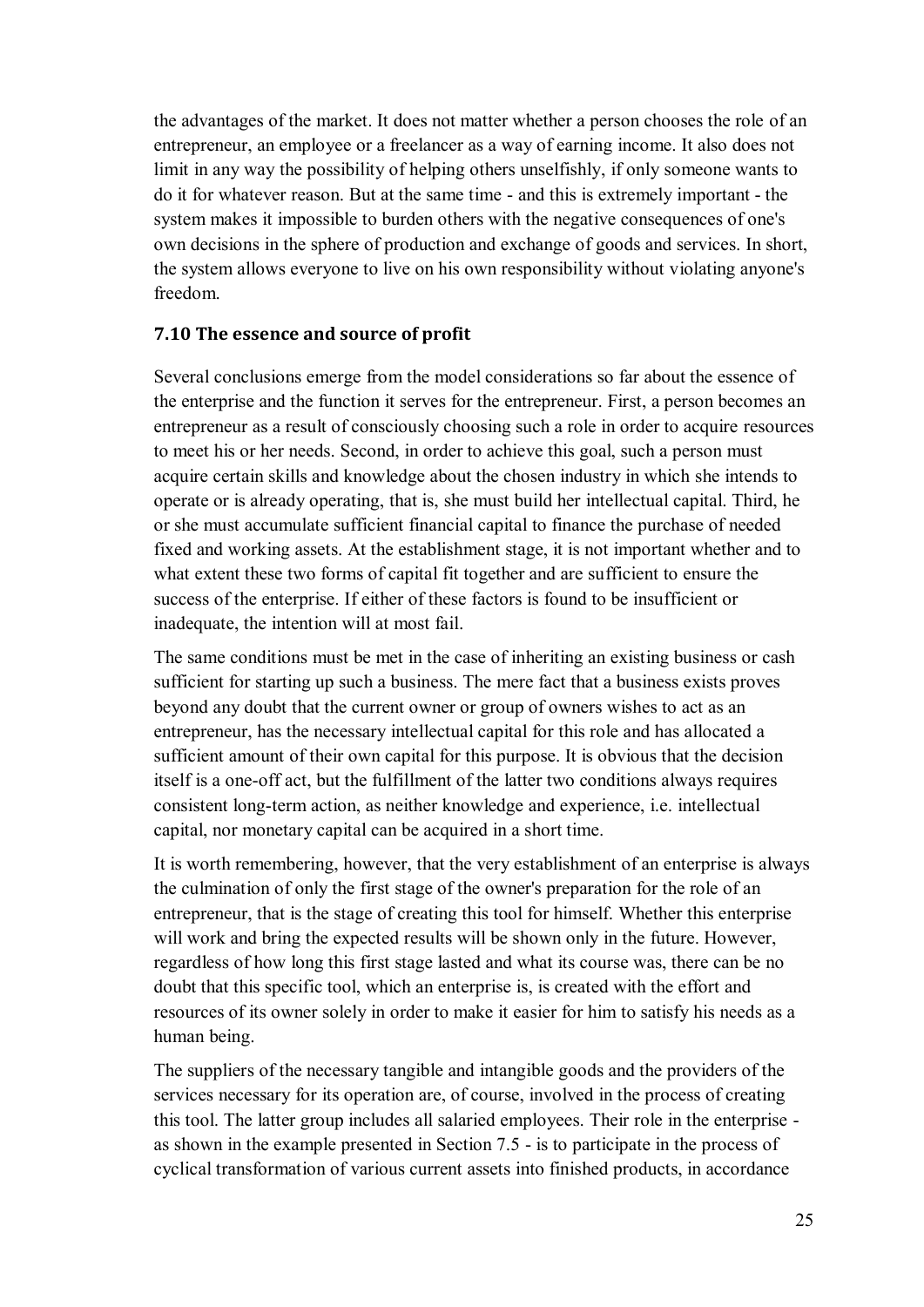with the technology and organization of processes used in the enterprise. However, it is worth repeating that hired workers are needed only when and to the extent that their services cannot be substituted by machines and other equipment, or when such substitution is economically unprofitable under the given conditions.

It is also worth emphasizing again that the enterprise is complete and ready to be used by the owner as a tool only after the first production cycle has been completed, i.e. after the first batch of finished goods has been produced. For only then can the entrepreneur proceed to the second stage of his plan of action as an entrepreneur. This stage is, of course, selling his products at a profit in order to allocate the profit to his own needs. Whether this plan will be successful, and whether he will be able to proceed to the next cycle of production to use his tool again, will be determined by the results of his actions at this second stage. If the products of the first cycle are sold as planned, the opportunity will arise, If not, a problem will arise, because the launch of the next cycle will be possible only after recapitalization of the company by its owner. This was mentioned when discussing the example in Section 7.5.

Before we proceed to consider what happens at this second stage, another very important point must be clarified, namely, the matter of who is the creator of the product created in the enterprise. According to the principles of the credit money system considered here, all suppliers, both external and internal, receive the agreed payment for their products immediately after the execution of the contract. Therefore, no unsettled receivables and mutual obligations of the parties arise from the transactions concluded; such a category does not exist in the model.

No one seems to question the basic principle of market exchange, according to which the conclusion of a transaction implies the transfer of ownership of the object of that transaction to the purchaser, and the payment of an agreed equivalent ultimately deprives the seller of any claim to that object. It is obvious, therefore, that since external suppliers of any goods or services have no such rights after payment, for the same reason, after receipt of wages, salaried employees, whether they are classified as direct production workers or indirect production workers or any non-production employees, cannot have any claims. Regardless of the duration and nature of their relationship with the entrepreneur, both the role of the suppliers of goods and the role of the salaried workers end with the performance of their service in accordance with the contract. In the case of salaried employees, the object of such a contract is the provision of certain paid services to the owner of the enterprise. Payment for the services rendered releases the purchaser from any obligation towards the contracting party. This rule is not limited either by the manner or the purpose for which the purchaser will use the object of the contract, regardless of whether or not the suppliers are aware of this purpose. Nor does it make any difference to the validity of the rule in question whether the transaction is concluded by the interested parties themselves in person or by their agents, such as the company's sales representatives; in the latter case, the effects are always borne by the principals.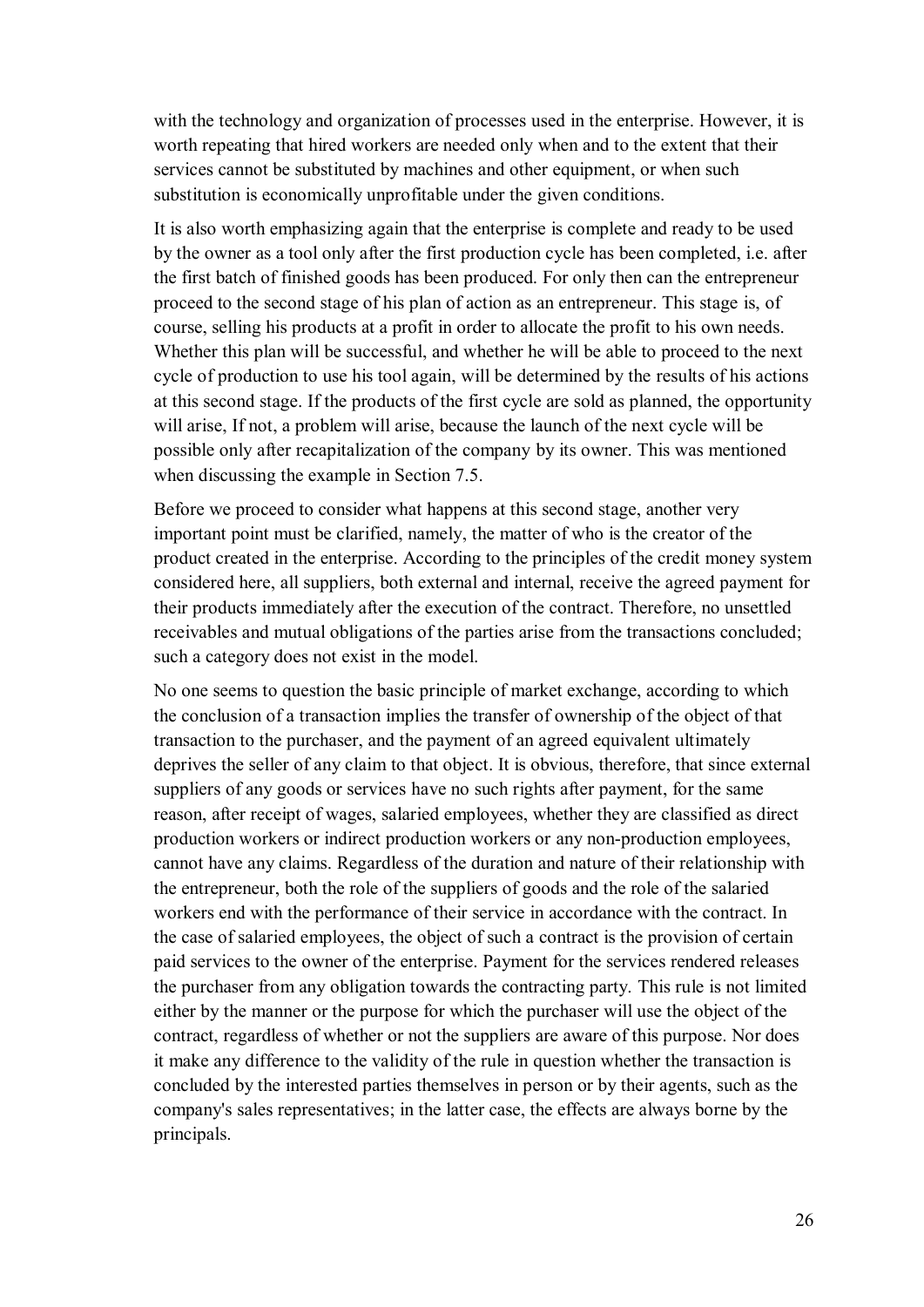From the fact that in the process of production, or more broadly in the process of functioning of the enterprise, participate both suppliers of goods and persons providing services, however, it does not follow that they are the creators of the merchandise created in this enterprise from the elements supplied by them. The real and only creator of the commodity is the entrepreneur. It is the entrepreneur who brings the purchased means of production together with the services of employees at all workstations and with the applied technology and organization of production into a final product. Without the entrepreneur such a product - whatever it is - would never be created.

Exactly the same is true for companies that create intangible goods, such as computer programs and applications. They are of course written by programmers employed in such companies. But that does not change the fact that what the programmers sell to their employer are the IT services - the same commodity in its essence as raking leaves for the owner of the garden. Only the effect (product) of each of these services is different. In the case of leaf raking, the intangible effect, or the final product for which the service provider receives remuneration, is order and tidiness in the garden cleared of unnecessary leaves. The effect of the programmer's work, on the other hand, is fixed in a specific form, smaller or larger fragment of the program, which will become part of a larger whole, which is the finished application. Programmers are therefore the authors of individual fragments of such an application, but the creator of the commodity, which is the finished application sold in thousands or millions of copies, is the owner of an IT company. The same applies to book or music publishing. The author of a work, such as a novel or a musical work, is the writer or composer, but the author of the product, such as a book or a musical album in which the work is recorded and sold, is the publisher. It is irrelevant whether the goods have a tangible form (paper book, CD) or are made available as an electronic file in a specific format (e.g. pdf, epub, mp4). In either case, it is a product whose creator is an entrepreneur. Without the participation of such an entrepreneur, none of these works could become goods.

Having made these explanations, it is possible to return to the main topic, which is the analysis of what happens in the enterprise. The production of finished goods - as already mentioned - is not the culmination of the enterprise's activities, but only the final phase of the entrepreneur's preparation stage for the use of the tool by him. Referring again to the hunter analogy invoked earlier, it is that moment when the hunter has a working gun and ammunition and is ready to go hunting.

The end of the production cycle means for the entrepreneur to move to the second stage of his activities, in which his role completely changes. Previously, he played the role of a product creator, in which he acted in the market as a buyer of goods and services necessary for the creation of the final product. Now he must become a seller of what he created in his previous role. This role is essentially unrelated to the one he has played up to now. At this point he is in the same situation as a merchant who bought certain products from a manufacturer in order to resell them. What both cases have in common is the necessity to incur certain outlays in order to take possession of the products which are to be sold. In the case of the manufacturer, these expenses include the total production costs. In the case of the merchant, on the other hand, the value of the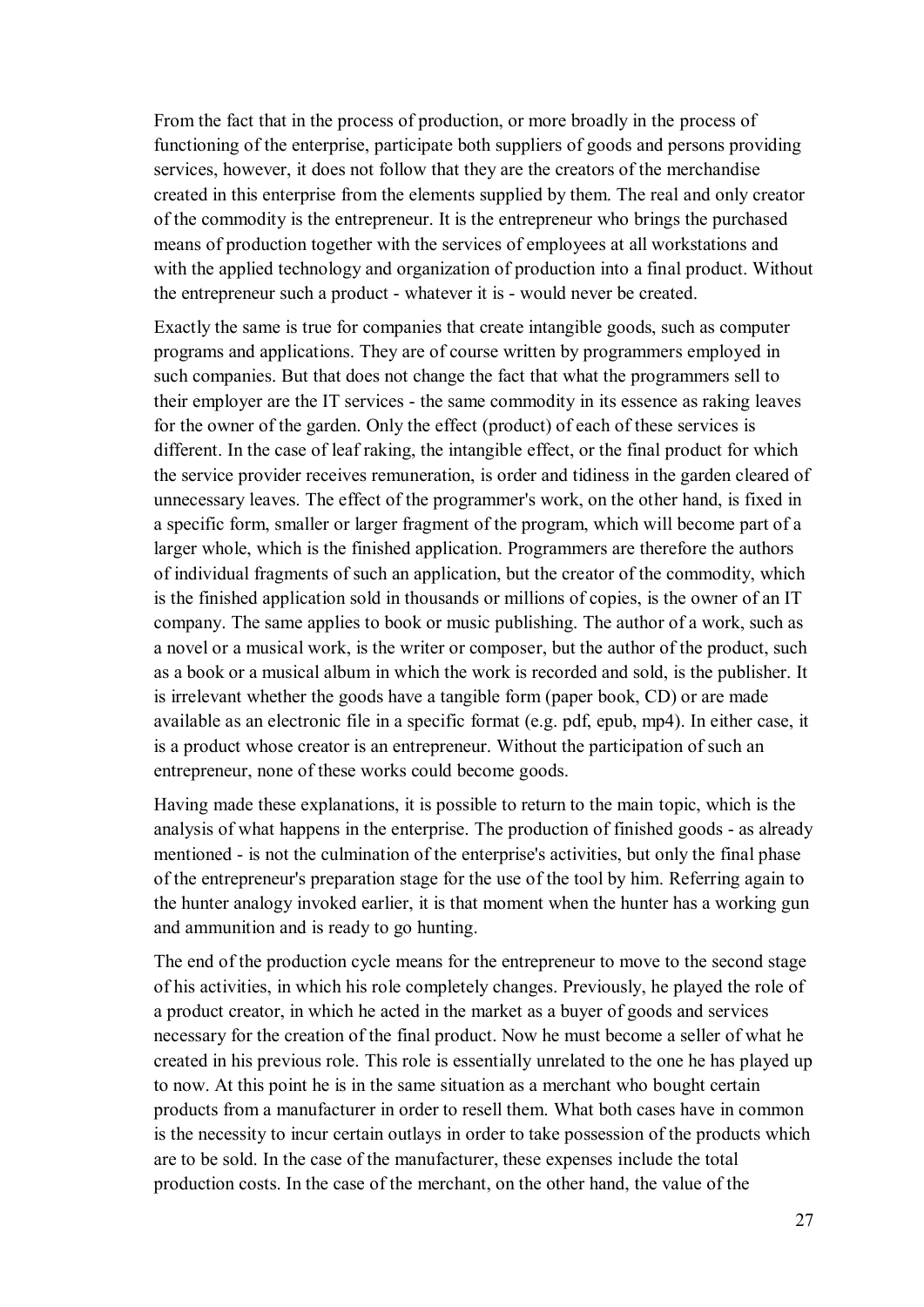expenditure is determined by the total cost of acquisition of the goods. In both cases, however, these are expenditures incurred by the current owner of the goods, i.e. the entrepreneur-producer or merchant. These expenditures determine the monetary value of the goods at the place where they are currently located. This of course does not mean that the total expenditure up to that point is the same in both cases. The owner of a productive enterprise must expend more than the merchant by the value of the fixed productive assets<sup>17</sup>.

The transition of an entrepreneur to the role of a seller of the products produced in his enterprise requires him to act very differently than in the role of a manufacturer. In the role of a manufacturer, his activities boiled down to bringing together in one place all the components needed to produce finished goods. In order to do that he had to somehow reach sellers of these components in various places of the world, agree with them all the terms of delivery and pay the agreed price. In contrast, the actions of an entrepreneur in the role of a seller must disperse the manufactured products over such an area as to sell them all.

In order to do this, the entrepreneur must find people who need his products. This task is more difficult than the previous one. In his role as a producer, the entrepreneur knows what he needs at a given time to produce the final product. By contrast, in the role of a seller, he never knows how many of his products will be recognized by others as needed during the period he is interested in. Even if various market studies and analyses are carried out beforehand and production and sales plans are drawn up on this basis, these are always just forecasts made under certain assumptions, not certain knowledge. The future cannot be guessed. By taking risks, an entrepreneur can only hope that his assumptions will not be very different from what will happen in the future.

Incidentally, it is worth noting that the entrepreneur's involvement in the production process of any product makes sense only in two cases. The first is when a given product is something completely new, not available anywhere else. The second is when the total costs of producing a given product locally are lower than the total costs of purchasing it where it is available. In both cases, of course, there must be additional reasons to believe that demand will ensure the expected profits at the assumed scale of sales. It must be remembered that the creation of a manufacturing enterprise always requires more capital and involves greater risk than the creation of a trading enterprise for the same commodity. In the event of insufficient demand, the merchant at worst loses only as much capital as he has frozen in the goods he failed to sell, but the remaining assets of his enterprise can in most cases be used to trade in something else. The producer, on the other hand, in such a case "freezes" not only his capital in unsold goods, but also his capital in productive assets, since it is more difficult, and often impossible, to switch to the production of something else.

 $17$  These outlays are gradually "recovered" by each entrepreneur through the depreciation of individual components of these assets, if, of course, his enterprise will function normally during this time. However, the larger share of fixed assets in the assets of the entrepreneur-producer makes the period of recovery of this capital in his case longer than in the case of the merchant.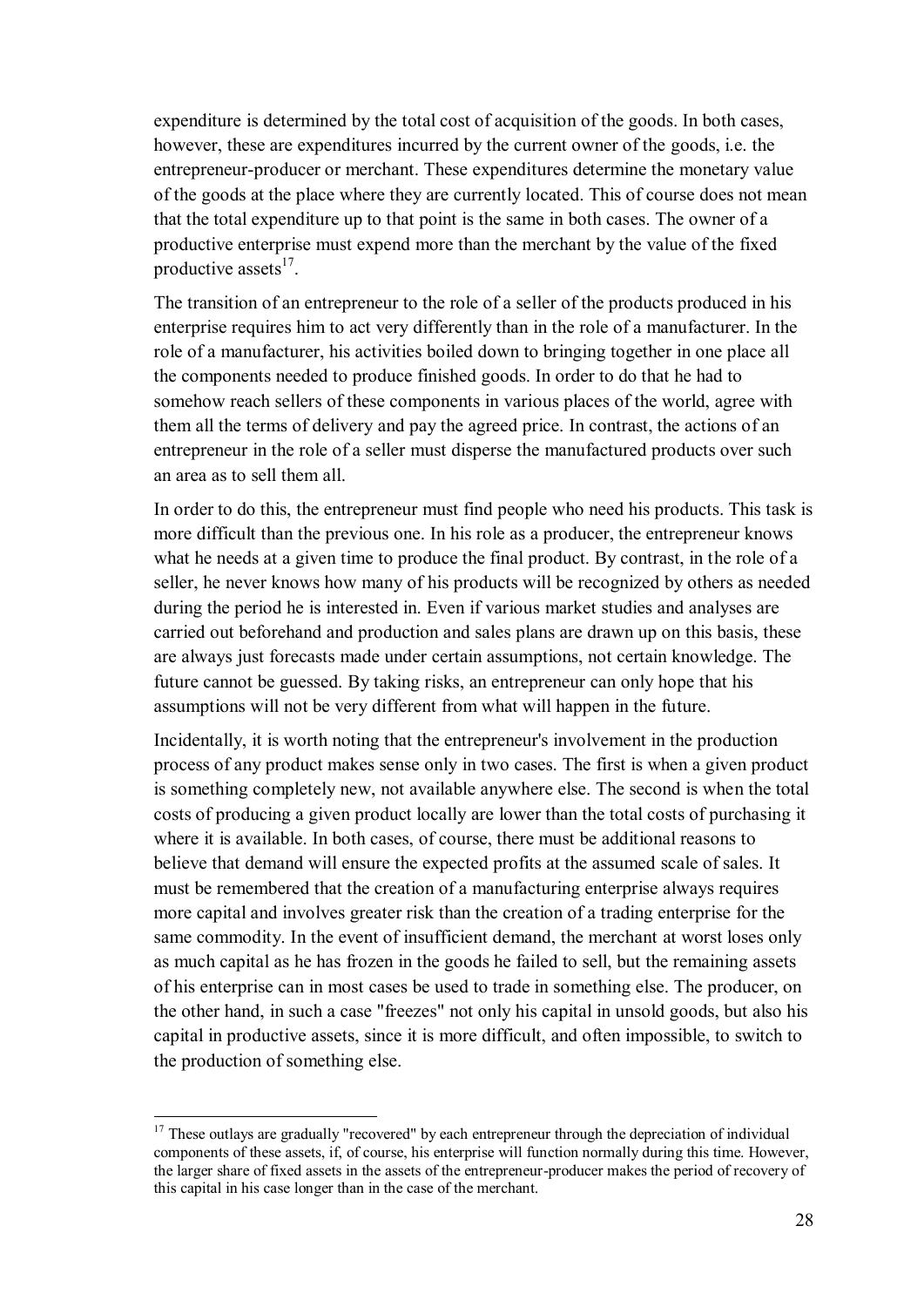When considering the essence of profit, it is worth noting that although in a formal sense it is part of sales revenue, in its essence it differs from that part of revenue which corresponds to the costs incurred. As already mentioned, both the cost of production of finished goods in the case of a manufacturing enterprise and the cost of acquisition of goods in a commercial enterprise are the monetary equivalent of all the current assets of the enterprise used for this purpose. Without them this tool - the enterprise - is not reusable. From the point of view of the technical and economic conditions of the enterprise, it would therefore be sufficient for the sales revenue to cover only the production costs in each cycle. However, this would be a situation in which the owner of the enterprise works with his tool only to ensure the efficiency of its operation.

Of course, such a hobbyist motive cannot be excluded, but only under the condition that the entrepreneur has some other source of income. In the vast majority of cases, however, business owners are guided in their actions by rationality understood in a classical manner. It boils down to the fact that the use of a tool with a given effort brings effects that allow to satisfy the needs at the expected level. This is only possible if the revenues from the sale of products ensure the expected profit. If this occurs, the profit is always the result of the entrepreneur's efficient use of his tool, regardless of whether he is a producer or a merchant. The essence of this efficiency is to get one's products to where they are needed and at the time when their purchasers want to buy them.

It is therefore reasonable to conclude that profit is the entrepreneur's remuneration for services rendered by providing purchasers with products they needed at the time and place they bought them. In addition to the expenses incurred in acquiring the products, i.e., the total costs of production or the total costs of acquisition, the entrepreneur must also contribute as much of his physical and intellectual effort, knowledge and experience as is necessary to sell the products at the agreed price.

On the basis of the considerations carried out above I want to expose very strongly the following thesis: the source of the entrepreneur's profit is neither the production process nor the ownership of capital. The only source of profit is the entrepreneur's effective actions, which lead to the sale of his products for a price including that profit. Those efficient actions are precisely the service of delivering those products at the time and to the place where they were bought by the buyers. It does not matter in the least who produced these goods and at what cost. All that matters is that the purchasers paid a price for them that included that profit, thereby confirming that they needed that service at the time and place where the transaction occurred.

It is not about individual profit, but about the mass of profit brought by the sale of the whole batch of goods from a given cycle. What is not sold turns out to be useless to anyone, and in such a case the entrepreneur not only does not recoup the expenses incurred for these products, but also his efforts at the sales stage turn out to be futile. Of course, this is not futility in the literal sense, because work understood as the outlay of specific physical and intellectual effort always brings some material results. In the case of unsold goods, the futility of the entrepreneur's effort lies in the fact that it does not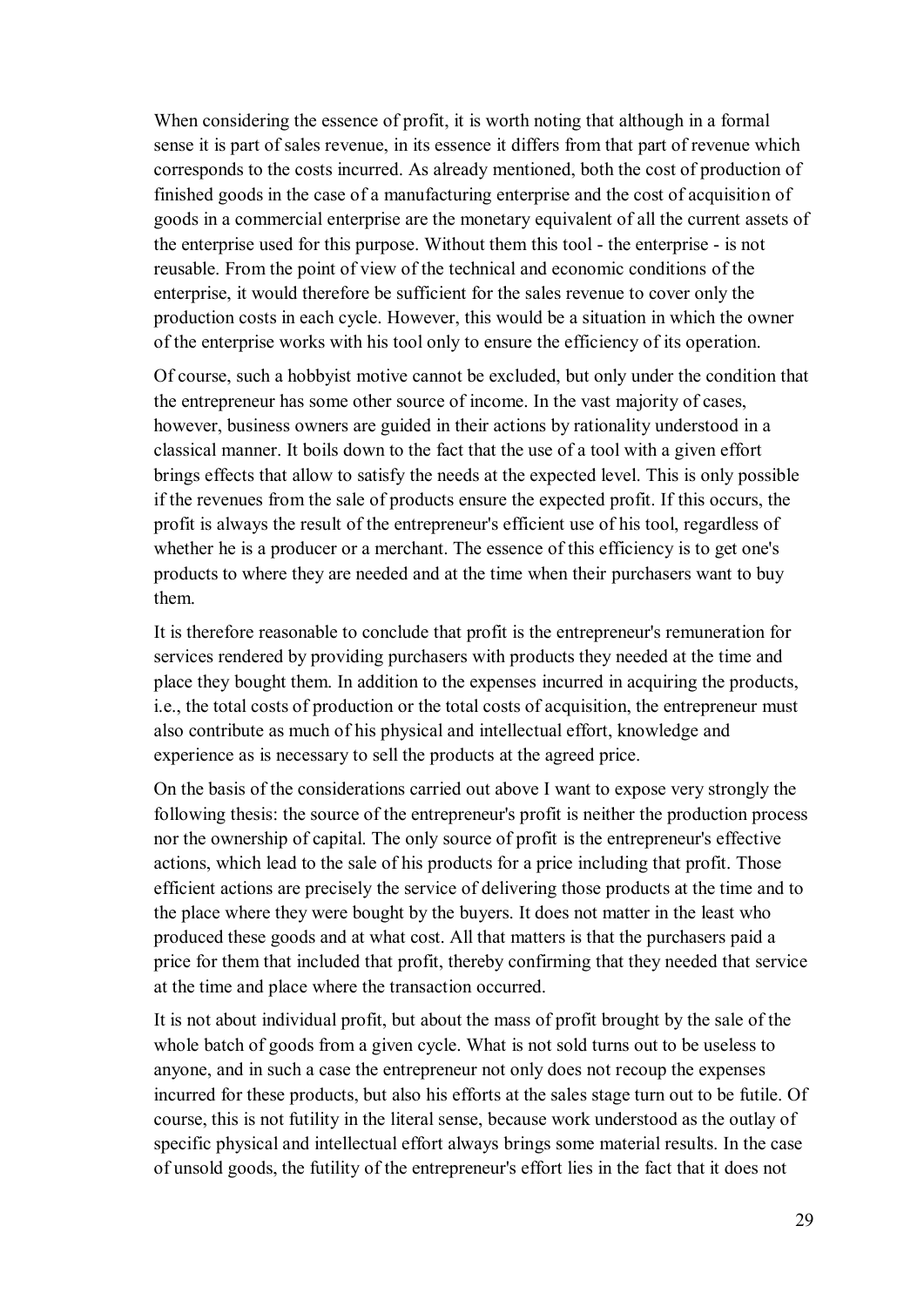produce the result, which is the expected amount of profit. If he had made a profit, he would have been able to buy what he needs to satisfy his needs in life, but since he failed, he cannot do so. However, the unsold products, which are the material result of his actions, are then at his disposal and he can do with them what he wants.

### **7.11 Income and profit**

 $\overline{a}$ 

In our deliberations two terms have repeatedly appeared: income and profit. Due to a certain affinity of these two concepts and the resulting danger of their misinterpretation, it is worthwhile to explain in detail the similarities and differences between them. Let us add that the meanings ascribed to them here differ to some extent from those currently used in accounting.

Income is a concept that is associated with a monetary economy where money plays the role of the means of exchange. As already mentioned in several places in this work, the introduction of money resulted in breaking the act of direct exchange of one commodity for another, which occurs between two people at the same time and place, into two acts of indirect exchange, occurring at different times and places between three people, which is usually written as the exchange scheme  $C1 - M$ ,  $M - C2$ . What links these two acts of exchange is the sum of money, M, that the seller of a good receives from its buyer in the first transaction. It is this sum of money that determines the amount of the seller's income in the original sense of the term. This is precisely the sense in which the term will be used here<sup>18</sup>.

The economic content of this concept derives from the principle of reciprocity and equivalence of exchange, the sole purpose of which is always to satisfy one's own needs with what is offered on the market. Due to the fact that in the monetary exchange the seller does not receive from his counterparty what he can directly satisfy his need with, he does not achieve the ultimate goal of such exchange. This happens only when he buys what he needs with the money received from the sale, that is, when he obtains the equivalent of the goods previously sold. Thus, monetary income must be treated as a proof of the transfer to a market participant of his goods or services, which gives him the right to an equivalent in other commodities. Only when this right is exercised in full, i.e. when the entire amount of the income is spent on the purchase, is the acquired claims fully satisfied, i.e. the principle of reciprocity is fulfilled. At that point such claims cease to exist. The income proving their existence also disappears.

There is no state in our model so far, so there are no taxes either. Consequently, all income generated from the sale of goods and services remains at the disposal of the one who generated it and can be spent in full for any purpose. This, of course, also applies to business owners, who may use the entire sales proceeds earned both for the continuation of their business and spend it entirely for personal purposes, withdrawing the funds from circulation with all the consequences for the operation of the business. In the real

 $18$  For the fact that income arises at the time of sale, it is irrelevant whether the payment of the agreed price occurs immediately, as in the model considered here, or at a later date, which is common practice in the real economy.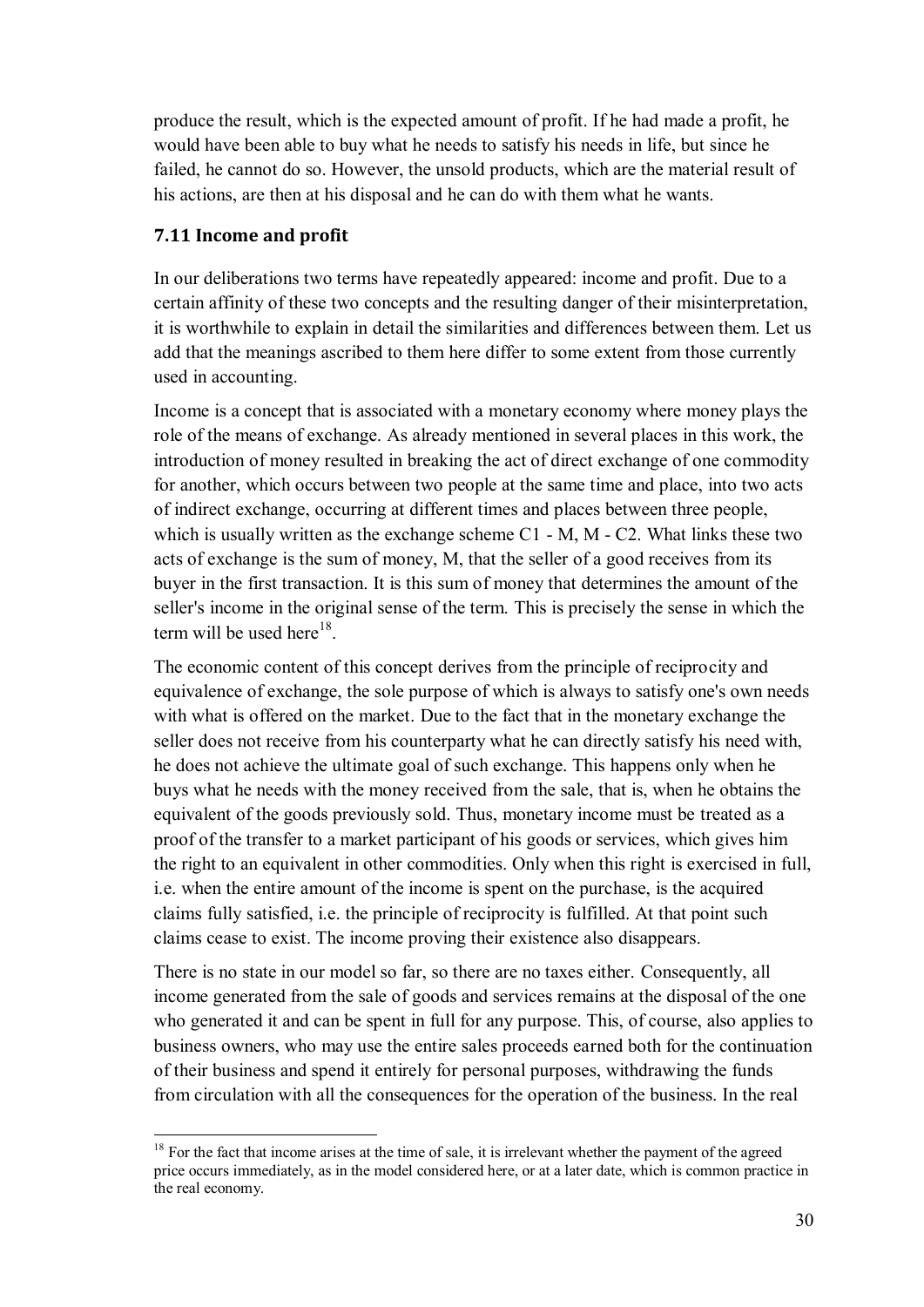economy, the equivalent of this concept is sales revenue, from which various public tributes and costs of acquisition determined by the state are deducted, and only after these deductions is the amount of income available to the entity.

As explained, income always arises from the sale in the market of any good or service irrespective of who the seller is and becomes his exclusive property which he can do whatever he wants with. For example, the income of a car dealer is the price he receives for the car he sells. With this income, he can buy any goods with a total value equal to the price received. He can, for example, use part of this income to buy another car for the showroom, buy additional accessories for the trade and keep the rest to pay the salaries of his employees, or - having decided that the prospects of development of this business are not too good - withdraw the entire amount of income obtained from the market and spend it on his own needs. An employee's income, on the other hand, is the salary he or she receives each month for services rendered to the employer in his or her position. The income of a lawyer, solicitor or freelancer is the fee for services rendered. In each case, income is the monetary equivalent of the good or service sold, which also determines the value of any other goods or services that the holder of the income may receive for it.

This definition and the examples provided allow us to see that the term "income" may cover both the unit value of a good sold (e.g. a car sold) and the sum of values of goods and services sold in a certain period (e.g. monthly salary of an employee or annual income from sales of goods in a warehouse). In both cases it is a stream of value expressed in monetary units, which flowed out in some period of time in the form of commodities (goods or services) from a given entity to other market participants, and flowed back to it in the form of the right to an equivalent in other goods. The specific content of the term is always a result of the broader context in which it is used.

The second term explained here, profit, is reserved for that part of the income earned by the entrepreneur which is in excess of the total cost of producing and selling a given batch of goods<sup>19</sup>. It follows from this distinction that the seller of a commodity after a transaction always receives an income which he can spend on anything, but a profit arises only if the income from sales is greater than the sum of the total cost of production or acquisition of that commodity and the cost of selling it.

This statement has already been made, but it is worth repeating again that profit is the remuneration of the entrepreneur for his successful action in selling the goods in his possession at a price which includes that profit. It is irrelevant to the essence of profit whether the goods were produced in his manufacturing enterprise or whether they were purchased from some other producer. In either case, a profit will arise only if the goods are in a place and at a time where purchasers are willing to buy them at that price. It is therefore legitimate to say that the entrepreneur's profit is his income from the sale of services rendered to the purchasers of the goods.

<sup>&</sup>lt;sup>19</sup> In mainstream economics, a company's profit is defined as the excess of sales revenue in some period (month, quarter, or year) over the total costs incurred in that period, with the final content of the concept depending on a number of additional factors derived from laws and accounting rules.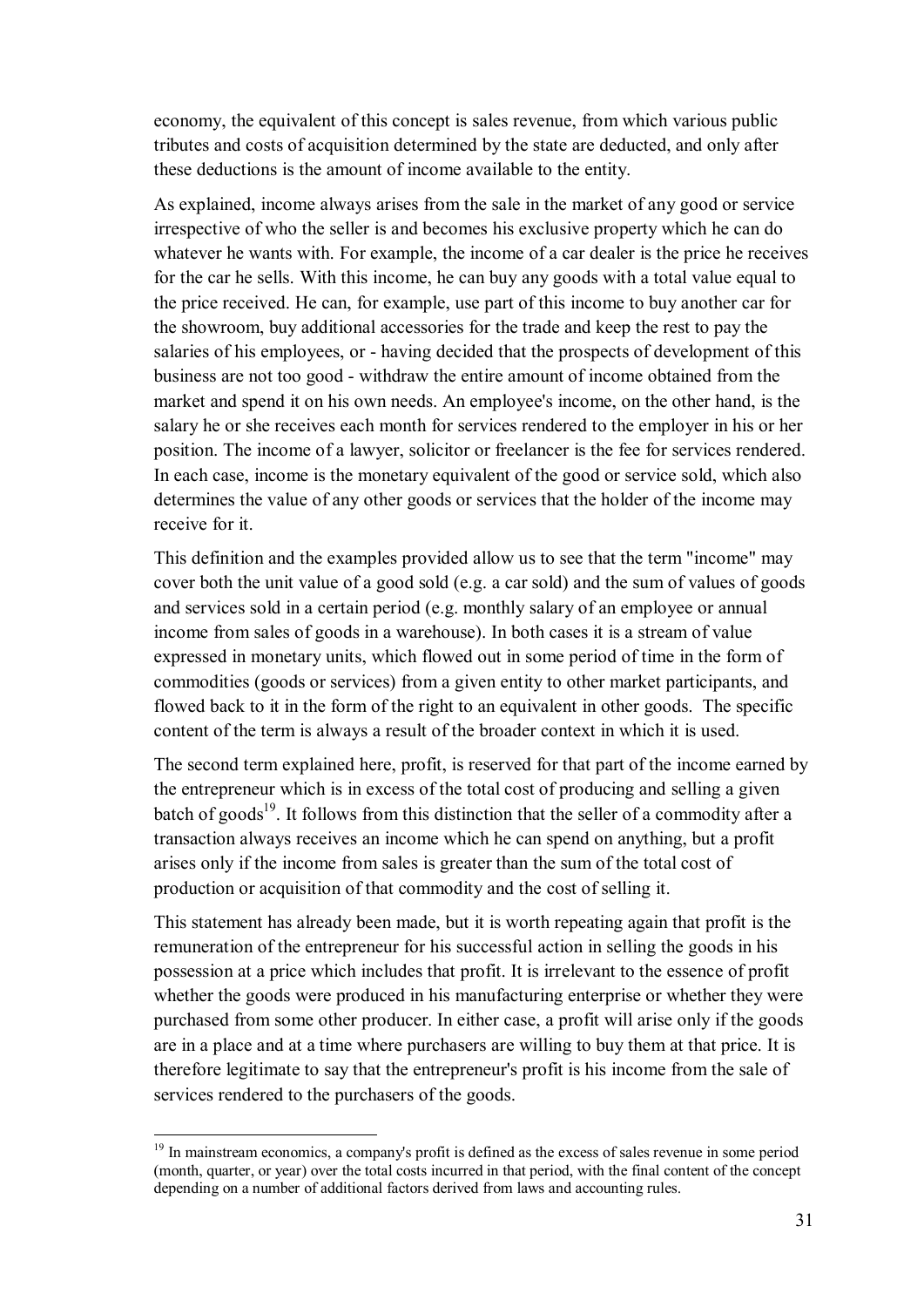The entire proceeds of the sale always belong to the seller and, according to the principle of reciprocity and equivalent exchange, can be spent by him in full. However, in the case of an entrepreneur (even if it is a group of owners) who wishes to continue his business, the use of this income is usually determined. In order to continue to operate on the same scale as before, the entrepreneur must allocate to the needs of the business that part of the sales income that corresponds to the total cost of goods sold. If, on the other hand, he wishes to expand his business, he must still allocate for this purpose a portion of his profit. Thus, the entrepreneur's profit is usually divided into socalled retained profit, which is allocated to the development of the enterprise, and distributed profit, which is the owner's personal income. It is always up to the owner to decide the proportion between these two parts.

At the end of this fragment it is worth adding that both sales income and profit contained therein are the fruit not only of those actions of the entrepreneur which directly preceded their achievement, but they are the effect of all his previous efforts. They consist of both activities and expenditures directed at the acquisition of knowledge and various skills, i.e. the creation of intellectual capital, before the entrepreneur became an entrepreneur, and those that ultimately led to the creation of the enterprise, i.e. the creation of physical capital in this form. Both of them are always of a long-term character and testify, above all, to the importance that people deciding on such a form of economic activity attach to the material side of the quality of their lives. They also testify to the awareness of the dependence of this aspect of the quality of life on one's own diligence, prevention and foresight as well as on consistency in pursuing the set goal. However, it is only through the entrepreneur's successful actions as a seller of the products acquired as a result of all these efforts that they culminate and make it possible to achieve the entrepreneur's ultimate goal. This goal is always to gain the means to satisfy one's needs with the results of other people's work bought on the market.

It should also be added that by investing in themselves and in physical capital in the way described above, entrepreneurs do not have to be personally involved in the day-today running of their business. If they have worked long enough and effectively enough to acquire the necessary financial and intellectual capital, which is proved by the functioning enterprise, they may now outsource its day-to-day management to hired managers. Such a procedure in no way changes either the very essence of the entrepreneur's role or the source of achieved profits. This source is always only the entrepreneur's own efforts to sell his product. The only difference between a so-called annuitant (rentier), who is not involved in the day-to-day affairs of his enterprise at all, and an active entrepreneur, who manages his enterprise personally, is that the former buys one more service than the latter. This additional service is provided by a hired manager, for which the rentier pays from his own income.

Leaving aside the special circumstances of force majeure, the amount of a person's current income is always the result of all his past actions and omissions and not the result of some unspecified external factor. These actions and inactions ultimately determine what a person currently offers to others. A businessman's profit, an employee's salary, a hairdresser's or a doctor's income, a lawyer's or a teacher's salary,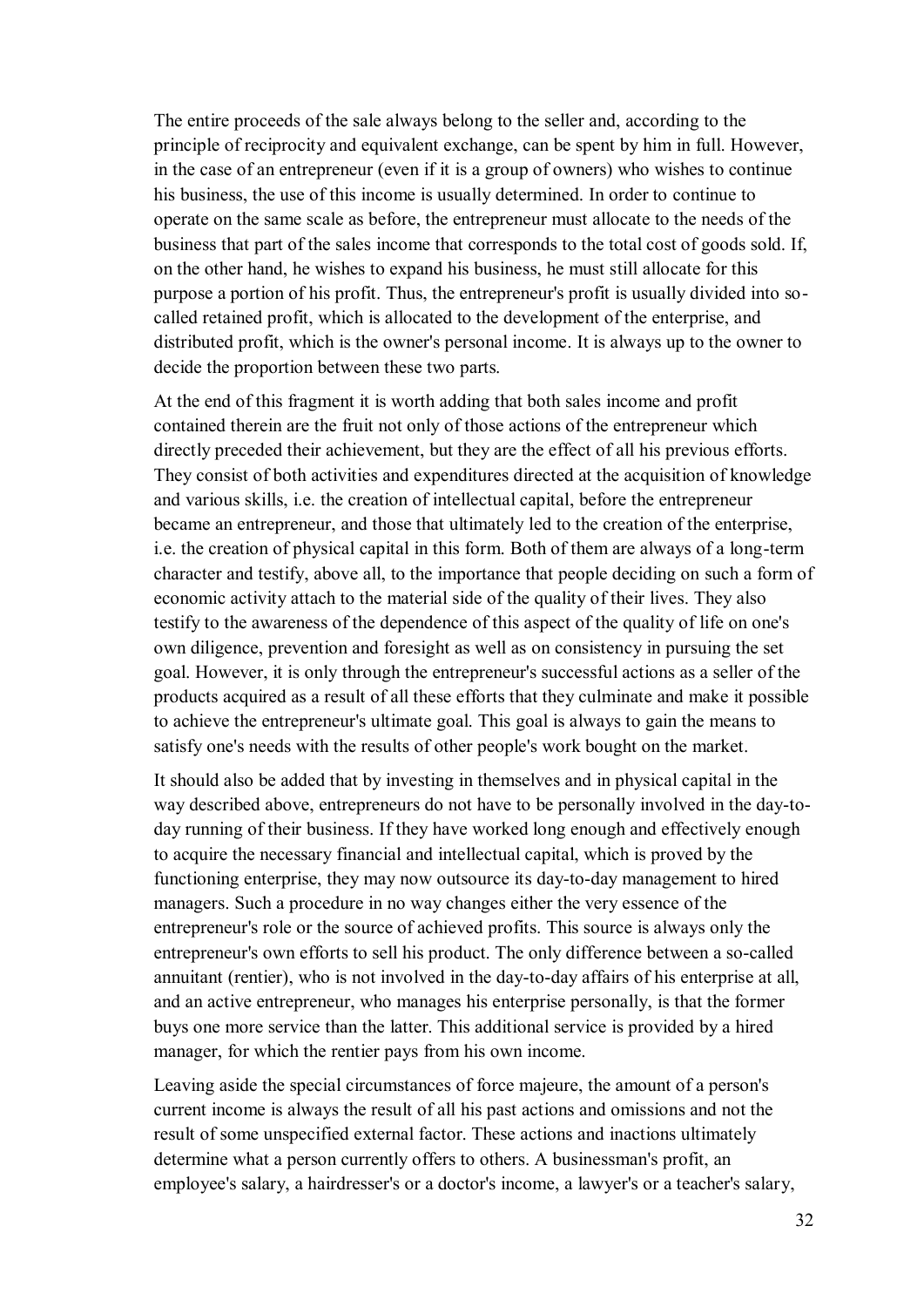to name but a few examples, all have the same source: the sale of a person's specific services to someone who needed those services for something.

A quite common mistake made when comparing incomes earned by different people or social groups is looking at these incomes only from the current perspective and in isolation from the type of products (goods or services) they sell. This is because the amount of income is always strongly influenced by everything that a given person has done so far, and especially by what knowledge, experience and skills he or she has acquired in the field in which he or she currently operates. These are the factors that determine the type of product sold now and its price. This applies to all people, so both those who practice the so-called liberal professions, as well as entrepreneurs and employees.

The architect's income earned in a given period is always many times higher than the wage for the same time of a manual laborer, because the product of the architect's work is different from that of the laborer. On the same principle, the manager in charge of a business receives a salary higher than that of a foreman, and the owner of a business receives profits many times higher than the salaries of his individual employees. Leaving aside certain pathological phenomena, which will be discussed later, the mutual relations of these incomes have no relation either to the size and structure of production of a given enterprise or to the size and structure of employment in this enterprise<sup>20</sup>.

To summarize this point, let us reiterate that income is the monetary equivalent for a good or service sold, which entitles the holder of that income to receive the equivalent in other goods. Thus, anyone who sells a good or service earns income. This, of course, applies to any businessman, whether merchant or manufacturer, who manages to sell his goods at a price that includes profit. For then, along with the goods, he sells his specific service, characterized above. Its specificity lies in the fact that, unlike others, this service can only be sold together with the goods to which it refers. If the price obtained for it is satisfactory for the entrepreneur, i.e. if he makes the expected profit, it means that he has effectively used his tool and achieved the intended goal.

#### **7.12 Money and income**

 $\overline{a}$ 

It does not follow from the fact that income appeared when money was used as an medium of exchange that these two economic categories are inseparable. For each of them represents a different kind of economic relations. The proof is the credit money system discussed in the previous subsections, where participants earn income from the sale of their products, even though there is no means of exchange, but only a unit of

<sup>&</sup>lt;sup>20</sup> Proof of this thesis can be provided by examples of more and more rapidly emerging outsourcing companies operating fully automated warehouses (storage centers), operated by a small staff consisting mainly of IT specialists supervising the computer system. Of course, the salaries of these IT specialists have nothing to do with the size of the turnover of the company in which they work. They are paid for their product, which is the provided IT services. The same principle applies to the income earned by representatives of all professions, from diamond cutters to asparagus pickers. Each receives an income commensurate with the product sold, and the amount depends on current market realities.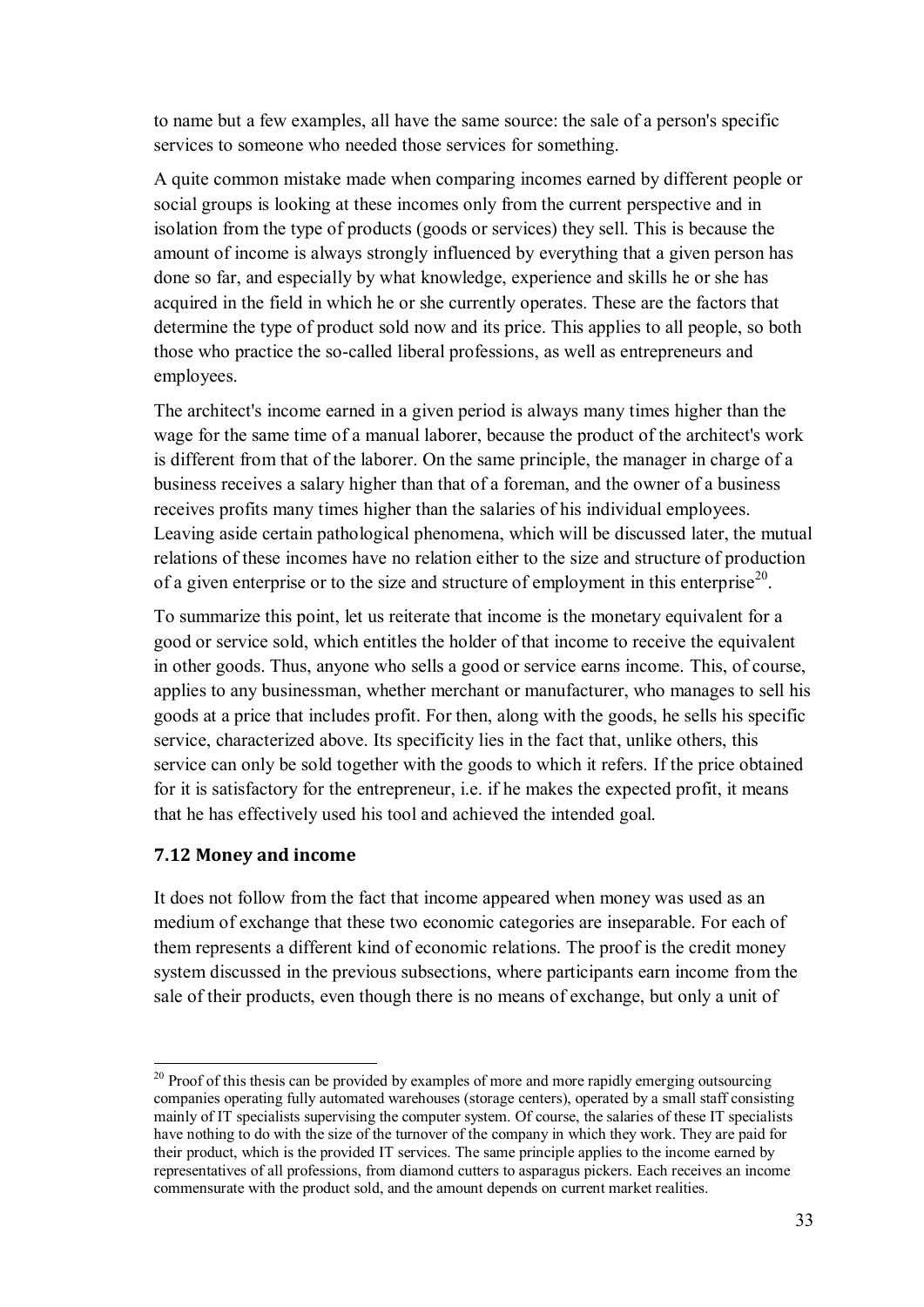account. Let us then consider the essence of the economic relations behind these two categories, namely income and money.

Let us begin with classical money in any of its forms. The condition sine qua non for the finalization of any transaction in any known monetary system is the prior existence of that money. It is irrelevant whether part or all of the payment is made before delivery (advance payment, prepayment), at the time of delivery, or only some time after delivery of the goods (deferred payment, or buyer credit). It is also irrelevant whether the buyer pays with his own money earned earlier or with funds obtained from a bank loan or credit. In either case, payment can only be made when such money already exists.

There is no doubt, therefore, that for money to serve as a means of exchange it is necessary that someone create it. It is irrelevant whether this creator is a private person or a public institution. It is also irrelevant whether money is a tangible object (a fullvalue bullion coin, an exchangeable or non-exchangeable banknote, or an undervalued bill) or an intangible record in a bank account. In each case, what acts as a means of payment must be an object of someone's exclusive ownership. And it is precisely as an object of property that money is exchanged for another object, which is a purchased good or service. The effect of such an exchange is, of course, that ownership of money passes from the buyer to the seller.

As long as such money exists, we are always dealing with a relationship between the subject of property and its object. The fact that it is an object with a special economic role does not change anything in this regard. This role can end at any time, either because of the loss of the so-called social acceptance (such as the Reichsmark at the end of World War II) or as a result of a decision by the authorities to assign this role to another object (denomination, change of currency), but the subject-object relationship remains. However, as long as the object acts as a means of payment, it is a kind of legitimacy for market participants, which entitles the owner to buy goods in a given local market in exchange for its transfer to the seller. The manner in which this legitimacy is obtained, which may be by credit, loan, proceeds of sale, but also by theft or robbery, is irrelevant to the function it performs in buy-sell transactions. For this reason, in any classical monetary system, someone can have huge debts that no one knows about, and yet still buy if he can find some way to get such money.

Income is of a completely different nature than money. As already mentioned in the previous subsection, it always arises as a result of the sale of any goods or services, regardless of when and how the settlement between the contracting parties takes place. For its creation and existence, income does not require the existence of money as a means of exchange, it is enough that there is a commonly used unit of account in which prices (values) of goods exchanged on the market are expressed.

Unlike money, which, as mentioned, is evidence of the existence of a relationship between the subject of property and its object, income is a proof of the existence of a creditor-debtor relationship between the subjects of the economic system. The objects of this relationship are goods with a monetary value equal to the amount of income. On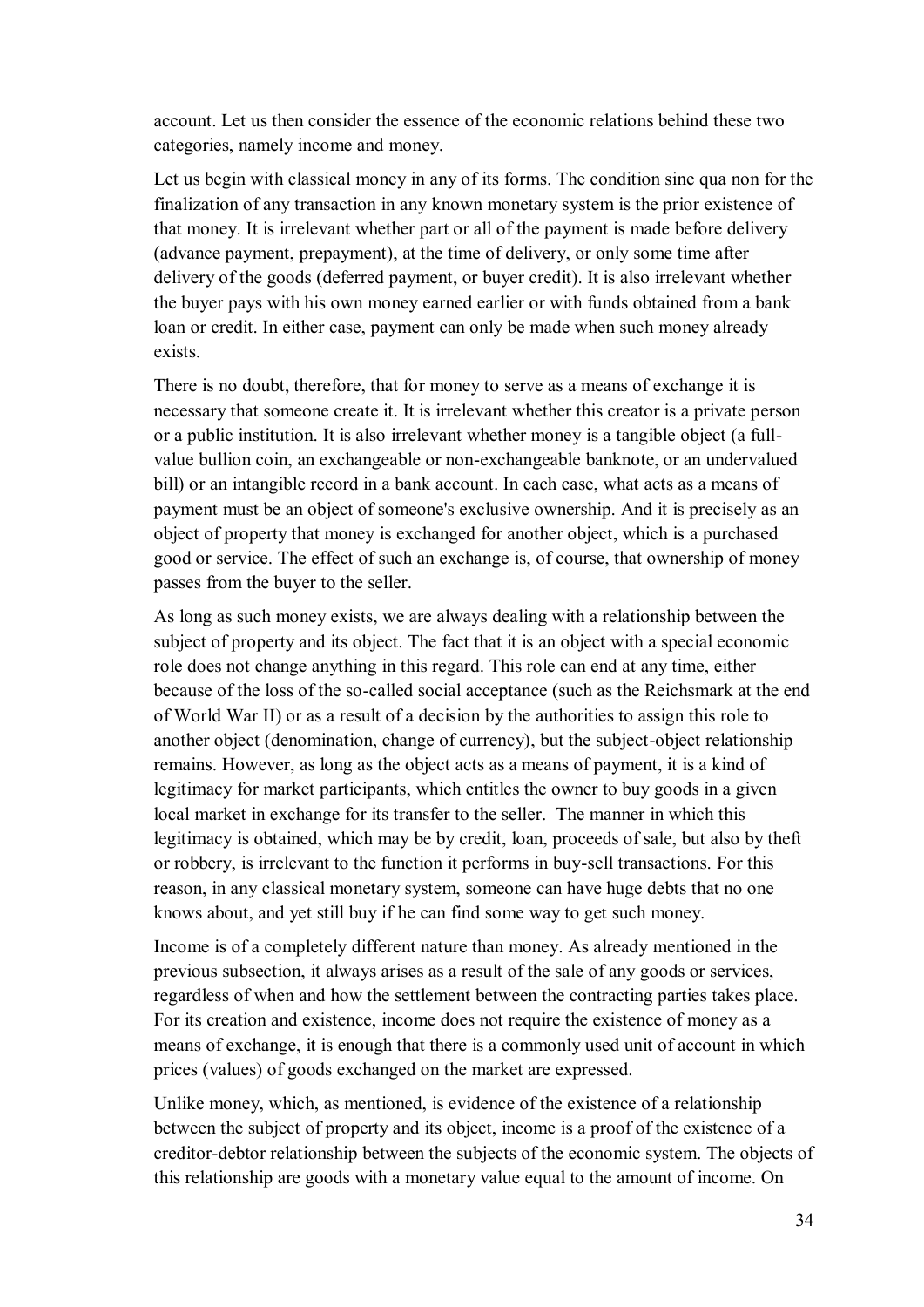one side of this relationship are the holders of income, i.e. the entities entitled to receive goods, on the other side - the entities obliged to sell goods, and between them - the settlement system, which is to ensure compliance with the principle of reciprocity. In classical monetary systems this task rests with money in its function as a means of payment and the principles of its creation and provision, while in a credit money system it rests with the principles of its functioning already described above. As the holder of income uses his entitlements, buying the goods and services he needs on the market, his income is reduced by the amount spent on purchases. This happens until the income is fully used and then disappears, unless the holder earns another income from the sale.

Leaving aside single and occasional transactions and donations, the effects of each market participant's activity can be pictorially presented as two streams flowing in opposite directions. The first one is the stream of income obtained by a given person and expenses made from them. Looking from the point of view of the economic content behind the income and its use (expenditure), this stream is a stream of rights to market goods that a person receives in the market and then uses. The second stream, on the other hand, is the stream of market commodities to which these rights pertain; selling commodities gives the right to receive others, and buying commodities means using the right. Both of these streams are expressed in monetary units, so they can be referred to as streams of economic value that flow through a given market participant (Figure 1).



Fig. 1. Streams of economic values of a market participant

Time distribution of income and expenditure is solely dependent on the will of the individual. This is evident in the credit money system considered here. This is evident in the credit money system considered here. This is evident in the credit money system considered here. For everyone in this system can make purchases regardless of whether or not he has any unused income. And the balance of the settlement account reflects the current disproportion between incomes and expenditures, that is, staggering of these two streams of value in relation to each other.

The same is true in any "normal" monetary system that uses money as a medium of exchange and a means of payment. Then, although spending all the income makes further purchases formally impossible, this possibility can be restored relatively easily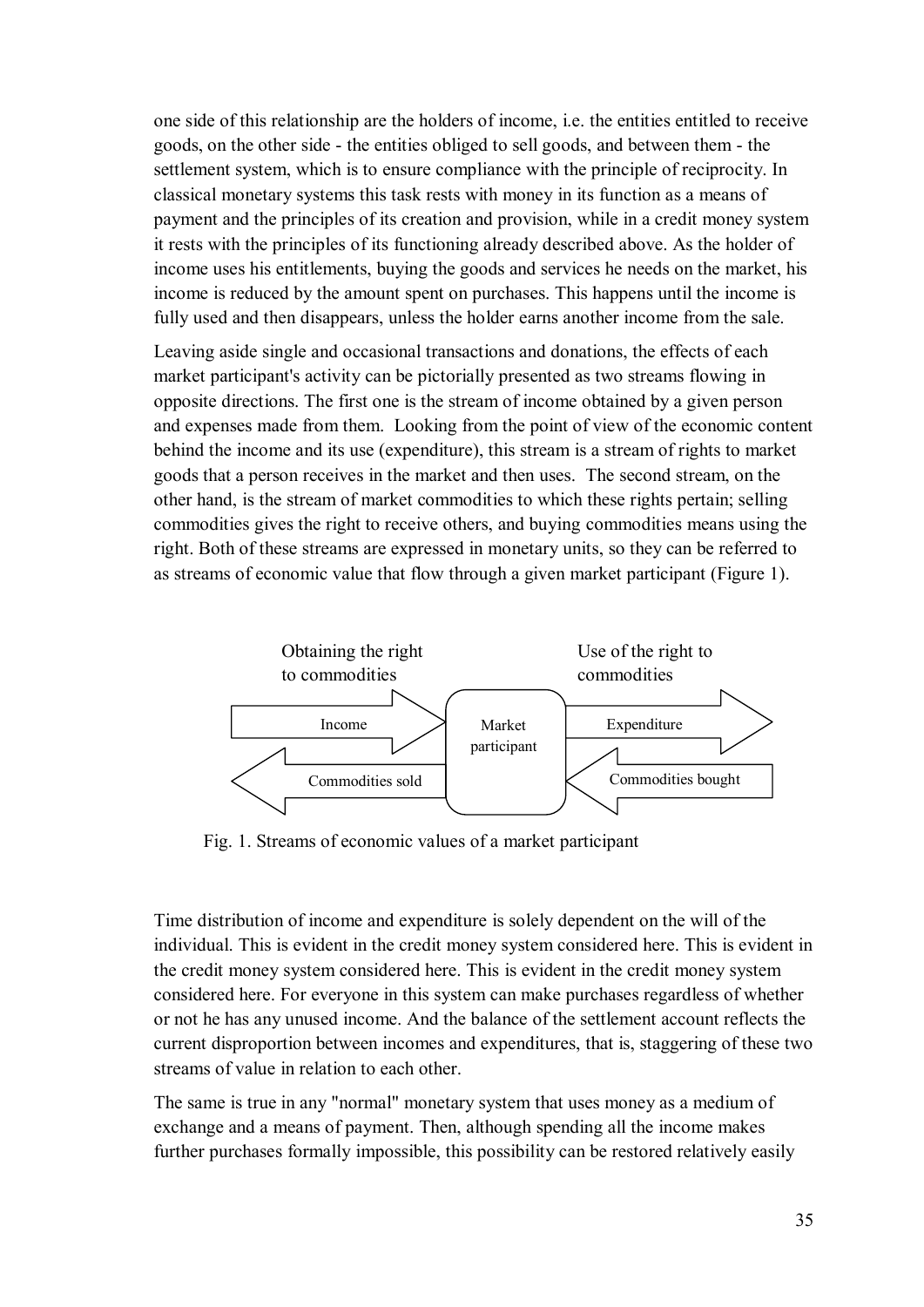by taking out a loan or bank credit<sup>21</sup>. All that is required is the will to buy in order for this to happen. No seller is interested in where the buyer got the money, just that he got it.

In light of what has been written so far about income and money, the following conclusion emerges: although income as an economic category appeared when money was used as a medium of exchange and a measure of value, it is only a measure of value that is necessary for income to arise. For money in the role of an means of exchange is needed only so that the one who sold the goods for money can be sure that for this money he will get from another counterparty what he needs. If the settlement system guarantees such reciprocity, as is the case in the credit money system, then money as a medium of exchange and a means of payment is not needed at all.

### **7.13 Income, supply and demand**

It has already been mentioned here that an important breakthrough in the development of the market economy occurred when money was used in the process of exchange as a medium of exchange and a means of payment. The breaking up of the act of direct exchange into two acts of indirect exchange, which took place at that time, meant that the condition of coincidence could disappear, which had previously made the satisfaction of a person's demand for a good dependent on the realization of the supply of his own good. From now on, the condition of obtaining the desired good on the market became the possession of a sum of money sufficient for the purchase. And since, under normal circumstances, money can only be obtained by selling something of one's own, the actual condition of being able to purchase became that of having one's own income from the sale. That is the original economic content of this category, which is income. It is the monetary equivalent of the goods sold, thanks to which one can get on the market the equivalent in goods that the holder of income needs. Thus, exchange still takes place according to the principles of voluntariness, reciprocity and equivalence, only that their realization occurs at different times.

Thanks to the appearance of the category of monetary income, demand and supply have become independent of each other from the point of view of the time of their occurrence. The fact of obtaining income by a person, that is, the fact of his realization of the supply of any commodity, gives him the right to receive an equivalent. However, in order for this right to be transformed into demand by this person, four consecutive conditions must be met.

The first of them is the emergence of the need to acquire a particular good. The second is the decision to acquire this good through purchase on the market. The third condition is the existence of the desired good on the market within the reach of the person who wants to buy it. The last is the acceptance of the price by both parties to the transaction. None of these conditions has anything to do with income or whether or not there is any money as a means of payment.

 $\overline{a}$  $21$  The only condition is to have the so-called creditworthiness.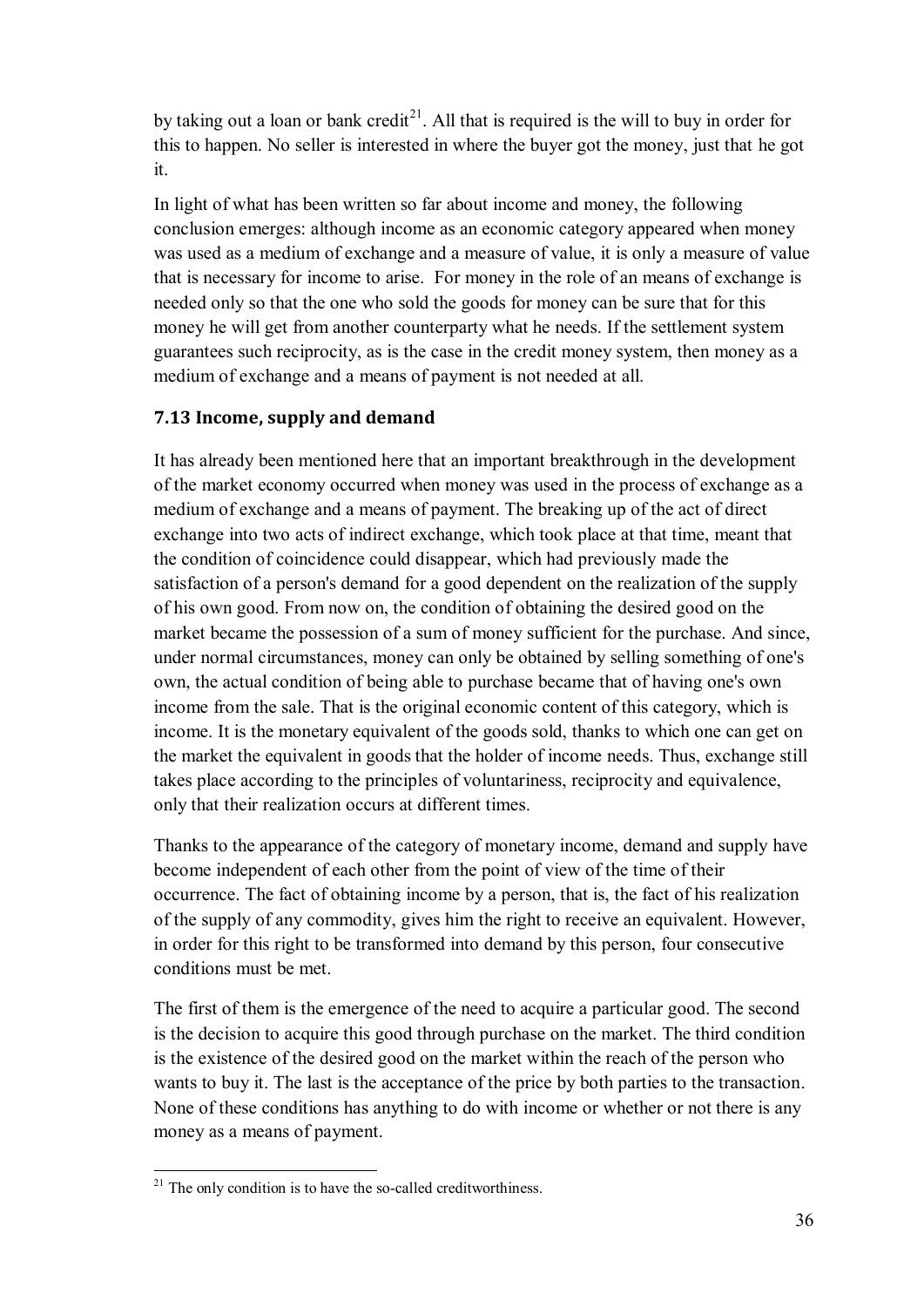If any of these four conditions is not met, the person who earned an income will not exercise his or her right to reciprocity. Thus, people may have some stock of earned income, but at the same time they may not want to spend it at the moment for whatever reason. On the other hand, if the above four conditions are met, demand will appear in the market even if the decision-maker has no resources of his own, for he has either not earned income yet or has already spent it in full. Both in the first and in the second case, we find a confirmation of the thesis that has already appeared here before, that whether or not a person buys something on the market is not determined by the current financial situation of this person, i.e. whether he has unused income or not. In fact, the relationship is exactly the opposite; it is the current financial situation of a person that is the result of the decisions realized by that person in the real sphere regardless of whether we consider it in the classical monetary system with money as a means of payment or whether it is, as here, a credit money system. The primary cause of the emergence of demand for a given market product is always the decision of the individual to satisfy his need through the market. If it had been decided that the need would be satisfied independently, outside the market, the demand for this product on the market would not have appeared.

The mere decision to purchase a product, however, means the fulfillment of the first two of the four conditions listed above and does not determine the transformation of potential demand into effective demand. It happens only when the other two conditions are met. It is then that a transaction takes place and, in accordance with the principle of reciprocity of market exchange, an economic effect is created in the form of a flow in opposite directions of different goods of the same market value (Fig. 1). To the buyer flows the purchased goods, and from the buyer - the one that is the result of his activity and whose sale will provide him with sufficient income to pay for what he bought. The order of these flows and their time interval as well as their material structure are not relevant here. It is also irrelevant whether the act of buying was a one-time thing or whether a person continuously buys something on the market. In both cases, the sum of the values received by a person from market participants in goods and services must correspond to the sum of the values of other goods or services sold by him earlier or later. As long as these two flows over time do not equal each other, the person is either a net debtor or a net creditor. A person is a net debtor if his or her income up to that point was less than his or her expenses, and a net creditor if the opposite is true.

This is how each person's demand for any market product creates a corresponding supply of another product in terms of value. In other words, the supply of any good in the market is the result of the demand of the suppliers of that good for other market goods. There is no good offered on the market by someone who does not intend to obtain something else there. For if one wants to satisfy his need independently, outside the market, he makes a completely different effort.

As can be seen from the above, in the cause-and-effect chain, demand is a primary factor, while supply is a secondary quantity induced by demand. This statement is true not only with respect to the direct exchange of a commodity for another. It is also true in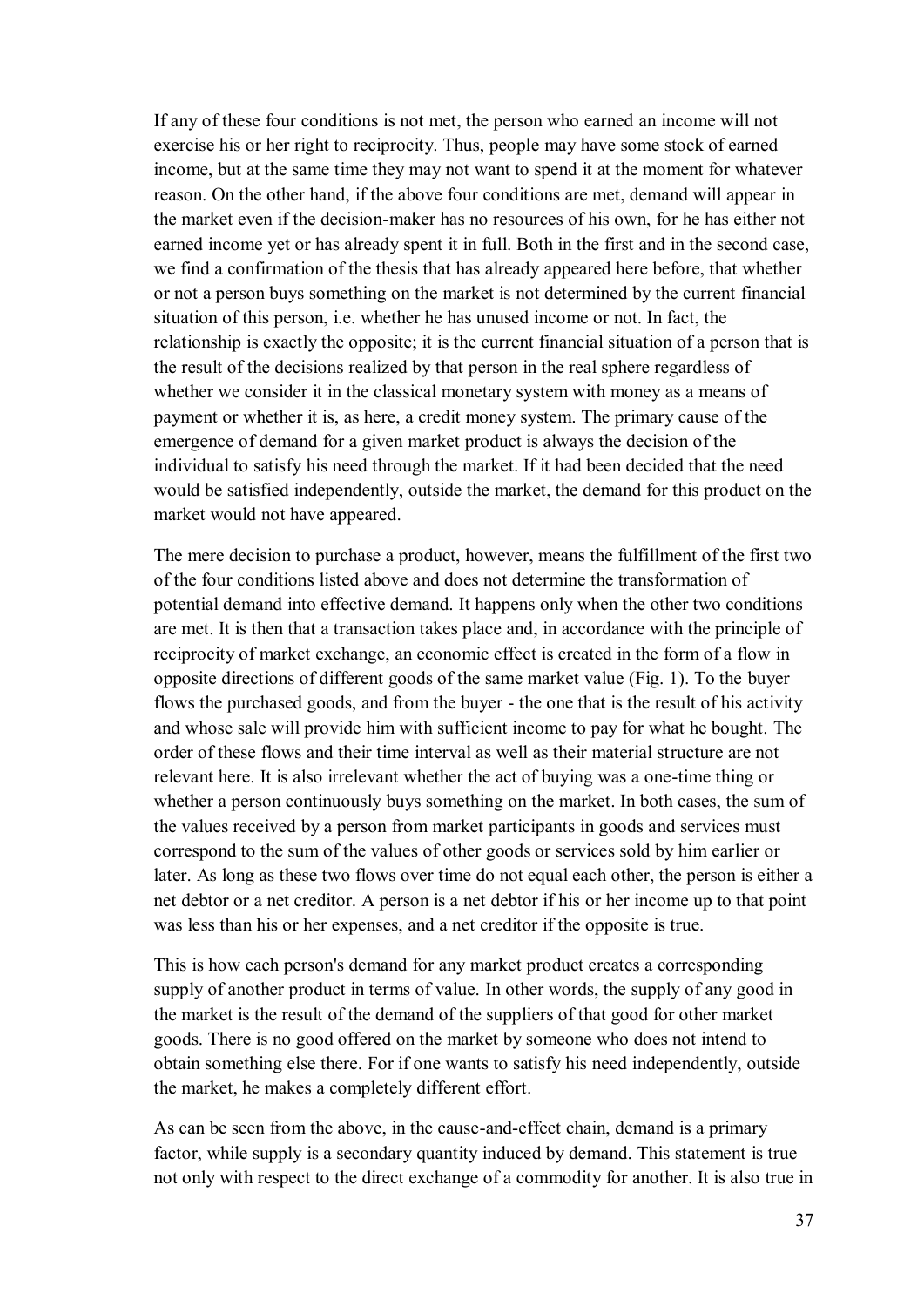a developed market economy in which everyone is constantly trying to earn income without any predetermined needs. In such a case, it is, of course, potential demand for goods and services needed to ensure an adequate quality of life for the individual, i.e., demand for final goods. This demand is determined neither by the amount, nor by the product, nor by the timing of its realization. However, the lack of knowledge of these demand parameters ex ante does not change the fact that it is a person's decision to satisfy his needs in the sphere of final goods and services through purchases on the market that causes and drives actions taken by him in order to secure some source of income. The result of these actions is finally the supply of goods or services chosen by this person, the sale of which is to be the source of his/her permanent or temporary income. This, of course, also applies to the services of employees.

Nothing practical follows from the fact that potential demand induces supply. It is merely a logical statement of the causal relationship between the two economic categories. They acquire economic significance only when a person puts his intentions into action. For then, at some point, there is an actual demand for certain goods and, usually at another point, an actual supply of other goods. Both demand and supply on the part of the individual are the result of his autonomous decisions about what, where, and when to buy, and about which of his own goods or services to offer on the market to generate the income that finances his purchases.

Thus, in a market, at a given time and place, there are always a number of autonomous persons who, for reasons known only to them, have decided to sell there, either permanently or temporarily, goods and services of their choice, in order to generate income to finance their purchases. As a result, a certain supply of goods and services is created at that time and place, whose monetary value and material structure depend exclusively on the arbitrary and autonomous decisions of the suppliers. Importantly, the size and structure of that supply is always the deferred effect of decisions that individual market participants have made in the near and distant past, regardless of which of those decisions were made consciously and which were made in the nature of thoughtless omissions. These deferred effects of supply decisions also determine the amount of each person's current income.

Thus, if someone in the past made consistent efforts to become an entrepreneur or a highly qualified professional in a certain field and these efforts were successful, his current income is usually high or very high. However, this is not because someone from outside has decreed it, but because he is currently selling a commodity (good or service) with a high market price. This income therefore now allows him to live at a high material level<sup>22</sup>. The same is true of people who have not been particularly active in acquiring knowledge and skills, and who passively submit to the course of events. It is just such people who constantly feed the army of poorly qualified workers, which occurs on the market with the supply of relatively simple and consequently - low-paid

<sup>&</sup>lt;sup>22</sup> Just in case, let me remind you that we are still considering here a model of the economy in which there is neither the state nor other organizations that would provide opportunities for income from sources other than voluntary exchange.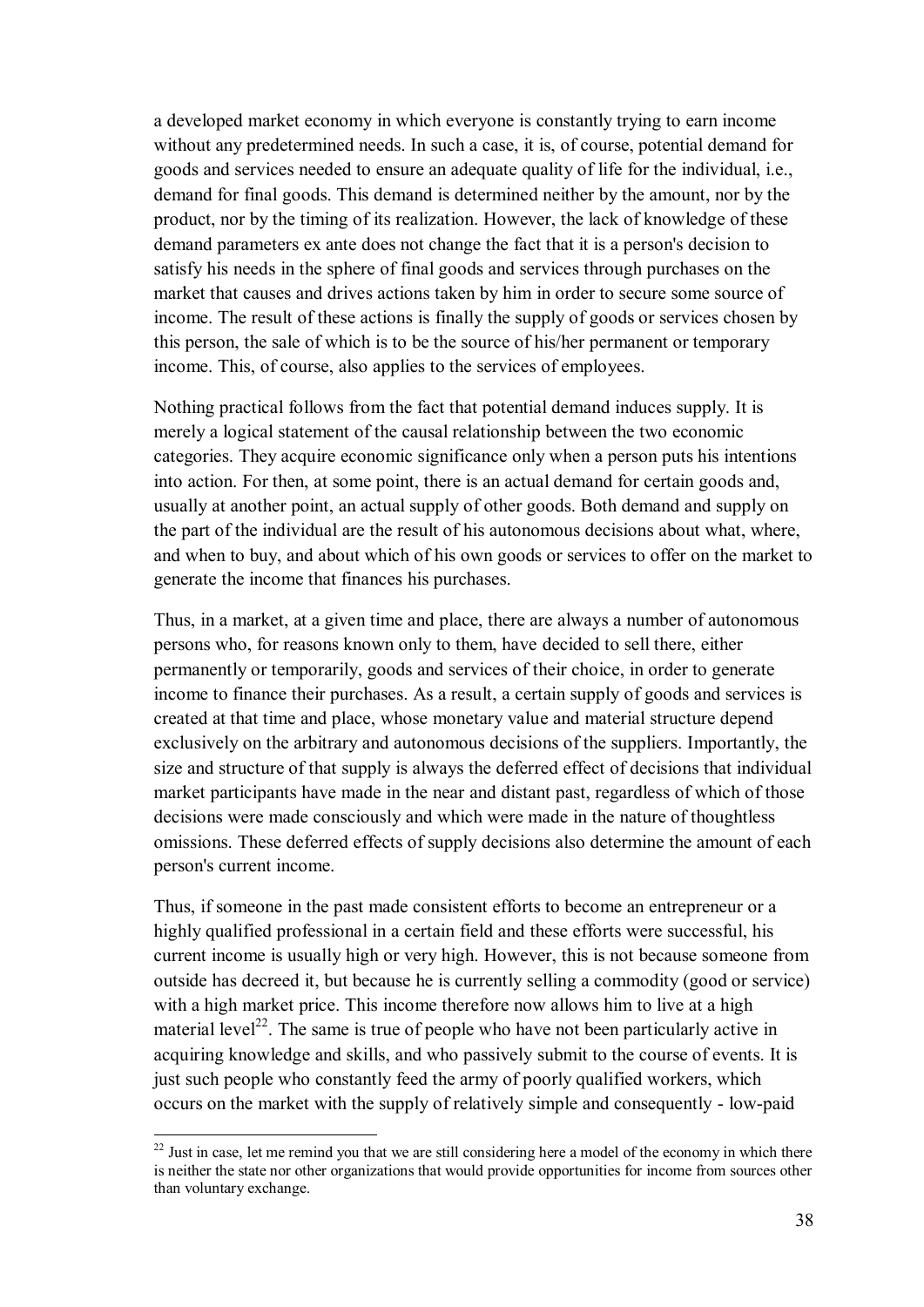services of the so-called manual labor. The current incomes of such people are low not because their employers are heartless greed-mongers, but solely because the product they offer to the market is of little value. The low level of consumption of such people is thus a simple consequence of this very fact.

Although anyone can, at any time, completely change his or her life by making appropriate decisions and putting them into practice, as discussed in subsection 3.3, the "force of inertia" of the chosen life role, and thus the role played on the market, is very high. As a result, the supply of goods or services offered on the market by each participant is relatively rigid. This applies both to entrepreneurs and people who have chosen the role of employees or any other free profession. Current fluctuations of prices, including wages, do not seem to have much influence on the supply of particular goods and services. Rather, prices (including wages) are the result of the natural cyclicality that exists on both the supply and demand sides. Cyclicality on the supply side has to do with the natural cycles of crop and crop failure in agriculture, and with the imitation effect that occurs in every industry. Demand-side cyclicality, on the other hand, is a result of the natural cyclicality of human needs<sup>23</sup>.

If the above theses are correct, then the conclusion that the real demand of each person for goods and services depends on what happens in the sphere of goods and services offered by him on the market, i.e. in the sphere of his supply, becomes legitimate. As it has been mentioned, the decision concerning the kind and quantity of goods or services which a given person decides to sell on the market is always his autonomous decision. On the other hand, the actual demand of each person is determined by whether and to what extent his/her sales plans are realized. The principle of reciprocity of exchange is at work here again. The actual demand in a certain period of time and the actual supply in this period of time may spread in time independently of each other, but in the end, each person, who does not want to burden his heirs with the consequences of his own purchasing decisions, must balance the value of both sides of his market activity until the end of his life at the latest. In this sense, the total demand of each market participant during his life depends on the realized supply of his own goods or services during this period, i.e. on the income he has earned. On the other hand, in the shorter term, if there are no formal limits, the degree of divergence between the two economic streams of a person is, in our model, determined only by his prudence.

As in the case of supply, arbitrary decisions of individuals result in a certain material structure of demand for a certain monetary value at a given time and place, which has no relation either to the quantity or to the structure of supply at the same time and place. Neither does it have any relation to the amount of disposable income of individual market participants, as already written above.

<sup>&</sup>lt;sup>23</sup> Since monetary categories such as money supply, credit, interest rate, financial instruments, etc., are not present in the model considered here, it is pointless to refer to the various business cycle theories propounded in mainstream economics.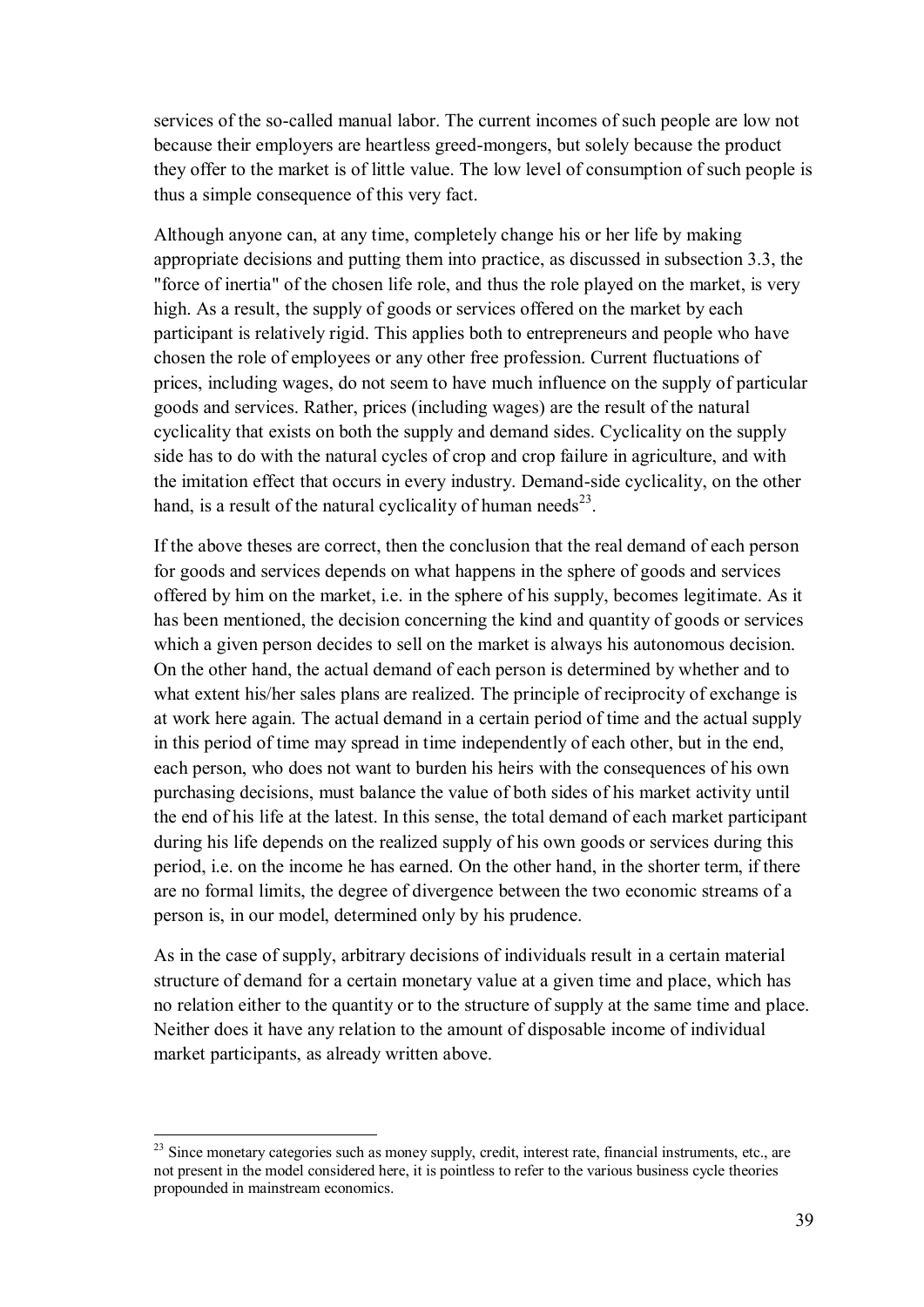It is possible, therefore, that some members of the community manufacture products for sale over a period of It is worth mentioning again that income earned by a person in a given period is always only a monetary equivalent of the value of goods sold in that period to other market participants, and thus it is a category representing a stream of value of goods that flowed from the seller to buyers. Thus, the fact of income does not mean an increase in the value of the seller's property, but only a change in its structure. In place of goods there is either an increase in the positive balance of the account, or a decrease in liabilities, i.e. a negative balance of the account. Such a balance always determines the current financial situation of a person, but it should always be remembered that goods and services are the only objects of such settlements. The same is true in the case of the provision of services: the service provider increases his assets or reduces his liabilities with the results of his own work, which are purchased by the recipient of the service at the time the service is provided and immediately take the form of monetary income. time, buying from others what is necessary for that purpose, and when they are ready, no one wants to buy the products, even though those who supplied the producers with their goods and services have been paid for them and thus have disposable income. The production of any good and the income it generates for those who supply the components needed for that production have no effect on either the demand for that particular good nor on the demand for other goods unrelated to the production process.

It is worth mentioning again that income earned by a person in a given period is always only a monetary equivalent of the value of goods sold in that period to other market participants, and thus it is a category representing a stream of value of goods that flowed from the seller to buyers. Thus, the fact of achieving an income does not mean an increase in the value of the seller's property, but only a change in its structure. In place of goods there is either an increase in the positive balance of the account, or a decrease in liabilities, i.e. a negative balance of the account. Such a balance always determines the current financial situation of a person, but it should always be remembered that goods and services are the only objects of such settlements. The same is true in the case of the provision of services: the service provider increases his assets or reduces his liabilities with the results of his own work, which are purchased by the recipient of the service at the time the service is provided and immediately take the form of monetary income.

Thus, it only makes sense to speak of income as a value if one has in mind, on the one hand, the monetary value of the goods that have already flowed from the seller to the buyer in a given period and, on the other hand, the value of those goods that the seller can obtain from others as an equivalent. Whether and when this right will be exercised by him, and what goods, if any, will make up this value, is determined solely by the holder of the income.

In summing up this part of reflections on the mechanism of functioning of the model of economy in the credit money system, the following conclusions can be made. First, the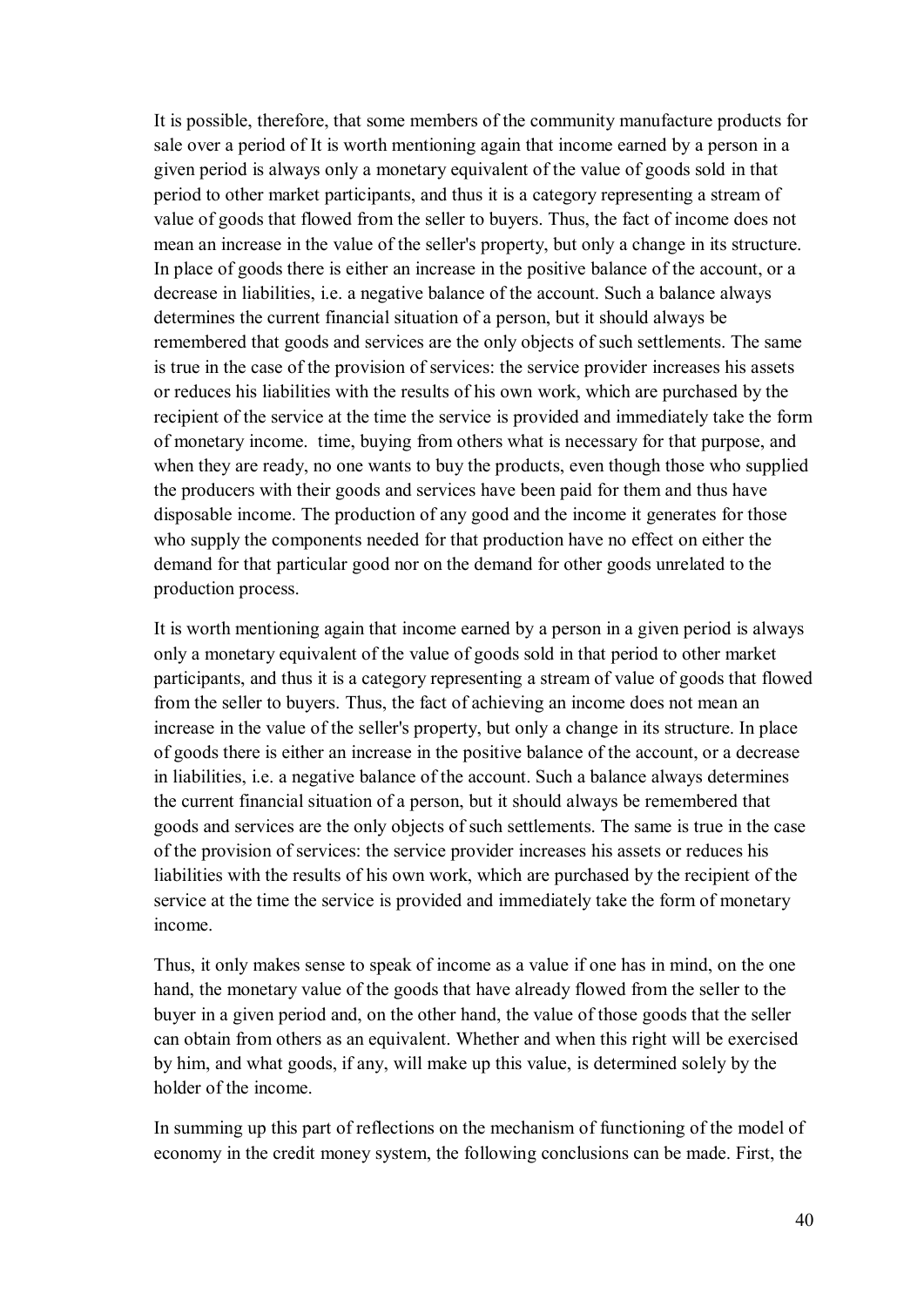only source of income of any market participant is his own effort put into the production of goods or services sold at some time.

Second, income is needed only if and to the extent that a person wants to satisfy his needs with goods and services purchased on the market. Otherwise, income is not needed for anything.

Third, although a person's demand for market goods and services at a given point in time does not depend on his financial situation at that point in time, the total income of each market participant over his lifetime determines the maximum amount of that participant's possible expenditures, that is, the maximum amount of his total demand over that period. Neither shifting these two streams relative to each other over time, nor changing their internal structure, affects the size of either stream. Thus, if someone for some reason bought earlier what he intended to buy later, only the timing of the emergence of demand for that good has changed, not the magnitude of that person's demand. Similarly, if someone buys on impulse a good that he had not originally thought of, then, ceteris paribus, he will not buy something else later. The only result of such an unplanned purchase, then, is that another seller earns income, but the aggregate demand of that person does not change unless that person increases his income to fill the "gap" in his budget by selling more of his own goods or services or getting higher prices for them. So again, supply is the effect of demand. It should always be remembered, however, that the additional supply of any good induced by such decisions does not affect the demand for that good; at most, it may intensify competition in the market for that good and cause its price to fall.

Fourth, the size and structure of the global supply of goods and services in a given period is independent of current market factors, and in particular of current demand. This is because it is a deferred effect of the autonomous decisions of individual market participants made in the past regarding the choice of the primary source of income necessary to be able to buy the needed goods and services, i.e. to appear in the market on the demand side. Moreover, in the real world, in countries defined as highly developed, the supply of the vast majority of goods is always greater than the demand for them. Thus, there is no reason why this should be different in the model economy.

By contrast, in the long run, realized supply determines effective demand according to the principle of seeking to equate a person's lifetime demand with his lifetime income. This means that each market participant can get in his lifetime at most as much as he himself manages to transfer to other market participants. Abstracting from possible donations, therefore, this means that everyone achieves in his life exactly as much as he is willing to give himself. Market exchange has no influence whatsoever on the size and subjective structure of the wealth of individuals or on the size and subjective structure of the wealth of the whole economy, that is, on the distribution of that wealth among the members of the community.

Fifth, a person's financial situation is never the cause of his actions in the sphere of production and exchange of goods and services, but their effect.